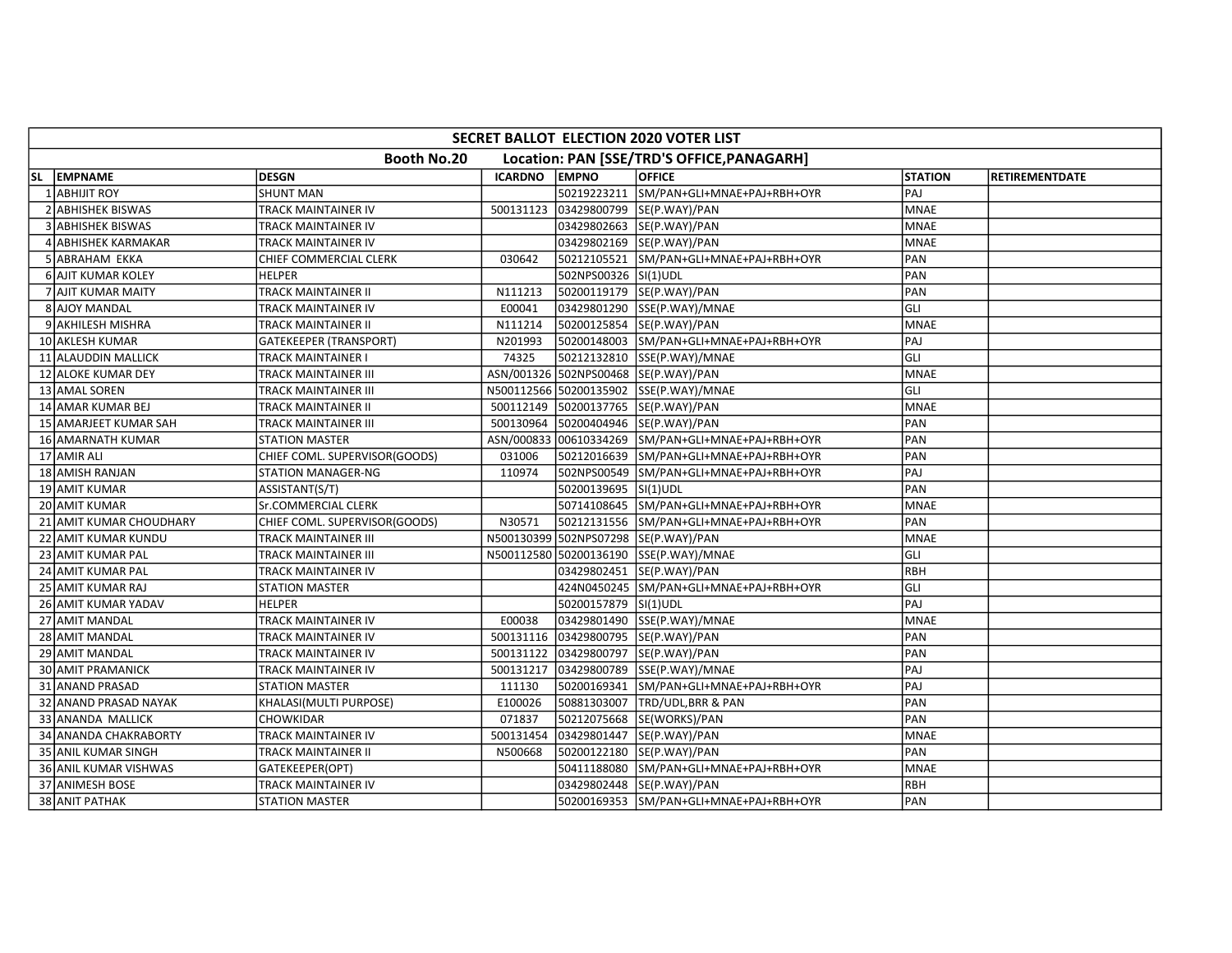| SECRET BALLOT ELECTION 2020 VOTER LIST |                                       |                |                      |                                            |                |                       |  |  |  |
|----------------------------------------|---------------------------------------|----------------|----------------------|--------------------------------------------|----------------|-----------------------|--|--|--|
|                                        | Booth No.20                           |                |                      | Location: PAN [SSE/TRD'S OFFICE, PANAGARH] |                |                       |  |  |  |
| SL EMPNAME                             | <b>DESGN</b>                          | <b>ICARDNO</b> | <b>EMPNO</b>         | <b>OFFICE</b>                              | <b>STATION</b> | <b>RETIREMENTDATE</b> |  |  |  |
| 39 ANITA MURMU                         | TRACK MAINTAINER IV                   |                |                      | 03429802775 SSE(P.WAY)/MNAE                | GLI            |                       |  |  |  |
| 40 ANITA SINGH                         | TRACK MAINTAINER III                  |                |                      | N500112350 50200136281 SSE(P.WAY)/MNAE     | <b>MNAE</b>    |                       |  |  |  |
| 41 ANUP HALDER                         | TRACK MAINTAINER IV                   | 500131119      |                      | 03429800801 SE(P.WAY)/PAN                  | <b>MNAE</b>    |                       |  |  |  |
| 42 ANUP KUMAR CHOWDHURY                | OFFICE SUPERINTENDENT                 | N111489        |                      | 50212080640 SE(P.WAY)/PAN                  | PAN            |                       |  |  |  |
| 43 ANUP KUMAR MANNA                    | <b>HELPER</b>                         | 500131107      |                      | 502NPS07352 SE(WORKS)/PAN                  | PAN            |                       |  |  |  |
| 44 ANUPOM HAZRA                        | TRACK MAINTAINER III                  | N500112561     |                      |                                            | GLI            |                       |  |  |  |
| 45 ANURODH HALDAR                      | ASSISTANT(S/T)                        |                | 50200158276 CTCI/ASN |                                            | PAN            |                       |  |  |  |
| 46 ANWAR ANSARI                        | TRACK MAINTAINER II                   | N500409        |                      | 50200094274 SSE(P.WAY)/MNAE                | GLI            |                       |  |  |  |
| 47 ARINDAM SEN                         | TRACK MAINTAINER IV                   |                |                      | 03429802284 SSE(P.WAY)/MNAE                | PAJ            |                       |  |  |  |
| 48 ARKA CHATTERJEE                     | TRACK MAINTAINER IV                   |                |                      |                                            | GLI            |                       |  |  |  |
| 49 ARNAB SAHA                          | Sr.COMMERCIAL CLERK                   |                |                      | 50200054623 SM/PAN+GLI+MNAE+PAJ+RBH+OYR    | PAN            |                       |  |  |  |
| 50 ARUNAVA GHOSH                       | TRACK MAINTAINER IV                   |                |                      | 03429802478 SE(P.WAY)/PAN                  | PAN            |                       |  |  |  |
| 51 ARUP BISWAS                         | GATEKEEPER (TRANSPORT)                | 110580         |                      | 50200150307 SM/PAN+GLI+MNAE+PAJ+RBH+OYR    | <b>MNAE</b>    |                       |  |  |  |
| 52 ARUP MONDAL                         | TECHNICIAN GR-I                       | 050423         |                      | 50212118965 TRD/UDL,BRR & PAN              | PAN            |                       |  |  |  |
| 53 ARUP SIKDER                         | TRACK MAINTAINER IV                   | 500131221      |                      | 03429800805 SSE(P.WAY)/MNAE                | GLI            |                       |  |  |  |
| 54 ARVIND KUMAR                        | STATION MASTER                        | N201702        |                      | 50200118930 SM/PAN+GLI+MNAE+PAJ+RBH+OYR    | GLI            |                       |  |  |  |
| 55 ARVIND KUMAR SINGH                  | TRACK MAINTAINER II                   | N500672        |                      | 50200125908 SE(P.WAY)/PAN                  | PAN            |                       |  |  |  |
| 56 ASAI MONDAL                         | TRACK MAINTAINER IV                   | N111224        |                      | 50200121654 SSE(P.WAY)/MNAE                | GLI            |                       |  |  |  |
| 57 ASHIS KUMAR MAHATA                  | TRACK MAINTAINER IV                   |                |                      | 03429802165 SE(P.WAY)/PAN                  | RBH            |                       |  |  |  |
| 58 ASHIS PARAMANIK                     | <b>TECHNICIAN GR-I</b>                | 050421         |                      | 50212119052 TRD/UDL,BRR & PAN              | PAN            |                       |  |  |  |
| 59 ASHISH KUMAR                        | <b>TRAINEES</b>                       |                |                      | 03429803060 SE(WORKS)/PAN                  | PAN            |                       |  |  |  |
| 60 ASHOK KUMAR MONDAL                  | <b>SENIOR SECTION ENGINEER(WORKS)</b> | 075629         |                      | 50212112392 SE(WORKS)/PAN                  | PAN            |                       |  |  |  |
| 61 ASHOK KUMAR MURMU                   | CHOWKIDAR                             |                |                      | 03429802110 TRD/UDL, BRR & PAN             | PAN            |                       |  |  |  |
| 62 ASHOKE KUMAR CHOWDHURY              | <b>GATEKEEPER (TRANSPORT)</b>         | 110584         |                      | 502NPS00556 SM/PAN+GLI+MNAE+PAJ+RBH+OYR    | GLI            |                       |  |  |  |
| 63 ASHOKE KUMAR SAHA                   | TRACK MAINTAINER II                   | N111405        |                      | 50200113177 SSE(P.WAY)/MNAE                | GLI            |                       |  |  |  |
| 64 ASHWINI KUMAR                       | <b>STATION MANAGER-NG</b>             | 110459         |                      | 50200174415 SM/PAN+GLI+MNAE+PAJ+RBH+OYR    | lgul           |                       |  |  |  |
| 65 ASIM NANDI                          | TRACK MAINTAINER III                  |                |                      | N500112528 50200135940 SSE(P.WAY)/MNAE     | MNAE           |                       |  |  |  |
| 66 ASIT BARAN ROY                      | OFFICE SUPERINTENDENT                 | N70067         |                      | 50212095280 TRD/UDL,BRR & PAN              | PAN            |                       |  |  |  |
| 67 ASOKE KUMAR KARMAKAR                | TRACK MAINTAINER II                   | N500421        |                      | 50200107128 SSE(P.WAY)/MNAE                | PAJ            |                       |  |  |  |
| 68 ASRUBARAN KUNDU                     | TRACK MAINTAINER II                   | N500476        |                      | 50200112082 SE(P.WAY)/PAN                  | PAN            |                       |  |  |  |
| 69 ATANU KUMAR BOSE                    | TECH.(ELEC)-I                         | 050414         |                      | 50212114947 TRD/UDL,BRR & PAN              | PAN            |                       |  |  |  |
| 70 AVIJIT GHOSH                        | TRACK MAINTAINER III                  | ASN/001321     |                      | 50714107412  SE(P.WAY)/PAN                 | <b>RBH</b>     |                       |  |  |  |
| 71 AVIJIT KUMAR GHOSH                  | TRACK MAINTAINER II                   | N500473        |                      | 50200112100 SE(P.WAY)/PAN                  | <b>MNAE</b>    |                       |  |  |  |
| 72 AVIK SENGUPTA                       | <b>STATION MASTER</b>                 | 120472         |                      | 50212126056 SM/PAN+GLI+MNAE+PAJ+RBH+OYR    | PAN            |                       |  |  |  |
| 73 AVIRUP CHAND                        | TRACK MAINTAINER II                   |                |                      | N500112168 50200137674 SE(P.WAY)/PAN       | PAN            |                       |  |  |  |
| 74 AYAN DUTTA                          | TRACK MAINTAINER II                   |                |                      | N500112178 50200137686 SE(P.WAY)/PAN       | RBH            |                       |  |  |  |
| 75 BABLU HAZRA (HARI)                  | TECH.(ELEC)-I                         | N70190         |                      | 50212116488 TRD/UDL, BRR & PAN             | PAN            |                       |  |  |  |
| 76 BABLU MAJI                          | TRACK MAINTAINER III                  |                |                      | N500111401 50200133747 SE(P.WAY)/PAN       | PAN            |                       |  |  |  |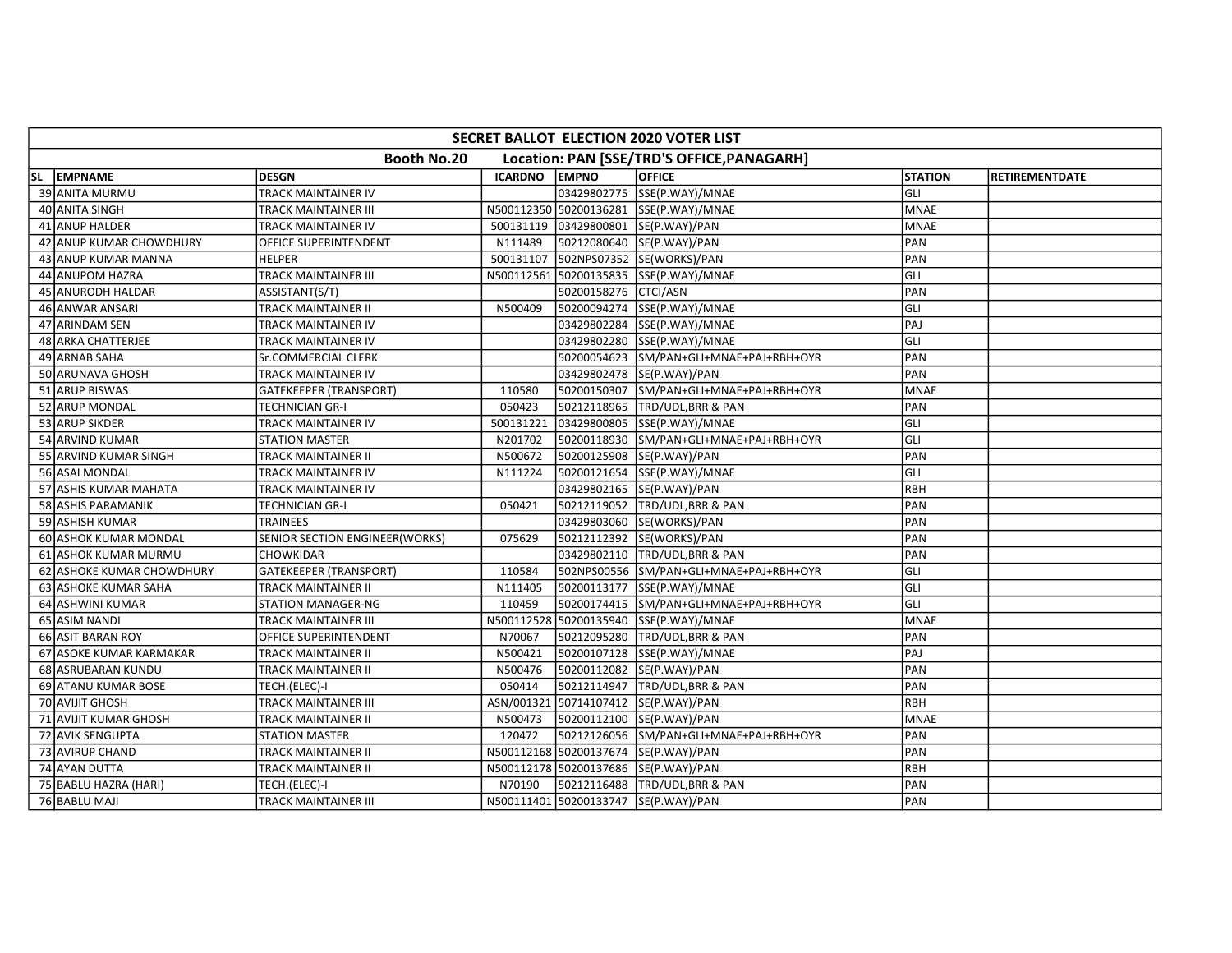| SECRET BALLOT ELECTION 2020 VOTER LIST                    |                               |                |                      |                                                    |                |                       |  |  |  |  |
|-----------------------------------------------------------|-------------------------------|----------------|----------------------|----------------------------------------------------|----------------|-----------------------|--|--|--|--|
| Booth No.20<br>Location: PAN [SSE/TRD'S OFFICE, PANAGARH] |                               |                |                      |                                                    |                |                       |  |  |  |  |
| SL EMPNAME                                                | <b>DESGN</b>                  | <b>ICARDNO</b> | <b>EMPNO</b>         | <b>OFFICE</b>                                      | <b>STATION</b> | <b>RETIREMENTDATE</b> |  |  |  |  |
| 77 BABULAL MANDI                                          | TRACK MAINTAINER II           | 500130708      |                      | 502NPS06893 SSE(P.WAY)/MNAE                        | GLI            |                       |  |  |  |  |
| 78 BAHADUR PASWAN                                         | TRACK MAINTAINER I            | N111390        |                      | 50200080925 SSE(P.WAY)/MNAE                        | <b>MNAE</b>    |                       |  |  |  |  |
| 79 BALARAM BHOWMICK                                       | TRACK MAINTAINER III          |                |                      | N500112146 50200137753 SE(P.WAY)/PAN               | PAN            |                       |  |  |  |  |
| 80 BALESWAR RAM                                           | TRACK MAINTAINER I            | N500434        |                      | 50200082168 SSE(P.WAY)/MNAE                        | GLI            |                       |  |  |  |  |
| 81 BANKIM GOSWAMI                                         | TRACK MAINTAINER III          |                |                      | N500112339 50200135410 SSE(P.WAY)/MNAE             | GLI            |                       |  |  |  |  |
| 82 BANSHI DHAR GHOSH                                      | <b>HELPER</b>                 | N80503         | 50266405361 ETC/PAN  |                                                    | PAN            |                       |  |  |  |  |
| 83 BANTI CHOUDHARY                                        | <b>TRAINEE</b>                | N201851        |                      | 50200128764 SM/PAN+GLI+MNAE+PAJ+RBH+OYR            | PAN            |                       |  |  |  |  |
| 84 BAPAN BAURI                                            | TRACK MAINTAINER IV           | 500131086      |                      | 03429800570 SE(P.WAY)/PAN                          | PAN            |                       |  |  |  |  |
| 85 BAPAN DAS                                              | TRACK MAINTAINER III          |                |                      | N500112174 50200137704 SE(P.WAY)/PAN               | PAN            |                       |  |  |  |  |
| 86 BAPAN GHOSH                                            | TRACK MAINTAINER III          |                |                      | N500112340 50200136177 SSE(P.WAY)/MNAE             | GLI            |                       |  |  |  |  |
| 87 BAPAN SANTRA                                           | TRACK MAINTAINER IV           |                |                      | N500111400 50200133760 SE(P.WAY)/PAN               | PAN            |                       |  |  |  |  |
| 88 BAPI GHOSH                                             | HELPER                        | N80376         | 50200113736 ETC/PAN  |                                                    | PAN            |                       |  |  |  |  |
| 89 BARNA MANNA                                            | POINTSMAN-B                   |                |                      | 03429802676 SM/PAN+GLI+MNAE+PAJ+RBH+OYR            | <b>MNAE</b>    |                       |  |  |  |  |
| 90 BASUDEB MALLICK                                        | TRACK MAINTAINER IV           | 500131114      |                      | 03429800804 SE(P.WAY)/PAN                          | PAN            |                       |  |  |  |  |
| 91 BELOWAR HOSSAIN                                        | TRACK MAINTAINER II           | N500557        |                      | 50200111806 SSE(P.WAY)/MNAE                        | <b>MNAE</b>    |                       |  |  |  |  |
| 92 BHABANI PAUL                                           | TRACK MAINTAINER IV           |                |                      | N500112560 50200135690 SSE(P.WAY)/MNAE             | GLI            |                       |  |  |  |  |
| 93 BHAGYA METE                                            | TRACK MAINTAINER IV           | 500130747      |                      | 50200134478 SE(P.WAY)/PAN                          | PAN            |                       |  |  |  |  |
| 94 BHAI SHRINIWASH                                        | INSPECTOR (HEALTH n MALARIA)  |                | 53162050046          | MEDICAL                                            | PAN            |                       |  |  |  |  |
| 95 BHAJAN CHOWDHURY                                       | TRACK MAINTAINER II           | N111513        |                      | 50200071626 SE(P.WAY)/PAN                          | PAN            |                       |  |  |  |  |
| 96 BHARATI DAS                                            | <b>GENERAL ASSISTANT(OPT)</b> | 111956         |                      | 50212094389 SM/PAN+GLI+MNAE+PAJ+RBH+OYR            | PAN            |                       |  |  |  |  |
| 97 BHASKAR DAS                                            | <b>HELPER</b>                 | 500131110      |                      | 50200182140 SE(WORKS)/PAN                          | PAN            |                       |  |  |  |  |
| 98 BHOLA NATH MAHATO                                      | <b>STATION MASTER</b>         | N201701        |                      | 50200031070 SM/PAN+GLI+MNAE+PAJ+RBH+OYR            | GLI            |                       |  |  |  |  |
| 99 BHUNESWAR SHOW                                         | TRACK MAINTAINER II           | N500474        |                      | 50200084426 SE(P.WAY)/PAN                          | PAN            |                       |  |  |  |  |
| 100 BIDHAN BAURI                                          | <b>SHUNT MAN</b>              | 113096         |                      | 50212140739 SM/PAN+GLI+MNAE+PAJ+RBH+OYR            | PAN            |                       |  |  |  |  |
| 101 BIDHAN CHANDRA PAUL                                   | <b>STATION MASTER</b>         |                |                      | 27223009107 SM/PAN+GLI+MNAE+PAJ+RBH+OYR            | PAN            |                       |  |  |  |  |
| 102 BIJAY SHAW                                            | TRACK MAINTAINER II           | N500571        |                      | 50200113530 SSE(P.WAY)/MNAE                        | <b>MNAE</b>    |                       |  |  |  |  |
| 103 BIJAY VERMA                                           | TRACK MAINTAINER III          |                |                      | N500112706 50200166716 SE(P.WAY)/PAN               | PAN            |                       |  |  |  |  |
| 104 BIJOY GHORUI                                          | TRACK MAINTAINER II           | 072187         |                      | 50212135070 SE(P.WAY)/PAN                          | PAN            |                       |  |  |  |  |
| 105 BIJOY KUMAR RAJBANSHI                                 | TRACK MAINTAINER I            | N111404        |                      |                                                    | <b>MNAE</b>    |                       |  |  |  |  |
| 106 BIJOY SHIL                                            | TRACK MAINTAINER IV           |                |                      | N500112567 50200135409 SSE(P.WAY)/MNAE             | <b>MNAE</b>    |                       |  |  |  |  |
| 107 BIKASH GHOSH                                          | TRACK MAINTAINER II           |                |                      | N500112172 50200138022 SE(P.WAY)/PAN               | RBH            |                       |  |  |  |  |
| 108 BIKASH KUMAR VISHWAKARMA                              | STATION MASTER                |                |                      | ASN/000834 275N0005122 SM/PAN+GLI+MNAE+PAJ+RBH+OYR | PAN            |                       |  |  |  |  |
| 109 BIKASH MAJI                                           | TRACK MAINTAINER IV           |                |                      | 03229802093 SE(P.WAY)/PAN                          | <b>MNAE</b>    |                       |  |  |  |  |
| 110 BILU PAUL                                             | TRACK MAINTAINER III          | N50012810      |                      | 50200174907 SE(P.WAY)/PAN                          | PAN            |                       |  |  |  |  |
| 111 BIMAL SARKAR                                          | TECHNICIAN GR-II              | 121016         |                      | 50208334353 SR.DSTE OFFICE/ASN                     | PAN            |                       |  |  |  |  |
| 112 BINOD KUMAR                                           | TRACK MAINTAINER II           | 74288          |                      | 50212086022 SSE(P.WAY)/MNAE                        | PAJ            |                       |  |  |  |  |
| 113 BINOY CHANDRA MANDAL                                  | TRACK MAINTAINER IV           | 500131216      |                      | 03429800788 SSE(P.WAY)/MNAE                        | GLI            |                       |  |  |  |  |
| 114 BIPLOB ROY                                            | Sr. SECTION ENGINEER(TELE)    | 120402         | 50208329394 CTCI/ASN |                                                    | PAN            |                       |  |  |  |  |
|                                                           |                               |                |                      |                                                    |                |                       |  |  |  |  |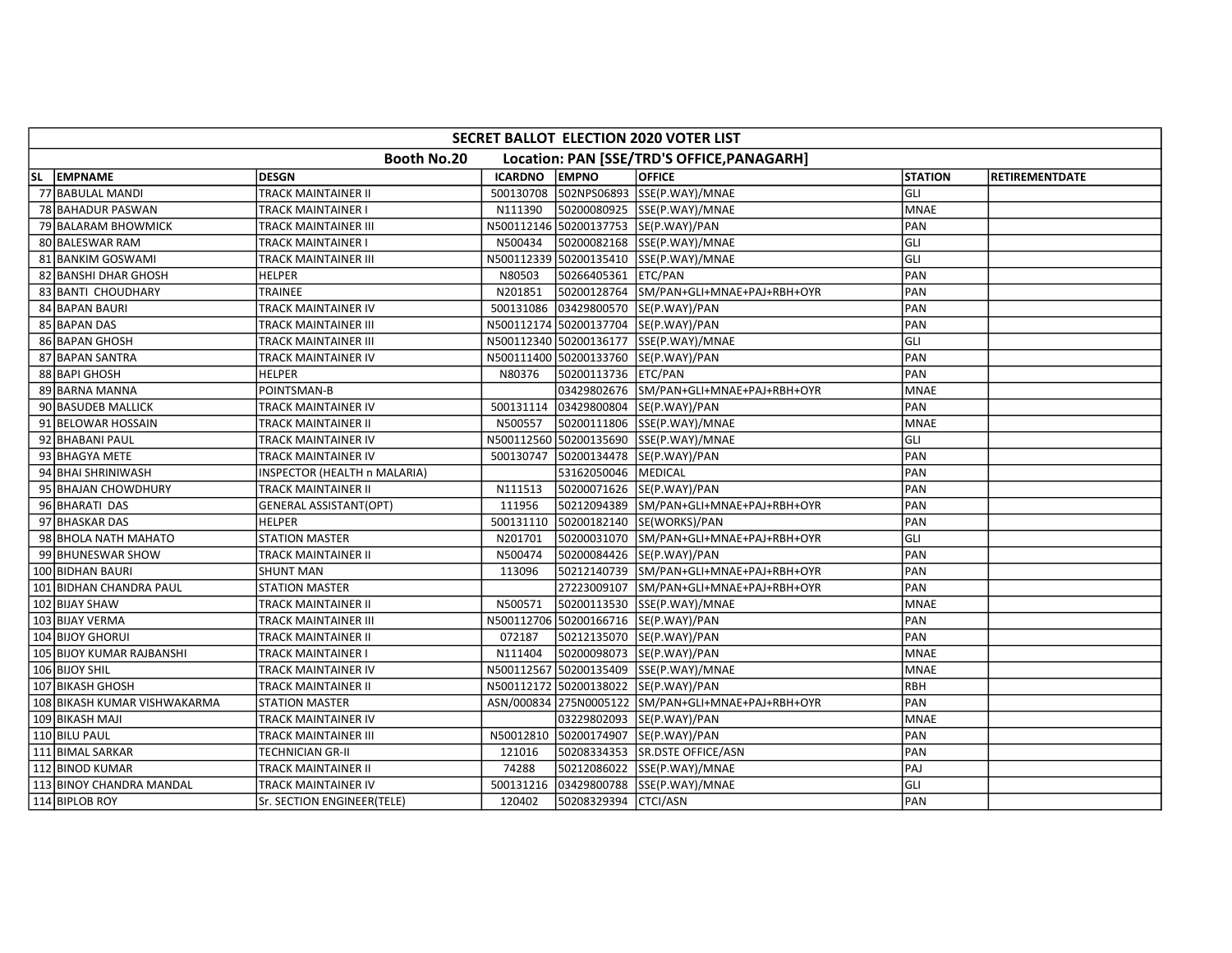| SECRET BALLOT ELECTION 2020 VOTER LIST                    |                                |                |                      |                                                    |                |                       |  |  |  |  |
|-----------------------------------------------------------|--------------------------------|----------------|----------------------|----------------------------------------------------|----------------|-----------------------|--|--|--|--|
| Booth No.20<br>Location: PAN [SSE/TRD'S OFFICE, PANAGARH] |                                |                |                      |                                                    |                |                       |  |  |  |  |
| SL EMPNAME                                                | <b>DESGN</b>                   | <b>ICARDNO</b> | <b>EMPNO</b>         | <b>OFFICE</b>                                      | <b>STATION</b> | <b>RETIREMENTDATE</b> |  |  |  |  |
| 115 BIRENDRA PRASAD                                       | TECH.(SIGNAL MAINTAINER)-I     | N170228        | 50200041270 SI(1)UDL |                                                    | PAN            |                       |  |  |  |  |
| 116 BIRENDRA SAW                                          | TRACK MAINTAINER IV            | E00085         |                      | 50881303110  SE(P.WAY)/PAN                         | <b>RBH</b>     |                       |  |  |  |  |
| 117 BISHWA NATH DAS                                       | TECH.(ELEC)-I                  | N70189         |                      | 50212113529 TRD/UDL, BRR & PAN                     | PAN            |                       |  |  |  |  |
| 118 BISHWARUP MONDAL                                      | TRACK MAINTAINER IV            |                |                      | 03429802665 SE(P.WAY)/PAN                          | RBH            |                       |  |  |  |  |
| 119 BISWA NATH SINHA                                      | TECH-II(ELECT)                 | 050479         |                      | 50205415524 TRD/UDL,BRR & PAN                      | PAN            |                       |  |  |  |  |
| 120 BISWAJIT DAS                                          | <b>TRAINEES</b>                |                |                      | 03429803062 SE(P.WAY)/PAN                          | PAN            |                       |  |  |  |  |
| 121 BISWAMBHAR MANDAL                                     | TRACK MAINTAINER I             | N500416        |                      | 50200045780 SSE(P.WAY)/MNAE                        | PAJ            |                       |  |  |  |  |
| 122 BISWANATH TALUKDAR                                    | TRACK MAINTAINER III           | N500112531     |                      | 50200136062 SSE(P.WAY)/MNAE                        | PAJ            |                       |  |  |  |  |
| 123 BISWARUP BHATTACHARJEE                                | ASSISTANT(S/T)                 |                | 50200181274 CTCI/ASN |                                                    | GLI            |                       |  |  |  |  |
| 124 BIVAS KUMAR SOME                                      | TRACK MAINTAINER II            | N500552        |                      | 50200111752 SSE(P.WAY)/MNAE                        | PAJ            |                       |  |  |  |  |
| 125 BIVASH ATHA                                           | TRACK MAINTAINER II            | N500590        |                      | 50200121617 SSE(P.WAY)/MNAE                        | GLI            |                       |  |  |  |  |
| 126 BODHI SHAW                                            | TRACK MAINTAINER II            | N500536        |                      |                                                    | <b>RBH</b>     |                       |  |  |  |  |
| 127 BRAJENDRA CHOUDHARY                                   | ENQUIRY/RESERVATION CLERK      | N30383         |                      | 50212108480 SM/PAN+GLI+MNAE+PAJ+RBH+OYR            | PAN            |                       |  |  |  |  |
| 128 BUDDHADEV CHANDRA                                     | <b>HELPER</b>                  | N70234         |                      | 50200182059 TRD/UDL, BRR & PAN                     | PAN            |                       |  |  |  |  |
| 129 BUDDHADEV PAL                                         | <b>TRACK MAINTAINER II</b>     |                |                      | N500112143 50200137820 SE(P.WAY)/PAN               | PAN            |                       |  |  |  |  |
| 130 CHAITALI KARATI GHOSH                                 | TRACK MAINTAINER IV            | 500130757      |                      | 50229800732  SE(P.WAY)/PAN                         | PAN            |                       |  |  |  |  |
| 131 CHAMPA GARAI                                          | TRACK MAINTAINER IV            |                |                      | 03429802480 SE(P.WAY)/PAN                          | PAN            |                       |  |  |  |  |
| 132 CHANDAN GUPTA                                         | TRACK MAINTAINER IV            | 500131084      |                      | 03429800569 SE(P.WAY)/PAN                          | <b>MNAE</b>    |                       |  |  |  |  |
| 133 CHANDAN KUMAR                                         | TECH.(SIGNAL MAINTAINER)-I     | N170248        | 50200401121 SI(1)UDL |                                                    | PAN            |                       |  |  |  |  |
| 134 CHANDAN KUMAR GHOSH                                   | TRACK MAINTAINER III           |                |                      | N500112562 50200135434 SSE(P.WAY)/MNAE             | GLI            |                       |  |  |  |  |
| 135 CHANDAN PASWAN                                        | TRACK MAINTAINER I             | N500457        |                      | 50200083800 SE(P.WAY)/PAN                          | PAN            |                       |  |  |  |  |
| 136 CHANDRA NATH CHATTERJEE                               | TECH-II(ELECT)                 | N70196         |                      | 50212138204   TRD/UDL, BRR & PAN                   | PAN            |                       |  |  |  |  |
| 137 CHANDRIKA PROSAD                                      | TRACK MAINTAINER I             | N500410        |                      | 50212037084  SSE(P.WAY)/MNAE                       | GLI            |                       |  |  |  |  |
| 138 CHAPA RANI BAGDI                                      | SR. TECHNICIAN                 | 060400         | 50212114315 ETC/PAN  |                                                    | PAN            |                       |  |  |  |  |
| 139 CHINMOY GHOSH                                         | TRACK MAINTAINER IV            | E00035         |                      | 03429801489 SSE(P.WAY)/MNAE                        | PAJ            |                       |  |  |  |  |
| 140 CHINMOY SARKAR                                        | TRACK MAINTAINER III           |                |                      | N500130378 502NPS07287 SE(P.WAY)/PAN               | RBH            |                       |  |  |  |  |
| 141 CHIRANJIT PAL                                         | TRACK MAINTAINER III           |                |                      | N500130397 502NPS05835 SE(P.WAY)/PAN               | <b>MNAE</b>    |                       |  |  |  |  |
| 142 CHITRABRATA DUTTA                                     | TRACK MAINTAINER IV            |                |                      | 03429802282 SSE(P.WAY)/MNAE                        | GLI            |                       |  |  |  |  |
| 143 CHITRANJAN KUMAR THAKUR                               | TRACK MAINTAINER IV            |                |                      | N500130367 502NPS07524 SE(P.WAY)/PAN               | RBH            |                       |  |  |  |  |
| 144 DAYANAND YADAV                                        | <b>STATION MASTER</b>          |                |                      | ASN/001301 533P1978716 SM/PAN+GLI+MNAE+PAJ+RBH+OYR | GLI            |                       |  |  |  |  |
| 145 DEBABRATA MONDAL                                      | TRACK MAINTAINER III           |                |                      | N500112180 50200137996 SE(P.WAY)/PAN               | <b>RBH</b>     |                       |  |  |  |  |
| 146 DEBASHIS BARAL                                        | SR.TECH.(ELEC)                 | 050398         |                      | 50212082624 TRD/UDL, BRR & PAN                     | PAN            |                       |  |  |  |  |
| 147 DEBASIS CHATTERJEE                                    | TRACK MAINTAINER III           | N500408        |                      | 50200092964 SSE(P.WAY)/MNAE                        | GLI            |                       |  |  |  |  |
| 148 DEBASIS CHATTOPADHYAY                                 | <b>STATION MASTER</b>          | T00214         |                      | 243IF060105 SM/PAN+GLI+MNAE+PAJ+RBH+OYR            | GLI            |                       |  |  |  |  |
| 149 DEBASIS KOLEY                                         | SENIOR SECTION ENGINEER(P.WAY) |                |                      | N500130864 50200062390 SSE(P.WAY)/MNAE             | <b>MNAE</b>    |                       |  |  |  |  |
| 150 DEBASIS SARKAR                                        | TRACK MAINTAINER IV            | 500130717      |                      | 502NPS10712 SSE(P.WAY)/MNAE                        | <b>MNAE</b>    |                       |  |  |  |  |
| 151 DEBASISH GOSWAMI                                      | STATION MASTER                 | N201880        |                      | 50200124758 SM/PAN+GLI+MNAE+PAJ+RBH+OYR            | PAN            |                       |  |  |  |  |
| 152 DEBDULAL KOTAL                                        | TRACK MAINTAINER III           |                |                      | N500130398 50200404176 SE(P.WAY)/PAN               | RBH            |                       |  |  |  |  |
|                                                           |                                |                |                      |                                                    |                |                       |  |  |  |  |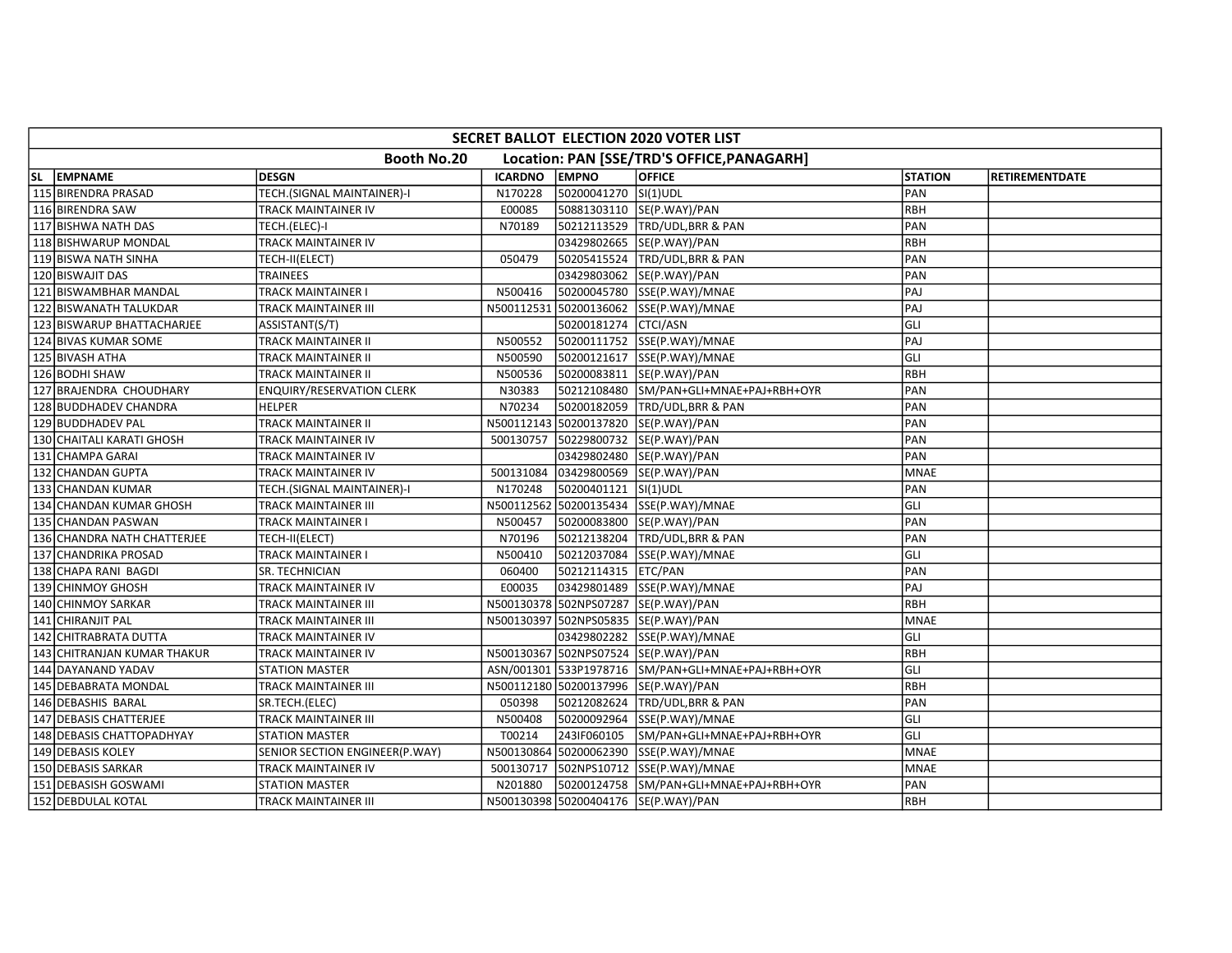| Booth No.20<br>Location: PAN [SSE/TRD'S OFFICE, PANAGARH]<br>SL EMPNAME<br><b>DESGN</b><br><b>ICARDNO</b><br><b>EMPNO</b><br><b>OFFICE</b><br><b>STATION</b><br>153 DEBJYOTI MALLICK<br>ASN/000829 50200109630 ETC/PAN<br>PAN<br>TECH-I(ELECT) | <b>RETIREMENTDATE</b> |
|------------------------------------------------------------------------------------------------------------------------------------------------------------------------------------------------------------------------------------------------|-----------------------|
|                                                                                                                                                                                                                                                |                       |
|                                                                                                                                                                                                                                                |                       |
|                                                                                                                                                                                                                                                |                       |
| 50212079923 SI(1)UDL<br>154 DHANANJOY MONDAL<br>ASSISTANT(S/T)<br>120477<br><b>MNAE</b>                                                                                                                                                        |                       |
| GATEKEEPER (TRANSPORT)<br>113238<br>50212139889 SM/PAN+GLI+MNAE+PAJ+RBH+OYR<br><b>MNAE</b><br>155 DHARMENDRA HARI                                                                                                                              |                       |
| GLI<br>156 DHARMPAL KUMAR<br>ASN/001303 03429801889 SM/PAN+GLI+MNAE+PAJ+RBH+OYR<br>STATION MASTER                                                                                                                                              |                       |
| PAJ<br>157 DHIRAJ METE<br>060546<br>50212135355 SSE(P.WAY)/MNAE<br>TRACK MAINTAINER I                                                                                                                                                          |                       |
| PAJ<br>N500112709 50200600167 SSE(P.WAY)/MNAE<br>158 DILIP KUMAR SATPATI<br>TRACK MAINTAINER II                                                                                                                                                |                       |
| RBH<br>159 DINA NATH MANDAL<br>TRACK MAINTAINER I<br>N40053<br>50212137844 SE(P.WAY)/PAN                                                                                                                                                       |                       |
| GLI<br>160 DINABANDHU KANDI<br>112662<br>50212134259 SM/PAN+GLI+MNAE+PAJ+RBH+OYR<br>PORTER (COMMERCIAL)                                                                                                                                        |                       |
| PAN<br>161 DIP MONDAL<br>TRACK MAINTAINER IV<br>500131118<br>03429800800 SE(P.WAY)/PAN                                                                                                                                                         |                       |
| 50200132238 SE(P.WAY)/PAN<br>PAN<br>162 DIPAK KUMAR CHAKRABORTY<br>TRACK MAINTAINER II<br>N111217                                                                                                                                              |                       |
| 50200125878 SE(P.WAY)/PAN<br>PAN<br>163 DIPAK MAJI (ANKURE)<br>TRACK MAINTAINER II<br>N500657                                                                                                                                                  |                       |
| <b>RBH</b><br>164 DIPAK SINGH<br>TRACK MAINTAINER IV<br>03429802442 SE(P.WAY)/PAN                                                                                                                                                              |                       |
| 03429800563 SE(P.WAY)/PAN<br><b>RBH</b><br>165 DIPAYAN ACHARYA<br>500131083<br>TRACK MAINTAINER IV                                                                                                                                             |                       |
| 03429802279 SSE(P.WAY)/MNAE<br>GLI<br>166 DIPAYAN GHOSH<br>TRACK MAINTAINER IV                                                                                                                                                                 |                       |
| 167 DOLA MATE<br><b>HELPER</b><br>120478<br>50212112150 SI(1)UDL<br><b>MNAE</b>                                                                                                                                                                |                       |
| 168 DULAL DEBNATH<br>03429800527 SSE(P.WAY)/MNAE<br><b>MNAE</b><br>TRACK MAINTAINER IV<br>50031350                                                                                                                                             |                       |
| 500130705<br>502NPS10954 SE(P.WAY)/PAN<br><b>MNAE</b><br>169 DULAL MONDAL<br>TRACK MAINTAINER IV                                                                                                                                               |                       |
| GLI<br>170 DULI CHAND BHATTACHARYYA<br>N500551<br>50200111727  SSE(P.WAY)/MNAE<br>TRACK MAINTAINER II                                                                                                                                          |                       |
| PAJ<br>N500112573 50200136086 SSE(P.WAY)/MNAE<br>171 DURGA MURMU<br>TRACK MAINTAINER II                                                                                                                                                        |                       |
| 172 FOUDAR YADAV<br>TRACK MAINTAINER II<br>N500466<br>50200083860 SE(P.WAY)/PAN<br>PAN                                                                                                                                                         |                       |
| 173 GAJOO DAS<br>CHIEF COMMERCIAL CLERK<br>N30064<br>50212130576 SM/PAN+GLI+MNAE+PAJ+RBH+OYR<br>PAN                                                                                                                                            |                       |
| PAN<br>174 GANESH CHANDRA DAS<br>50200112094 SE(P.WAY)/PAN<br>TRACK MAINTAINER II<br>N500462                                                                                                                                                   |                       |
| RBH<br>175 GANESH SINGHA<br>N500112170 50200133759 SE(P.WAY)/PAN<br>TRACK MAINTAINER IV                                                                                                                                                        |                       |
| PAN<br>176 GANGOO YADAV<br>N111394<br>50200083781 SE(P.WAY)/PAN<br>TRACK MAINTAINER I                                                                                                                                                          |                       |
| 177 GAURAV KUMAR GUPTA<br><b>TRAINEES</b><br>03429803050 SSE(P.WAY)/MNAE<br><b>MNAE</b>                                                                                                                                                        |                       |
| 178 GHURAN LOHRA<br>OFFICE SUPERINTENDENT<br>073406<br>50212087427 SSE(P.WAY)/TD/PAN<br>PAN                                                                                                                                                    |                       |
| PAN<br>179 GIRDHARI MAHATO<br>N500460<br> 50200083872  SE(P.WAY)/PAN<br>TRACK MAINTAINER II                                                                                                                                                    |                       |
| RBH<br>180 GOBINDA DAWN<br>500130962<br>502NPS10682 SE(P.WAY)/PAN<br>TRACK MAINTAINER IV                                                                                                                                                       |                       |
| PAN<br>181 GOPAL BANDYOPADHYAY<br>OFFICE SUPERINTENDENT<br>N111487                                                                                                                                                                             |                       |
| 182 GOPAL KOLEY<br><b>HELPER</b><br>N70142<br>50200112185 TRD/UDL, BRR & PAN<br>PAN                                                                                                                                                            |                       |
| 502NPS00408 SE(WORKS)/PAN<br>PAN<br>183 GOPAL KRISHNA MANDAL<br><b>HELPER</b><br>500131107                                                                                                                                                     |                       |
| 50200120042  SE(P.WAY)/PAN<br>PAN<br>184 GOPAL NANDI<br>TRACK MAINTAINER II<br>N500671                                                                                                                                                         |                       |
| PAJ<br>185 GOPINATH HALDAR<br>N500112547<br>/ 50200136050 SSE(P.WAY)/MNAE<br>TRACK MAINTAINER III                                                                                                                                              |                       |
| 110602<br>502NPS00539 SM/PAN+GLI+MNAE+PAJ+RBH+OYR<br>PAN<br>186 GOUR MOHAN BISWAS<br>PORTER(TRANSPORTATION)                                                                                                                                    |                       |
| GLI<br>50212108996 SM/PAN+GLI+MNAE+PAJ+RBH+OYR<br>187 GOUTAM BALMIKI<br>PORTER (COMMERCIAL)<br>N200519                                                                                                                                         |                       |
| 188 GOUTAM BISWAS<br>500131082<br>03429800565 SE(P.WAY)/PAN<br><b>RBH</b><br>TRACK MAINTAINER IV                                                                                                                                               |                       |
| PAJ<br>189 GOUTAM DAS<br>N500112564 50200135953 SSE(P.WAY)/MNAE<br>TRACK MAINTAINER II                                                                                                                                                         |                       |
| 190 GOUTAM MUKHERJEE<br>50200047340 SSE(P.WAY)/MNAE<br>TRACK MAINTAINER I<br>N500537<br><b>MNAE</b>                                                                                                                                            |                       |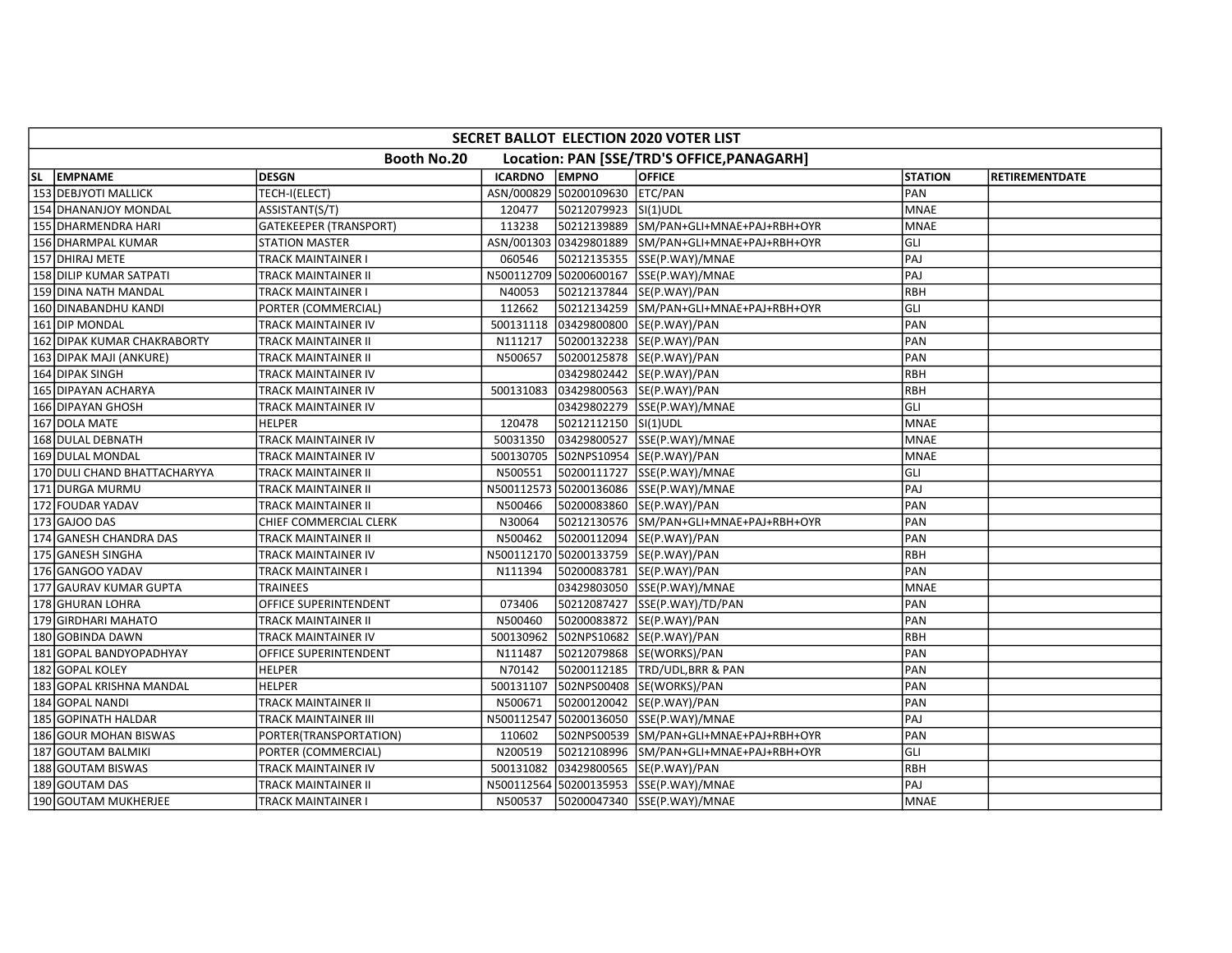| SECRET BALLOT ELECTION 2020 VOTER LIST                    |                                  |                |                       |                                         |                |                       |  |  |  |  |
|-----------------------------------------------------------|----------------------------------|----------------|-----------------------|-----------------------------------------|----------------|-----------------------|--|--|--|--|
| Booth No.20<br>Location: PAN [SSE/TRD'S OFFICE, PANAGARH] |                                  |                |                       |                                         |                |                       |  |  |  |  |
| SL EMPNAME                                                | <b>DESGN</b>                     | <b>ICARDNO</b> | <b>EMPNO</b>          | <b>OFFICE</b>                           | <b>STATION</b> | <b>RETIREMENTDATE</b> |  |  |  |  |
| 191 GULAB MAURYA                                          | TRACK MAINTAINER III             |                |                       | N500112808 50200174932 SE(P.WAY)/PAN    | PAN            |                       |  |  |  |  |
| 192 GULJAR MALLICK                                        | TRACK MAINTAINER II              | 74226          |                       | 50212090694 SSE(P.WAY)/MNAE             | GLI            |                       |  |  |  |  |
| 193 GUNDAI TUDU                                           | HOUSE KEEPING ASSISTANT(MEDICAL) | N/140256       | 50200147254   MEDICAL |                                         | PAN            |                       |  |  |  |  |
| 194 GURUDAS BISWAS                                        | TRACK MAINTAINER II              |                |                       | N500112565 50200135884 SSE(P.WAY)/MNAE  | GLI            |                       |  |  |  |  |
| 195 HARIPADA MANDAL                                       | TRACK MAINTAINER III             |                |                       | N50012975 502NPS00191 SE(P.WAY)/PAN     | RBH            |                       |  |  |  |  |
| 196 HEMANTA CHAKRABORTY                                   | TRACK MAINTAINER IV              | E000134        |                       | 03429801487 SSE(P.WAY)/MNAE             | <b>MNAE</b>    |                       |  |  |  |  |
| 197 HIMANGSHU BARMAN                                      | TRACK MAINTAINER III             |                |                       | N500130383 502NPS07288 SE(P.WAY)/PAN    | RBH            |                       |  |  |  |  |
| 198 HIRANMOY DEBNATH                                      | TRACK MAINTAINER IV              |                |                       | N500130372 502NPS07527 SE(P.WAY)/PAN    | <b>RBH</b>     |                       |  |  |  |  |
| 199 HITESH KUMAR                                          | TRACK MAINTAINER II              | N500591        |                       | 50200126937 SSE(P.WAY)/MNAE             | PAJ            |                       |  |  |  |  |
| 200 HUMAYUN                                               | Sr.TECH(BLACK SMITH)             | N500804        |                       | 50200041865 SSE(P.WAY)/MNAE             | <b>MNAE</b>    |                       |  |  |  |  |
| 201 HUR ALAM MALLICK                                      | TRACK MAINTAINER IV              | N500112212     |                       | 50200151660  SSE(P.WAY)/TD/PAN          | PAN            |                       |  |  |  |  |
| 202 IINDARDEO MAHATO                                      | TRACK MAINTAINER II              | N500432        |                       | 50200082211  SSE(P.WAY)/MNAE            | <b>MNAE</b>    |                       |  |  |  |  |
| 203 INDRAJIT MAJUMDAR                                     | TRACK MAINTAINER IV              | 500131228      |                       | 03429800864 SSE(P.WAY)/MNAE             | GLI            |                       |  |  |  |  |
| 204 JAGANNATH DEY                                         | TRACK MAINTAINER IV              |                |                       | 03429802445  SE(P.WAY)/PAN              | PAN            |                       |  |  |  |  |
| 205 JAGANNATH RAJAK                                       | TRACK MAINTAINER I               | 072188         |                       | 50212085996 SE(P.WAY)/PAN               | <b>MNAE</b>    |                       |  |  |  |  |
| 206 JAGANNATH SHIL                                        | TRACK MAINTAINER IV              | E00416         |                       | 502NPS06595 SSE(P.WAY)/MNAE             | <b>MNAE</b>    |                       |  |  |  |  |
| 207 JANARDAN KUMAR                                        | TRACK MAINTAINER III             | N500664        |                       | 50200125970 SSE(P.WAY)/TD/PAN           | PAN            |                       |  |  |  |  |
| 208 JANKI BHUIYA                                          | TRACK MAINTAINER III             | N500348        |                       | 50200081085 SSE(P.WAY)/MNAE             | GLI            |                       |  |  |  |  |
| 209 JAYANTA BHOWMICK                                      | TRACK MAINTAINER II              |                |                       | N500112147 50200137650 SE(P.WAY)/PAN    | PAN            |                       |  |  |  |  |
| 210 JAYANTA BHUMIJ                                        | TRACK MAINTAINER IV              | 500131200      |                       | 03429801091 SE(P.WAY)/PAN               | PAN            |                       |  |  |  |  |
| 211 JAYANTA SANTRA                                        | GATEKEEPER (TRANSPORT)           | N200024        |                       | 50200069966 SM/PAN+GLI+MNAE+PAJ+RBH+OYR | <b>MNAE</b>    |                       |  |  |  |  |
| 212 JAYANTA SARKAR                                        | TRACK MAINTAINER III             |                |                       | N500130375 502NPS05826 SE(P.WAY)/PAN    | PAN            |                       |  |  |  |  |
| 213 JAYBIND KUMAR                                         | TRACK MAINTAINER II              | N500670        |                       | 50200126470 SE(P.WAY)/PAN               | PAN            |                       |  |  |  |  |
| 214 JAYDEV MAL                                            | TRACK MAINTAINER IV              | E00431         |                       | 18229802067 SSE(P.WAY)/TD/PAN           | PAN            |                       |  |  |  |  |
| 215 JAYDEV MANDAL                                         | TRACK MAINTAINER IV              |                |                       | 132NP000366 SE(P.WAY)/PAN               | <b>MNAE</b>    |                       |  |  |  |  |
| 216 JHANTU CHAKRABORTY                                    | TRACK MAINTAINER II              | N40065         |                       | 50212144680 SSE(P.WAY)/MNAE             | <b>MNAE</b>    |                       |  |  |  |  |
| 217 JIBAN KUMAR PRAMANIK                                  | Sr. SECTION ENGINEER(TRD-ELEC)   | 050243         |                       | 50212118588 TRD/UDL,BRR & PAN           | PAN            |                       |  |  |  |  |
| 218 JIBAN ANKURE                                          | TRAINEE                          | ASN/001304     |                       | 50200148933 SM/PAN+GLI+MNAE+PAJ+RBH+OYR | GLI            |                       |  |  |  |  |
| 219 JIBAN BISWAS                                          | <b>TRACK MAINTAINER IV</b>       | 500130828      |                       | 502NPS10922 SE(P.WAY)/PAN               | <b>MNAE</b>    |                       |  |  |  |  |
| 220 JITEN MATE                                            | PORTER (COMMERCIAL)              | 112830         |                       | 50212113207 SM/PAN+GLI+MNAE+PAJ+RBH+OYR | PAJ            |                       |  |  |  |  |
| 221 JITEN PASWAN                                          | SHUNT MAN                        | N201353        |                       | 50200107761 SM/PAN+GLI+MNAE+PAJ+RBH+OYR | PAN            |                       |  |  |  |  |
| 222 JITENDRA KUMAR RAJAK                                  | STATION MASTER                   |                |                       | 50714703527 SM/PAN+GLI+MNAE+PAJ+RBH+OYR | PAJ            |                       |  |  |  |  |
| 223 JOGENDRA YADAV                                        | TRACK MAINTAINER II              | N500469        |                       | 50200083859 SE(P.WAY)/PAN               | <b>MNAE</b>    |                       |  |  |  |  |
| 224 JOGINDER MAHATO                                       | TECH.(BLACK SMITH)-II            | N500475        |                       | 50200083770 SE(P.WAY)/PAN               | RBH            |                       |  |  |  |  |
| 225 JYOSTNA ANKURE                                        | <b>HELPER</b>                    | 071846         |                       | 50212101540 SE(WORKS)/PAN               | PAN            |                       |  |  |  |  |
| 226 JYOTI KUMAR                                           | TRACK MAINTAINER IV              | N500412        |                       | 50200087476 SSE(P.WAY)/MNAE             | <b>MNAE</b>    |                       |  |  |  |  |
| 227 JYOTIRMAY BANDYOPADHYAY                               | ASSISTANT(S/T)                   | N170338        | 50200119350 CTCI/ASN  |                                         | <b>MNAE</b>    |                       |  |  |  |  |
| 228 KAILU YADAV                                           | TRACK MAINTAINER II              | N500461        |                       | 50200083756 SE(P.WAY)/PAN               | PAN            |                       |  |  |  |  |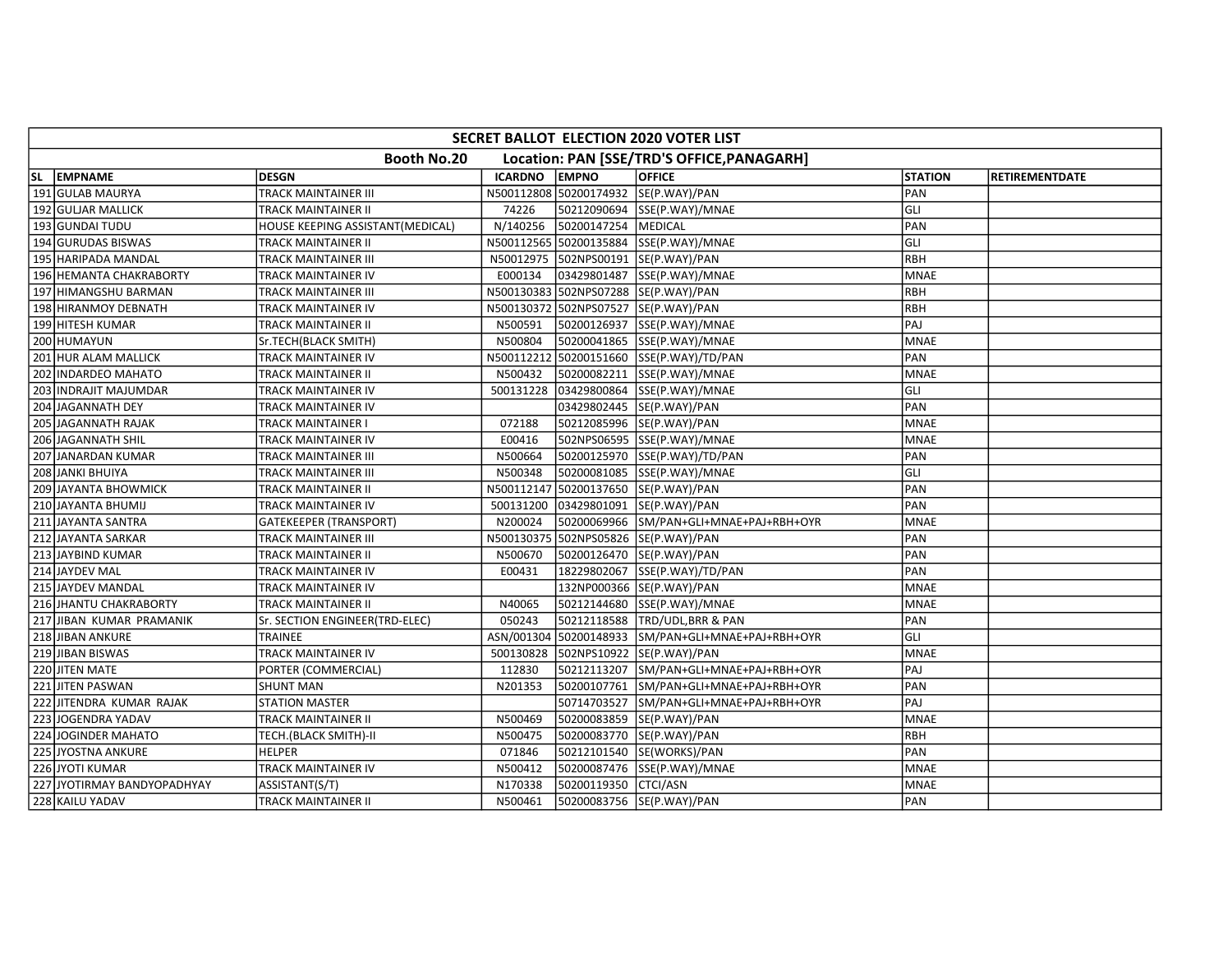| SECRET BALLOT ELECTION 2020 VOTER LIST                    |                              |                |                       |                                                    |                |                       |  |  |  |  |
|-----------------------------------------------------------|------------------------------|----------------|-----------------------|----------------------------------------------------|----------------|-----------------------|--|--|--|--|
| Booth No.20<br>Location: PAN [SSE/TRD'S OFFICE, PANAGARH] |                              |                |                       |                                                    |                |                       |  |  |  |  |
| SL EMPNAME                                                | <b>DESGN</b>                 | <b>ICARDNO</b> | <b>EMPNO</b>          | <b>OFFICE</b>                                      | <b>STATION</b> | <b>RETIREMENTDATE</b> |  |  |  |  |
| 229 KALIA BOURI                                           | <b>TRACK MAINTAINER I</b>    | N111699        |                       | 50212135069 SE(P.WAY)/PAN                          | <b>RBH</b>     |                       |  |  |  |  |
| 230 KAMLESH KUMAR                                         | STATION MANAGER-NG           | N200629        |                       | 50211103735 SM/PAN+GLI+MNAE+PAJ+RBH+OYR            | GLI            |                       |  |  |  |  |
| 231 KANAI BALA                                            | PORTER(TRANSPORTATION)       | 113240         |                       | 50212094262 SM/PAN+GLI+MNAE+PAJ+RBH+OYR            | <b>MNAE</b>    |                       |  |  |  |  |
| 232 KANAI ROY                                             | TRACK MAINTAINER IV          | 500131450      |                       | 03429801318 SE(P.WAY)/PAN                          | RBH            |                       |  |  |  |  |
| 233 KANIKA BARAI BISWAS                                   | TRACK MAINTAINER IV          | 500130714      |                       | 502NPS10751 SSE(P.WAY)/MNAE                        | <b>MNAE</b>    |                       |  |  |  |  |
| 234 KAPILDEO MAHATO                                       | TECH.(BLACK SMITH)-I         | N111395        |                       | 50200084414 SE(P.WAY)/PAN                          | PAN            |                       |  |  |  |  |
| 235 KARTICK HARI                                          | SANITARY JAMADAR             | 100698         |                       | 50212094742 HI/STN+BRR+MDP+PAN                     | PAN            |                       |  |  |  |  |
| 236 KARTICK KOLEY                                         | TRACK MAINTAINER III         |                |                       | 50200136128 SSE(P.WAY)/MNAE                        | PAJ            |                       |  |  |  |  |
| 237 KARTICK SANTRA                                        | TRACK MAINTAINER III         |                |                       | N500112563 50200135951 SSE(P.WAY)/MNAE             | GLI            |                       |  |  |  |  |
| 238 KARUNAMOY GHOSAL                                      | PORTER(TRANSPORTATION)       | N101537        |                       | 502A0107086  SM/PAN+GLI+MNAE+PAJ+RBH+OYR           | PAJ            |                       |  |  |  |  |
| 239 KASHAYLA HARIJAN                                      | SAFAIWALA                    | 201916         |                       | 50200135677 SM/PAN+GLI+MNAE+PAJ+RBH+OYR            | <b>MNAE</b>    |                       |  |  |  |  |
| 240 KAUSHAL KUMAR                                         | STATION MANAGER-NG           | 110466         |                       | 50200173400 SM/PAN+GLI+MNAE+PAJ+RBH+OYR            | GLI            |                       |  |  |  |  |
| 241 KAUSHIK NANDI                                         | TECHNICIAN GR-I              | 70169          |                       | 50209575777 TRD/UDL,BRR & PAN                      | PAN            |                       |  |  |  |  |
| 242 KAUSHIK SHIL                                          | TRACKMAN                     |                |                       | 03429800496 SSE(P.WAY)/MNAE                        | PAJ            |                       |  |  |  |  |
| 243 KAUSIK ROY                                            | TRACK MAINTAINER II          | N111225        |                       | 50200130813 SSE(P.WAY)/MNAE                        | GLI            |                       |  |  |  |  |
| 244 KAZI MOTIUR RAHMAN                                    | TRACK MAINTAINER III         |                |                       | N500130363 502NPS05445 SE(P.WAY)/PAN               | <b>RBH</b>     |                       |  |  |  |  |
| 245 KHOKAN BAGDI                                          | TRACK MAINTAINER II          | N500658        |                       | 50200125866 SE(P.WAY)/PAN                          | PAN            |                       |  |  |  |  |
| 246 KHUS MOHAMMAD                                         | TRACK MAINTAINER I           | N500465        |                       | 50200042651 SE(P.WAY)/PAN                          | <b>RBH</b>     |                       |  |  |  |  |
| 247 KOUSHIK SHAW                                          | TRACK MAINTAINER II          | N500414        |                       | 50200106513 SSE(P.WAY)/MNAE                        | PAJ            |                       |  |  |  |  |
| 248 KOUSIK GARAI                                          | TRACK MAINTAINER IV          |                |                       | 03429802168 SE(P.WAY)/PAN                          | <b>MNAE</b>    |                       |  |  |  |  |
| 249 KRISHNA CH MANDAL                                     | TRACK MAINTAINER III         |                |                       | 502NPS07285 SE(P.WAY)/PAN                          | RBH            |                       |  |  |  |  |
| 250 KRISHNA PADA MANDI                                    | SHUNT MAN                    |                |                       | ASN/000822 03429801214 SM/PAN+GLI+MNAE+PAJ+RBH+OYR | PAN            |                       |  |  |  |  |
| 251 KRISHNA SENGUPTA                                      | CHIEF NURSING SUPERINTENDENT | N140214        | 50212116920   MEDICAL |                                                    | PAN            |                       |  |  |  |  |
| 252 KRISHNENDU BHAKTA                                     | TECH.(TELECOM MAINTAINER)-I  | 121022         | 50212111170 CTCI/ASN  |                                                    | PAJ            |                       |  |  |  |  |
| 253 KRISHNENDU MISTRY                                     | TRACK MAINTAINER IV          |                |                       | N500112349 50200135987 SSE(P.WAY)/MNAE             | PAJ            |                       |  |  |  |  |
| 254 KUMAR ARYAN                                           | <b>TRAINEES</b>              |                |                       | 03429803061 SE(P.WAY)/PAN                          | PAN            |                       |  |  |  |  |
| 255 KUMUD KUMAR VERMA                                     | TRACK MAINTAINER IV          |                |                       | ASN/001324 45429801464 SE(P.WAY)/PAN               | <b>MNAE</b>    |                       |  |  |  |  |
| 256 KUNTAL PRAMANIK                                       | TRACK MAINTAINER IV          |                |                       | 03429802664 SE(P.WAY)/PAN                          | <b>MNAE</b>    |                       |  |  |  |  |
| 257 LAKHINDAR PATRA                                       | TRACK MAINTAINER IV          | 500131447      |                       | 03429801320 SE(P.WAY)/PAN                          | RBH            |                       |  |  |  |  |
| 258 LAKSHMI KANTA MANDI                                   | TRACK MAINTAINER II          |                |                       | N500112154 50200137716 SE(P.WAY)/PAN               | <b>MNAE</b>    |                       |  |  |  |  |
| 259 LAKSHMI NARAYAN METE                                  | ASSISTANT(S/T)               | 120460         | 50212130163  SI(1)UDL |                                                    | PAJ            |                       |  |  |  |  |
| 260 LAL BAHADUR                                           | TRACK MAINTAINER I           | N40060         |                       | 50212145774 SSE(P.WAY)/MNAE                        | <b>MNAE</b>    |                       |  |  |  |  |
| 261 LALAN KUMAR BHARTI                                    | TRACK MAINTAINER I           | N111396        |                       | 50200019100 SE(P.WAY)/PAN                          | PAN            |                       |  |  |  |  |
| 262 LALU MONDAL                                           | TRACK MAINTAINER III         |                |                       | N500112145 50200137947 SE(P.WAY)/PAN               | RBH            |                       |  |  |  |  |
| 263 LIPON BALA                                            | TRACK MAINTAINER IV          | 500131218      |                       | 03429800806 SSE(P.WAY)/MNAE                        | <b>MNAE</b>    |                       |  |  |  |  |
| 264 MADHAB CHANDRA BISWAS                                 | TRACK MAINTAINER II          | N500545        |                       | 50200112768 SE(P.WAY)/PAN                          | PAN            |                       |  |  |  |  |
| 265 MADHAB KESH                                           | TRACK MAINTAINER III         |                |                       | N500112551 50200135501 SSE(P.WAY)/MNAE             | GLI            |                       |  |  |  |  |
| 266 MADHU SUDAN THAKUR                                    | TRACK MAINTAINER IV          |                |                       | 500130731 502NPS06501 SSE(P.WAY)/MNAE              | GLI            |                       |  |  |  |  |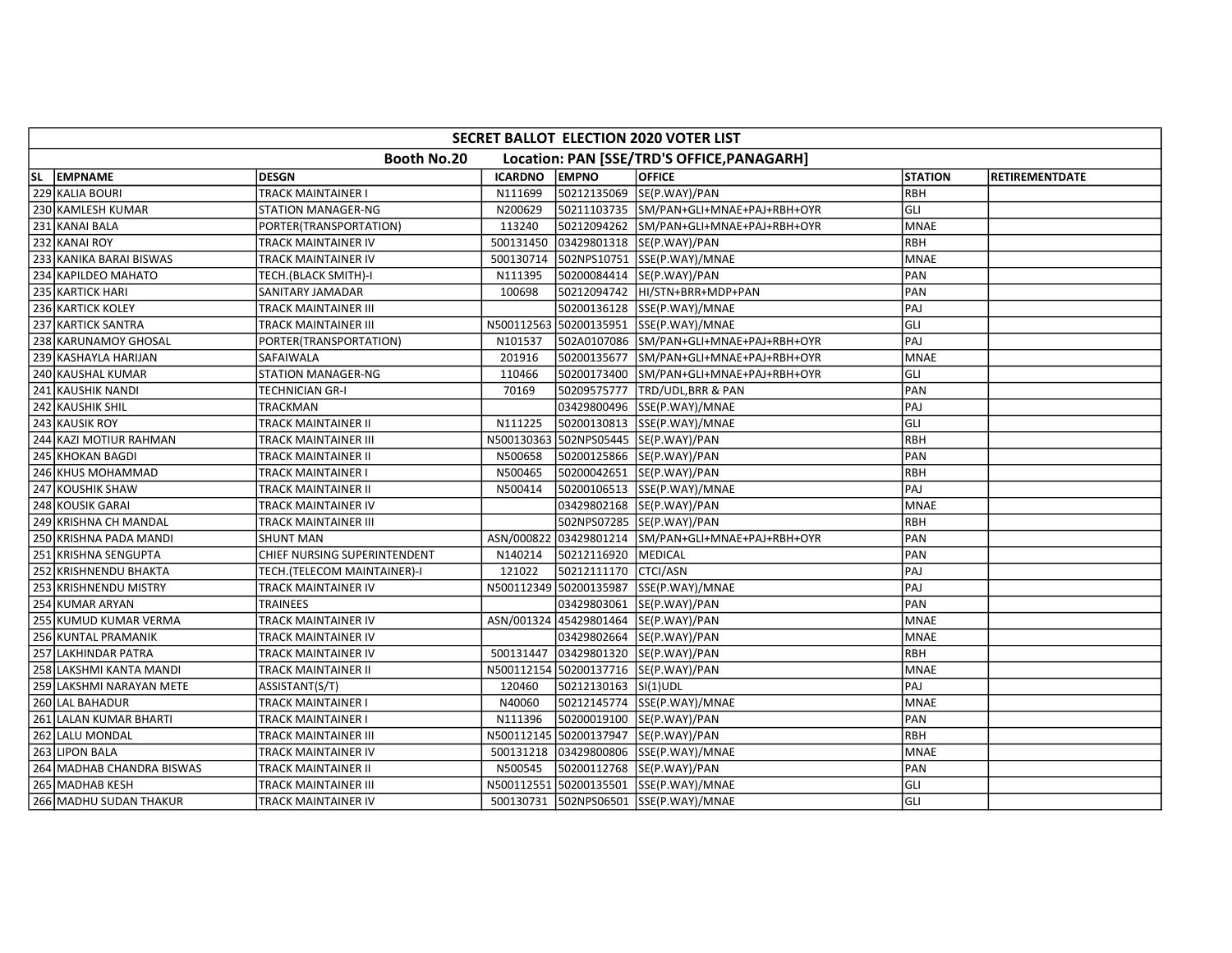| SECRET BALLOT ELECTION 2020 VOTER LIST |                              |                |                      |                                            |                |                       |  |  |  |
|----------------------------------------|------------------------------|----------------|----------------------|--------------------------------------------|----------------|-----------------------|--|--|--|
|                                        | Booth No.20                  |                |                      | Location: PAN [SSE/TRD'S OFFICE, PANAGARH] |                |                       |  |  |  |
| SL EMPNAME                             | <b>DESGN</b>                 | <b>ICARDNO</b> | <b>EMPNO</b>         | <b>OFFICE</b>                              | <b>STATION</b> | <b>RETIREMENTDATE</b> |  |  |  |
| 267 MADHUMITA GHOSH                    | OFFICE SUPERINTENDENT        | N500430        |                      | 50200106069 SSE(P.WAY)/MNAE                | <b>MNAE</b>    |                       |  |  |  |
| 268 MADHUSUDAN BISWAS                  | TRACK MAINTAINER III         |                |                      | N500112554 50200135707 SSE(P.WAY)/MNAE     | GLI            |                       |  |  |  |
| 269 MAHABIR SHOW                       | TRACK MAINTAINER I           | N500540        |                      | 50200084463 SE(P.WAY)/PAN                  | <b>MNAE</b>    |                       |  |  |  |
| 270 MAHABIR YADAV                      | TRACK MAINTAINER II          | N500534        |                      | 50200083835 SE(P.WAY)/PAN                  | RBH            |                       |  |  |  |
| 271 MAHADEB PARIDA                     | <b>STATION MASTER</b>        |                |                      | 502NPS06421 SM/PAN+GLI+MNAE+PAJ+RBH+OYR    | PAJ            |                       |  |  |  |
| 272 MAHENDRA ROUTH                     | TRACK MAINTAINER I           | 072189         |                      | 50212088389 SE(P.WAY)/PAN                  | <b>RBH</b>     |                       |  |  |  |
| 273 MAHESH MAHATO                      | TRACK MAINTAINER I           | N500436        |                      | 50200082193 SSE(P.WAY)/MNAE                | PAJ            |                       |  |  |  |
| 274 MALAY KR DAS                       | TRACK MAINTAINER IV          | E00036         |                      | 03429801491 SSE(P.WAY)/MNAE                | <b>MNAE</b>    |                       |  |  |  |
| 275 MALAY PRAMANIK                     | TRACK MAINTAINER IV          | N500112341     |                      | 50200135800 SSE(P.WAY)/MNAE                | PAJ            |                       |  |  |  |
| 276 MALEK ALIAS MALEK KAJI             | TRACK MAINTAINER I           | 072078         |                      | 50212073994 SE(P.WAY)/PAN                  | PAN            |                       |  |  |  |
| 277 MANAS NAYAK                        | TRACK MAINTAINER IV          | 500131013      |                      | 03429800427 SSE(P.WAY)/MNAE                | GLI            |                       |  |  |  |
| 278 MANJUR ALI MIDDYA                  | ASSISTANT(S/T)               | N170238        | 50200067192 SI(1)UDL |                                            | PAN            |                       |  |  |  |
| 279 MANOJ KR MANDAL                    | <b>HELPER</b>                | 120470         | 50212125027 SI(1)UDL |                                            | PAN            |                       |  |  |  |
| 280 MANOJ KUMAR                        | <b>STATION MANAGER-NG</b>    | N200020        |                      | 50204705592 SM/PAN+GLI+MNAE+PAJ+RBH+OYR    | PAN            |                       |  |  |  |
| 281 MANOJ KUMAR CHOWDHURI              | TRACK MAINTAINER I           | N40082         |                      | 50212145944 SSE(P.WAY)/MNAE                | GLI            |                       |  |  |  |
| 282 MANOJ KUMAR RAJAK                  | TECH.(SIGNAL MAINTAINER)-II  | N170220        | 50200071900 SI(1)UDL |                                            | PAN            |                       |  |  |  |
| 283 MANOJ KUMAR SINGH                  | TRACK MAINTAINER IV          | 500131455      |                      | 03429801448 SE(P.WAY)/PAN                  | RBH            |                       |  |  |  |
| 284 MANOJ METE                         | TRACK MAINTAINER IV          |                |                      | N500112737 50200151439 SSE(P.WAY)/MNAE     | <b>MNAE</b>    |                       |  |  |  |
| 285 MANOJ PARAMANIK                    | TRACK MAINTAINER III         | N50012976      |                      | 50200174919 SE(P.WAY)/PAN                  | <b>MNAE</b>    |                       |  |  |  |
| 286 MANORANJAN HANSDA                  | TRACK MAINTAINER IV          |                |                      | 03429802471 SE(P.WAY)/PAN                  | PAN            |                       |  |  |  |
| 287 MANTU BALDER                       | TRACK MAINTAINER III         | 500131147      |                      | 502H4784601 SE(P.WAY)/PAN                  | PAN            |                       |  |  |  |
| 288 MANTU KUMAR MANDAL                 | TRACK MAINTAINER IV          |                |                      | ASN/001327   18429802668   SE(P.WAY)/PAN   | PAN            |                       |  |  |  |
| 289 MASUM KABIR HALDER                 | TRACK MAINTAINER IV          |                |                      | 03429802450 SE(P.WAY)/PAN                  | <b>MNAE</b>    |                       |  |  |  |
| 290 MD AFTAB                           | TRACK MAINTAINER I           | 072158         |                      | 50212137856 SE(P.WAY)/PAN                  | <b>MNAE</b>    |                       |  |  |  |
| $291$ MD AZIZ                          | TRACK MAINTAINER III         | N500426        |                      | 50200085327 SSE(P.WAY)/MNAE                | <b>MNAE</b>    |                       |  |  |  |
| 292 MD EJAZ AHMAD                      | TECH.(SIGNAL MAINTAINER)-III |                | 502NPS11273 SI(1)UDL |                                            | <b>MNAE</b>    |                       |  |  |  |
| 293 MD FIROZ                           | OFFICE SUPERINTENDENT        | N500444        |                      | 50200093798 SSE(P.WAY)/MNAE                | <b>MNAE</b>    |                       |  |  |  |
| 294 MD HASSAN                          | <b>STATION MASTER</b>        | 111099         |                      | 50200126846 SM/PAN+GLI+MNAE+PAJ+RBH+OYR    | PAN            |                       |  |  |  |
| 295 MD JAMIL                           | TRACK MAINTAINER I           | N500425        |                      | 50200085467 SSE(P.WAY)/MNAE                | GLI            |                       |  |  |  |
| 296 MD JAWED                           | POINTSMAN-B                  | N201747        |                      | 50212113098 SM/PAN+GLI+MNAE+PAJ+RBH+OYR    | PAN            |                       |  |  |  |
| 297 MD KAISAR                          | TRACK MAINTAINER I           | N500427        |                      | 50200085352 SSE(P.WAY)/MNAE                | GLI            |                       |  |  |  |
| 298 MD NASIM                           | TRACK MAINTAINER I           | N40059         |                      | 50212145968 SE(P.WAY)/PAN                  | RBH            |                       |  |  |  |
| 299 MD RAHAMAT                         | TRACK MAINTAINER III         | N500422        |                      | 50200085479 SSE(P.WAY)/MNAE                | <b>MNAE</b>    |                       |  |  |  |
| 300 MD SALAHUDDIN                      | <b>SHUNT MAN</b>             | 111938         |                      | 50212092757 SM/PAN+GLI+MNAE+PAJ+RBH+OYR    | PAN            |                       |  |  |  |
| 301 MD TANWEER                         | ASSISTANT(S/T)               |                | 03429800018 SI(1)UDL |                                            | GLI            |                       |  |  |  |
| 302 MD WAKIL                           | TECH.(BLACK SMITH)-I         | N500454        |                      | 50200084440 SE(P.WAY)/PAN                  | PAN            |                       |  |  |  |
| 303 MD. LALBABU                        | TRACK MAINTAINER II          | N500384        |                      | 50200084451 SE(P.WAY)/PAN                  | PAN            |                       |  |  |  |
| 304 MD. MAIDUL ISLAM                   | TRACK MAINTAINER IV          |                |                      | 27313405603 SSE(P.WAY)/MNAE                | PAJ            |                       |  |  |  |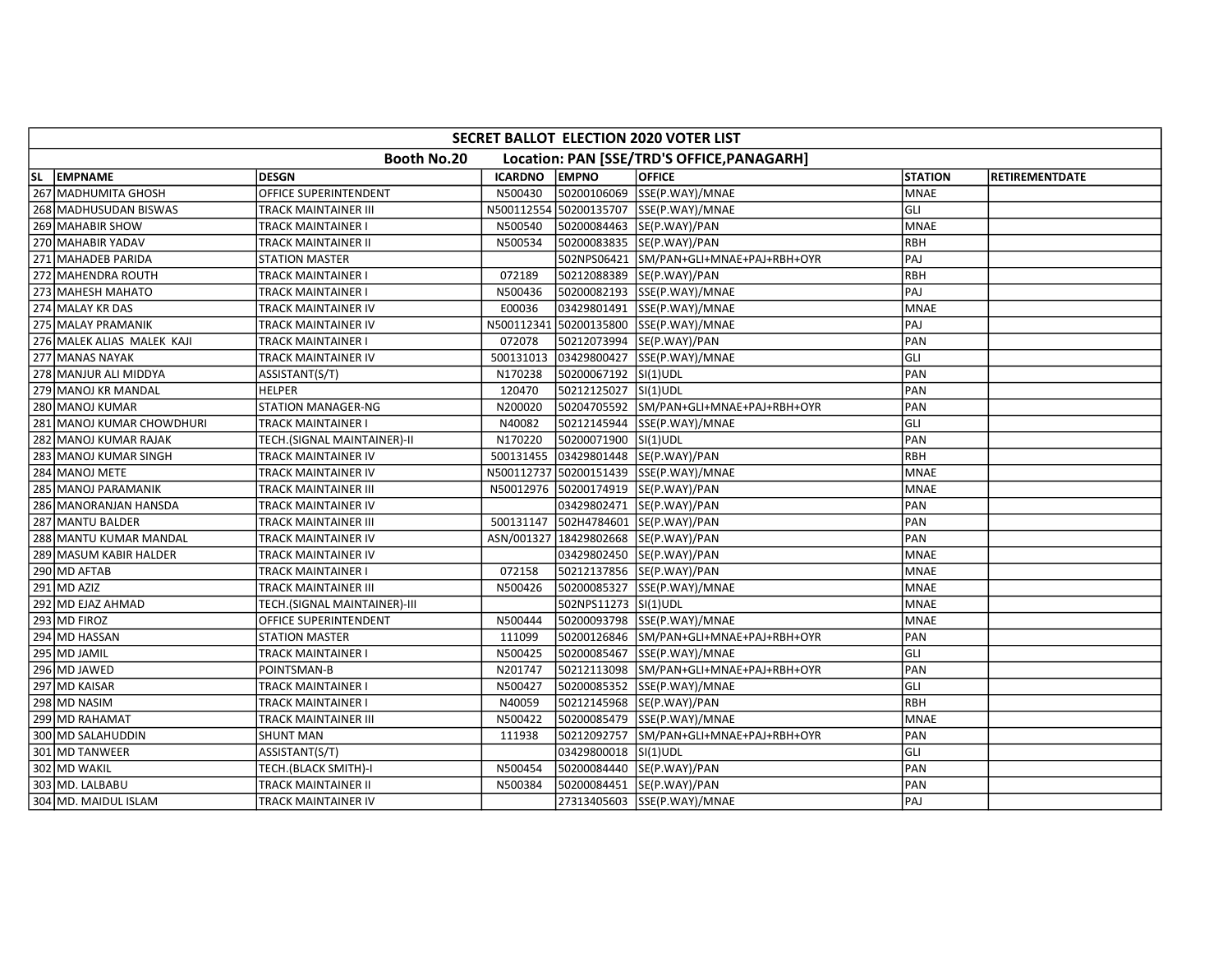| SECRET BALLOT ELECTION 2020 VOTER LIST                    |                                |                |                      |                                                    |                |                       |  |  |  |
|-----------------------------------------------------------|--------------------------------|----------------|----------------------|----------------------------------------------------|----------------|-----------------------|--|--|--|
| Booth No.20<br>Location: PAN [SSE/TRD'S OFFICE, PANAGARH] |                                |                |                      |                                                    |                |                       |  |  |  |
| SL EMPNAME                                                | <b>DESGN</b>                   | <b>ICARDNO</b> | <b>EMPNO</b>         | <b>OFFICE</b>                                      | <b>STATION</b> | <b>RETIREMENTDATE</b> |  |  |  |
| 305 MEGHU KUMAR MAHATO                                    | PORTER(TRANSPORTATION)         | N-200758       |                      | 50200102684 SM/PAN+GLI+MNAE+PAJ+RBH+OYR            | <b>MNAE</b>    |                       |  |  |  |
| 306 MIJANUR RAHAMAN MONDAL                                | TRACK MAINTAINER III           |                |                      | N500130376 502NPS07295 SE(P.WAY)/PAN               | PAN            |                       |  |  |  |
| 307 MILAN MALLICK                                         | Sr.TECH.(SIGNAL MAINTAINER)    | 120519         | 50212095424 SI(1)UDL |                                                    | PAN            |                       |  |  |  |
| 308 MINTU DUTTA                                           | ASSISTANT(S/T)                 |                | 50200170306 CTCI/ASN |                                                    | PAN            |                       |  |  |  |
| 309 MINU KHATRIYA                                         | SANITARY JAMADAR               | 100703         |                      |                                                    | PAN            |                       |  |  |  |
| 310 MIR IMDAD ALI                                         | TRACK MAINTAINER III           | 500131012      |                      | 50714402098 SSE(P.WAY)/MNAE                        | PAJ            |                       |  |  |  |
| 311 MIRAJUDDIN MONDAL                                     | TRACK MAINTAINER IV            |                |                      | 03429802606 SSE(P.WAY)/MNAE                        | PAJ            |                       |  |  |  |
| 312 MISTER RAJBANSHI                                      | TRACK MAINTAINER III           |                |                      | N500112707 50200166698 SE(P.WAY)/PAN               | <b>MNAE</b>    |                       |  |  |  |
| 313 MITAN BAURI                                           | TECH.(ELEC)-I                  | N70010         |                      | 50212119064 TRD/UDL, BRR & PAN                     | PAN            |                       |  |  |  |
| 314 MITHILESH KUMAR MANDAL                                | <b>STATION MANAGER-NG</b>      | 111015         |                      |                                                    | <b>MNAE</b>    |                       |  |  |  |
| 315 MITHUN SIL                                            | TRACK MAINTAINER III           | N50012809      |                      | 50200174920 SE(P.WAY)/PAN                          | PAN            |                       |  |  |  |
| 316 MOHAN KUMAR                                           | <b>HELPER</b>                  |                | 502NPS08966 SI(1)UDL |                                                    | PAN            |                       |  |  |  |
| 317 MOHAN MATE                                            | Sr.TECH.(TRD)                  | 050028         |                      | 50212113438 TRD/UDL, BRR & PAN                     | PAN            |                       |  |  |  |
| 318 MOLLA SHANOWAZ                                        | TRACK MAINTAINER II            | N500420        |                      | 50200107104 SSE(P.WAY)/MNAE                        | <b>MNAE</b>    |                       |  |  |  |
| 319 MOMENA KHATUN                                         | <b>KHALASI HELPER</b>          | 071922         |                      | 50212109484 SE(P.WAY)/PAN                          | PAN            |                       |  |  |  |
| 320 MONIRUL MOLLA                                         | TECH.(TRD)-III                 | N70008         |                      | 50200032542 TRD/UDL, BRR & PAN                     | PAN            |                       |  |  |  |
| 321 MONOG METE                                            | TRACK MAINTAINER II            | N500666        |                      | 50200125880 SE(P.WAY)/PAN                          | PAN            |                       |  |  |  |
| 322 MONOJIT PALIT                                         | TRACK MAINTAINER II            |                |                      | N500112568 50200135471 SSE(P.WAY)/MNAE             | GLI            |                       |  |  |  |
| 323 MRITUNJAY KUMAR                                       | COMMERCIAL CLERK               |                |                      | ASN/000841 502NPS07082 SM/PAN+GLI+MNAE+PAJ+RBH+OYR | PAN            |                       |  |  |  |
| 324 MRITUNJAY SHAW                                        | TECH.(SIGNAL MAINTAINER)-III   | 120048         | 50212129288 SI(1)UDL |                                                    | GLI            |                       |  |  |  |
| 325 MUFTI GOLAM LATIF                                     | TRACK MAINTAINER IV            |                |                      | 03429802965 SSE(P.WAY)/MNAE                        | GLI            |                       |  |  |  |
| 326 MUFTI MD SHAID MALLICK                                | TRACK MAINTAINER III           |                |                      | N500112552 50200136098 SSE(P.WAY)/MNAE             | GLI            |                       |  |  |  |
| 327 MUKESH KUMAR CHAUDHARY                                | TRACK MAINTAINER IV            |                |                      | 03429802774 SSE(P.WAY)/MNAE                        | PAJ            |                       |  |  |  |
| 328 MUKUL CHANDRA MONDAL                                  | SENIOR SECTION ENGINEER(P.WAY) |                |                      | N500130354 50212099429 SSE(P.WAY)/TD/PAN           | PAN            |                       |  |  |  |
| 329 MUNIYA DEVI                                           | SANITARY JAMADAR               | 100704         |                      | 50212121009 HI/STN+BRR+MDP+PAN                     | PAN            |                       |  |  |  |
| 330 MUNNA KUMAR GUPTA                                     | TRACK MAINTAINER IV            |                |                      | 03429802479 SE(P.WAY)/PAN                          | RBH            |                       |  |  |  |
| 331 MUNSHI ABDUR RAHIM                                    | TRACK MAINTAINER II            | N500555        |                      | 50200111740 SSE(P.WAY)/MNAE                        | GLI            |                       |  |  |  |
| 332 MURARI BISWAS                                         | TRACK MAINTAINER IV            | E00040         | 03429801289          | SSE(P.WAY)/MNAE                                    | GLI            |                       |  |  |  |
| 333 NABA KUMAR DAS                                        | <b>SR. TECHNICIAN</b>          | 070339         |                      | 50212019975 SE(WORKS)/PAN                          | PAN            |                       |  |  |  |
| 334 NABA KUMAR KARMAKAR                                   | <b>GATEKEEPER (TRANSPORT)</b>  | 110608         |                      | 502NPS00557 SM/PAN+GLI+MNAE+PAJ+RBH+OYR            | <b>MNAE</b>    |                       |  |  |  |
| 335 NABIN PRASAD                                          | TRACK MAINTAINER III           |                |                      | N500112348 50200151488 SSE(P.WAY)/MNAE             | PAJ            |                       |  |  |  |
| 336 NACHIKETA DATTA                                       | TRACK MAINTAINER IV            |                |                      | 03429802167 SE(P.WAY)/PAN                          | RBH            |                       |  |  |  |
| 337 NAGENDRA NATH BAGDI                                   | Sr.TECH.(TRD)                  | 050273         |                      | 50212126299 TRD/UDL, BRR & PAN                     | PAN            |                       |  |  |  |
| 338 NAKUL MONDAL                                          | TRACK MAINTAINER IV            | E00043         |                      | 03429801407 SSE(P.WAY)/MNAE                        | PAJ            |                       |  |  |  |
| 339 NANDA GOPAL SARKAR                                    | TRACK MAINTAINER III           | N500549        |                      | 50200111764 SSE(P.WAY)/MNAE                        | GLI            |                       |  |  |  |
| 340 NARSINGH KUMAR                                        | SENIOR SECTION ENGINEER(P.WAY) | N500468        |                      | 50212133255 SE(P.WAY)/PAN                          | PAN            |                       |  |  |  |
| 341 NARU METE                                             | TRACK MAINTAINER IV            |                |                      | N500112204 50200147485 SE(P.WAY)/PAN               | PAN            |                       |  |  |  |
| 342 NARUGOPAL BAURI                                       | TRACK MAINTAINER III           |                |                      | 500131150 50200404849 SE(P.WAY)/PAN                | PAN            |                       |  |  |  |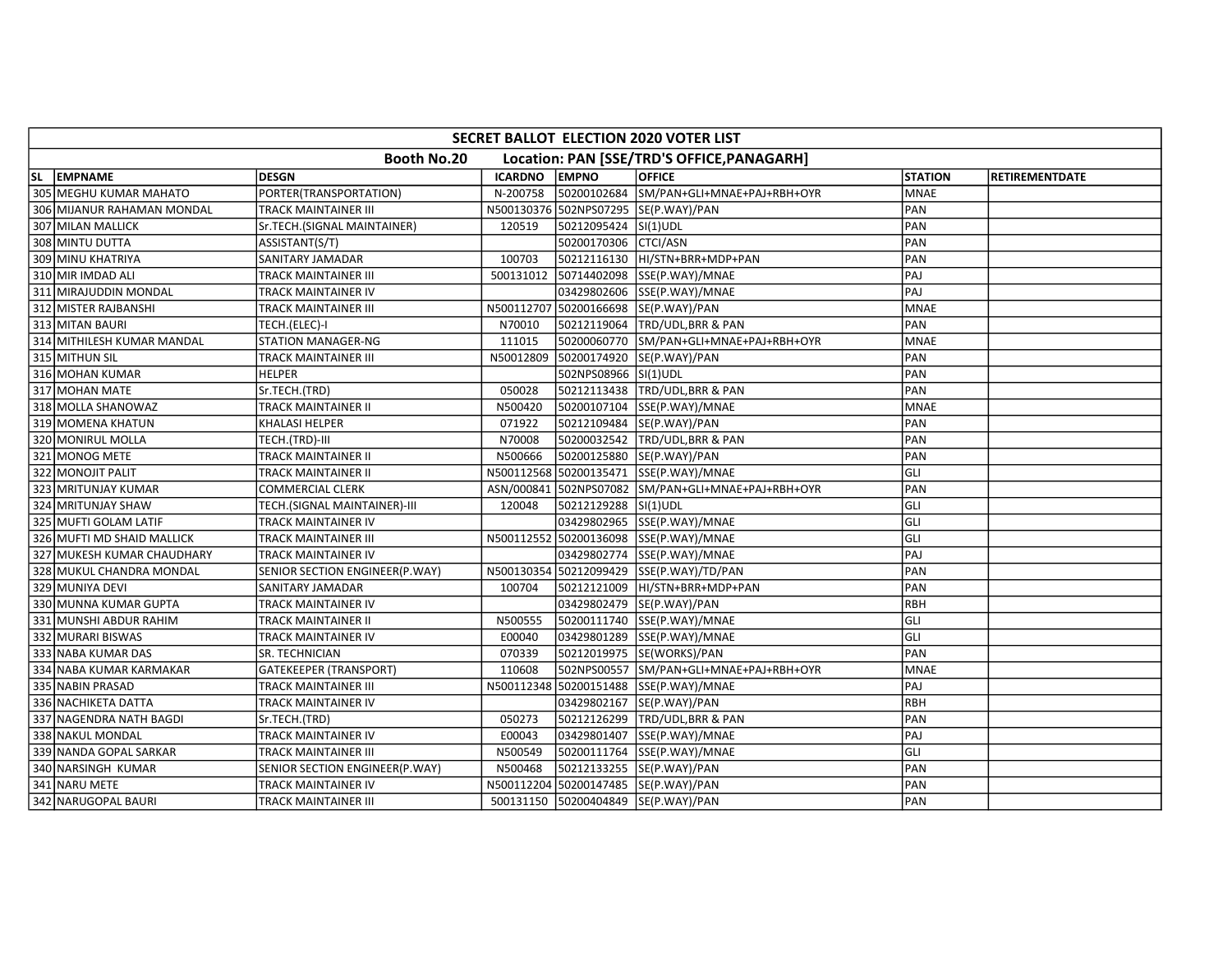| SECRET BALLOT ELECTION 2020 VOTER LIST |                                |                |                      |                                            |                |                       |  |  |  |
|----------------------------------------|--------------------------------|----------------|----------------------|--------------------------------------------|----------------|-----------------------|--|--|--|
|                                        | Booth No.20                    |                |                      | Location: PAN [SSE/TRD'S OFFICE, PANAGARH] |                |                       |  |  |  |
| SL EMPNAME                             | <b>DESGN</b>                   | <b>ICARDNO</b> | <b>EMPNO</b>         | <b>OFFICE</b>                              | <b>STATION</b> | <b>RETIREMENTDATE</b> |  |  |  |
| 343 NAZRUL HAQUE MIDDA                 | PORTER (COMMERCIAL)            | 111946         |                      | 50212115563 SM/PAN+GLI+MNAE+PAJ+RBH+OYR    | GLI            |                       |  |  |  |
| 344 NIJAMUDDIN ANSARI                  | TRACK MAINTAINER II            | N500417        |                      | 50200098905 SSE(P.WAY)/MNAE                | GLI            |                       |  |  |  |
| 345 NIKHIL KUMAR ROY                   | TRACK MAINTAINER IV            |                |                      | N500112206 50200133772 SSE(P.WAY)/TD/PAN   | PAN            |                       |  |  |  |
| 346 NIRANJAN ADHIKARI                  | STATION MANAGER-NG             | 111923         |                      | 50212090827 SM/PAN+GLI+MNAE+PAJ+RBH+OYR    | <b>MNAE</b>    |                       |  |  |  |
| 347 NIRANJAN KUMAR YADAV               | TRACK MAINTAINER IV            |                |                      | 50829800213 SE(P.WAY)/PAN                  | PAN            |                       |  |  |  |
| 348 NIRBAN THANDAR                     | TRACK MAINTAINER IV            | 500130723      |                      | 502NPS10700 SSE(P.WAY)/MNAE                | PAJ            |                       |  |  |  |
| 349 NISHIKANTA NASKAR                  | TRACK MAINTAINER IV            | 500131453      |                      | 03429801451 SE(P.WAY)/PAN                  | RBH            |                       |  |  |  |
| 350 NITISH RANJAN PAUL                 | TECH.(TELECOM MAINTAINER)-I    |                | 50208370588 CTCI/ASN |                                            | <b>MNAE</b>    |                       |  |  |  |
| 351 OM PRAKASH PANDEY                  | JUNIOR ENGINEER(TRD-ELEC)      | 70313          |                      | 502NPS07539 TRD/UDL, BRR & PAN             | PAN            |                       |  |  |  |
| 352 PABAN GHOSH                        | TRACK MAINTAINER II            | 072167         |                      | 50212050064 SE(P.WAY)/PAN                  | RBH            |                       |  |  |  |
| 353 PALASH GHOSH                       | TRACK MAINTAINER IV            |                |                      | 03429802415 SSE(P.WAY)/MNAE                | GLI            |                       |  |  |  |
| 354 PALLAB SANTRA                      | TECH.(SIGNAL MAINTAINER)-III   | N170426        | 50200096222 SI(1)UDL |                                            | PAJ            |                       |  |  |  |
| 355 PANCHANAND KUMAR MAHATO            | CHOWKIDAR                      | 70318          |                      | 502NPS07004 TRD/UDL, BRR & PAN             | PAN            |                       |  |  |  |
| 356 PAPIYA BISWAS                      | TRACK MAINTAINER IV            | 500131222      |                      | 03429800784 SSE(P.WAY)/MNAE                | GLI            |                       |  |  |  |
| 357 PARIMAL PAL                        | TRACK MAINTAINER III           |                |                      | N500112337 50200135756 SSE(P.WAY)/MNAE     | GLI            |                       |  |  |  |
| 358 PARITOSH MANDAL                    | TRACK MAINTAINER III           |                |                      | N500130395 502NPS05823 SE(P.WAY)/PAN       | PAN            |                       |  |  |  |
| 359 PARTHA BHOWMICK                    | TRACK MAINTAINER IV            | N40087         |                      | 50200019124  SE(P.WAY)/PAN                 | <b>MNAE</b>    |                       |  |  |  |
| 360 PARTHA PRATIM BHAUMIK              | TRACK MAINTAINER I             | N500472        |                      | 50200112112  SE(P.WAY)/PAN                 | PAN            |                       |  |  |  |
| 361 PARTHA PRATIM CHANDRA              | TRACK MAINTAINER III           | 500130728      |                      | 502NPS06892 SSE(P.WAY)/MNAE                | PAJ            |                       |  |  |  |
| 362 PARTHA PRATIM FADIKAR              | <b>HELPER</b>                  | ASN/001330     |                      | 33229809798 TRD/UDL, BRR & PAN             | PAN            |                       |  |  |  |
| 363 PARTHA SARATHI MUKHERJEE           | <b>STATION MASTER</b>          | 111111         |                      | 50210AB0455 SM/PAN+GLI+MNAE+PAJ+RBH+OYR    | <b>MNAE</b>    |                       |  |  |  |
| 364 PATAL DOME                         | SANITARY JAMADAR               | N140221        |                      | 50212036535 HI/STN+BRR+MDP+PAN             | PAN            |                       |  |  |  |
| 365 PAWAN KUMAR                        | SENIOR SECTION ENGINEER(P.WAY) | N111220        |                      | 50200052334 SE(P.WAY)/PAN                  | PAN            |                       |  |  |  |
| 366 PAWAN KUMAR                        | TRACK MAINTAINER IV            | E00430         |                      | 33329800840 SE(P.WAY)/PAN                  | PAN            |                       |  |  |  |
| 367 PAWAN LAL PASWAN                   | DY.STATION MANAGER             | 1119817        |                      | 50212119817 SM/PAN+GLI+MNAE+PAJ+RBH+OYR    | <b>MNAE</b>    |                       |  |  |  |
| 368 PIJUSH DUTTA                       | TRACK MAINTAINER III           |                |                      | N500130393 502NPS05820 SE(P.WAY)/PAN       | RBH            |                       |  |  |  |
| 369 PIJUSH KANTI MAJUMDAR              | TRACK MAINTAINER III           |                |                      | N500130387 502NPS07282 SE(P.WAY)/PAN       | RBH            |                       |  |  |  |
| 370 PINTU BISWAS                       | TRACK MAINTAINER II            |                |                      | N500112555 50200135422 SSE(P.WAY)/MNAE     | <b>MNAE</b>    |                       |  |  |  |
| 371 PINTU GORAI                        | TRACK MAINTAINER IV            |                |                      | 03429802470 SE(P.WAY)/PAN                  | PAN            |                       |  |  |  |
| 372 PINTU KUMAR GHOSH                  | TRACK MAINTAINER II            |                |                      | N500112160 50200137807 SE(P.WAY)/PAN       | PAN            |                       |  |  |  |
| 373 PINTU RUIDAS                       | TRACK MAINTAINER III           |                |                      | N500112708 50200166704 SE(P.WAY)/PAN       | PAN            |                       |  |  |  |
| 374 PRABAHA BISWAS                     | TRACK MAINTAINER IV            | 500131220      |                      | 03429800783 SSE(P.WAY)/MNAE                | PAJ            |                       |  |  |  |
| 375 PRABIR SAHA                        | TRACK MAINTAINER II            | 500130726      |                      | 50200135460 SSE(P.WAY)/MNAE                | <b>MNAE</b>    |                       |  |  |  |
| 376 PRADIP KUMAR NATH                  | <b>SHUNT MAN</b>               | N201715        |                      | 50200016007 SM/PAN+GLI+MNAE+PAJ+RBH+OYR    | PAN            |                       |  |  |  |
| 377 PRADIP KUMAR DAS                   | TRACK MAINTAINER IV            |                |                      | 03429802422 SSE(P.WAY)/MNAE                | GLI            |                       |  |  |  |
| 378 PRADIP KUMAR DATTA                 | SENIOR SECTION ENGINEER(P.WAY) |                |                      | N500112700 50200020138 SSE(P.WAY)/MNAE     | <b>MNAE</b>    |                       |  |  |  |
| 379 PRADYUT ROY                        | <b>STATION MASTER</b>          |                |                      | 03229801873 SM/PAN+GLI+MNAE+PAJ+RBH+OYR    | <b>MNAE</b>    |                       |  |  |  |
| 380 PRAHLAD MALLICK                    | TRACK MAINTAINER IV            |                |                      | 500131016 03429800428 SSE(P.WAY)/MNAE      | PAJ            |                       |  |  |  |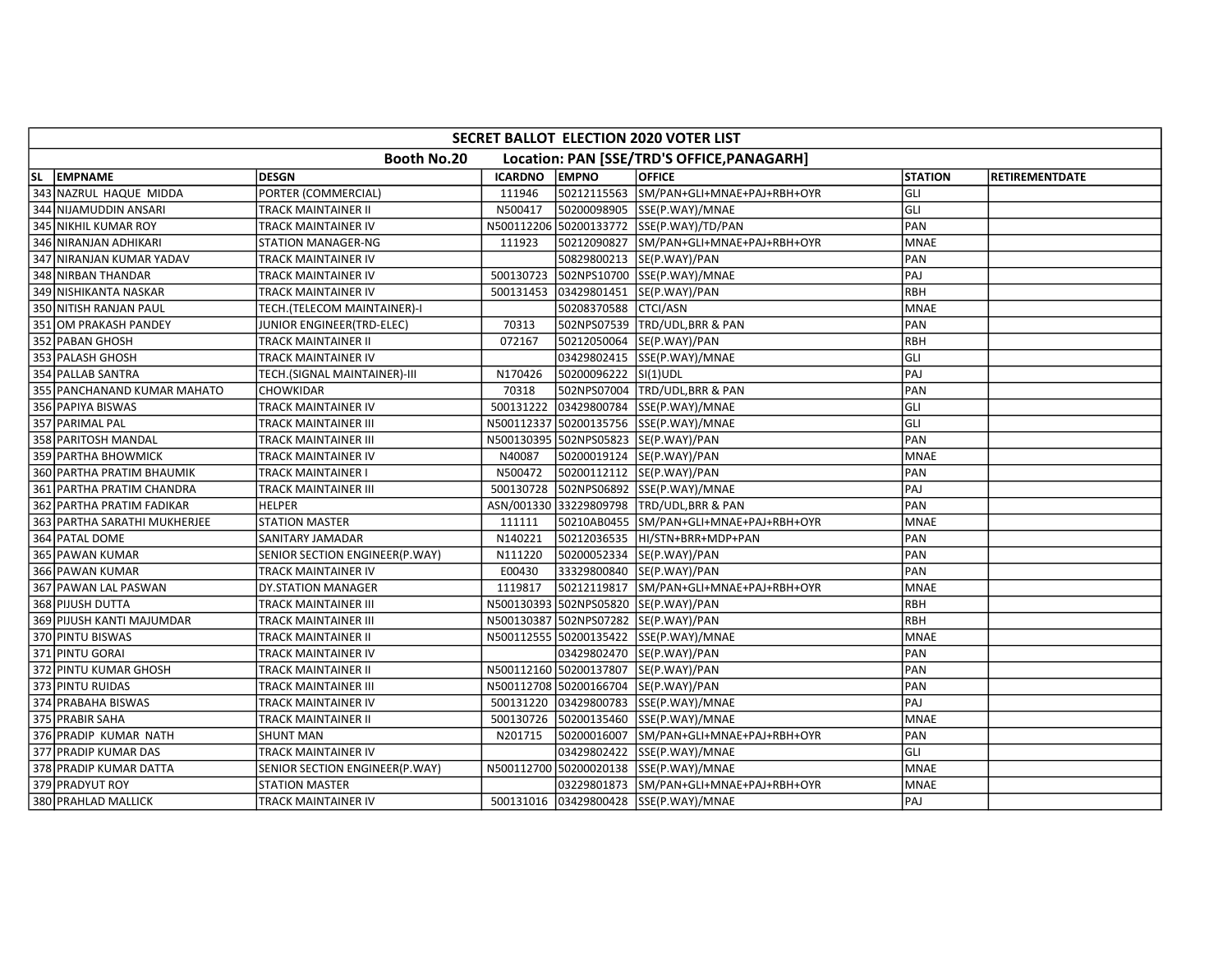| Booth No.20<br>Location: PAN [SSE/TRD'S OFFICE, PANAGARH]<br>SL EMPNAME<br><b>DESGN</b><br><b>ICARDNO</b><br><b>EMPNO</b><br><b>OFFICE</b><br><b>STATION</b> | <b>RETIREMENTDATE</b> |
|--------------------------------------------------------------------------------------------------------------------------------------------------------------|-----------------------|
|                                                                                                                                                              |                       |
|                                                                                                                                                              |                       |
| 381 PRAKASH SAHU<br>TRACK MAINTAINER III<br>500130960<br>27312410500 SE(P.WAY)/PAN<br><b>RBH</b>                                                             |                       |
| 500131115 03429800803 SE(P.WAY)/PAN<br>PAN<br>382 PRAMATHA TELI<br>TRACK MAINTAINER IV                                                                       |                       |
| GLI<br>383 PRANAB SAHA<br>03429800429 SSE(P.WAY)/MNAE<br>TRACK MAINTAINER IV<br>500131008                                                                    |                       |
| GLI<br>384 PRASANTA DAS<br>N500112335 50200135744 SSE(P.WAY)/MNAE<br>TRACK MAINTAINER IV                                                                     |                       |
| GLI<br>385 PRAVASH GHOSH<br>50200136013 SSE(P.WAY)/MNAE<br>TRACK MAINTAINER IV                                                                               |                       |
| 386 PRITAM KUMAR<br>80494<br>50205542042 ETC/PAN<br>PAN<br>TECH-I(ELECT)                                                                                     |                       |
| PAN<br>387 PRITAM MALLICK<br>TRACK MAINTAINER III<br>N500130882<br>502NPS07261 SE(P.WAY)/PAN                                                                 |                       |
| PAN<br>388 PRIYATOSH DAS<br>03429802022 SI(1)UDL<br>Sr. SECTION ENGINEER(SIG)                                                                                |                       |
| 074228<br>50212134650 SSE(P.WAY)/MNAE<br>PAJ<br>389 PRODIP GHORUI<br>TRACK MAINTAINER II                                                                     |                       |
| ASN/001328 12221000890 SE(P.WAY)/PAN<br>PAN<br>390 PRODIP KARMAKAR<br>TRACK MAINTAINER III                                                                   |                       |
| 03429800798 SE(P.WAY)/PAN<br>391 PROSANTA MONDAL<br>500131121<br>PAN<br>TRACK MAINTAINER IV                                                                  |                       |
| <b>RBH</b><br>392 PROSANTA SARKAR<br>TRACK MAINTAINER III<br>N50012813<br>50200174890 SE(P.WAY)/PAN                                                          |                       |
| PAN<br>500131153<br>03429800757 SSE(P.WAY)/TD/PAN<br>393 PROTIMA BISWAS<br>TRACK MAINTAINER IV                                                               |                       |
| N500130385 502NPS07286 SE(P.WAY)/PAN<br>PAN<br>394 PULOK ROY<br>TRACK MAINTAINER III                                                                         |                       |
| 395 PURNENDU AMRIT<br>COMMERCIAL CLERK(BOOKING)<br>50212073805 SM/PAN+GLI+MNAE+PAJ+RBH+OYR<br>PAN<br>N30601                                                  |                       |
| 396 RABINDRA KUMAR<br>50200403520 SE(P.WAY)/PAN<br>PAN<br>TRACK MAINTAINER IV                                                                                |                       |
| N170009<br>50200057708 CTCI/ASN<br>PAN<br>397 RABINDRA SOREN<br>ASSISTANT(S/T)                                                                               |                       |
| PAN<br>398 RABIUL HAZARI<br><b>VALVE MAN</b><br>500131102<br>50200148507 SE(WORKS)/PAN                                                                       |                       |
| PAJ<br>399 RADHASHYAM PRAMANIK<br>TECH.(BLACK SMITH)-I<br>N111409<br>50200113232 SSE(P.WAY)/MNAE                                                             |                       |
| 50200136141 SSE(P.WAY)/MNAE<br>GLI<br>400 RAHUL NATH<br>TRACK MAINTAINER III<br>N500112577                                                                   |                       |
| PAN<br>401 RAJARSHI KARMAKAR<br>TRACK MAINTAINER IV<br>03429802475  SE(P.WAY)/PAN                                                                            |                       |
| PAN<br>402 RAJDEO YADAV<br>N500459<br>50200083768 SE(P.WAY)/PAN<br>TRACK MAINTAINER II                                                                       |                       |
| 50210342370 CTCI/ASN<br><b>MNAE</b><br>403 RAJDIP SRIVASTAVA<br>TECHNICIAN GR-I<br>N170005                                                                   |                       |
| <b>MNAE</b><br>404 RAJEEV KUMAR<br><b>STATION MANAGER-NG</b><br>111110<br>50216013590 SM/PAN+GLI+MNAE+PAJ+RBH+OYR                                            |                       |
| 405 RAJEEV RANJAN<br><b>HELPER</b><br>50200148805 SI(1)UDL<br>PAN                                                                                            |                       |
| 50200082181 SSE(P.WAY)/MNAE<br>GLI<br>406 RAJENDRA BHUIYA<br>TECH.(BLACK SMITH)-I<br>N500405                                                                 |                       |
| PAN<br>407 RAJENDRA SINGH<br>111954<br>PORTER (COMMERCIAL)                                                                                                   |                       |
| GLI<br>03429800401 SSE(P.WAY)/MNAE<br>408 RAJESH ADHIKARY<br>TRACK MAINTAINER IV                                                                             |                       |
| PAN<br>409 RAJESH KUMAR<br>N500655<br>50200125945 SE(P.WAY)/PAN<br>TRACK MAINTAINER II                                                                       |                       |
| 410 RAJESH KUMAR<br>N500589<br>50200125246 SSE(P.WAY)/MNAE<br><b>MNAE</b><br>TRACK MAINTAINER II                                                             |                       |
| 70314<br>50200170460 TRD/UDL, BRR & PAN<br>PAN<br>411 RAJESH KUMAR<br>TECHNICIAN GR-II                                                                       |                       |
| 412 RAJESH PAL<br>E000176<br>50200404501 SE(P.WAY)/PAN<br><b>MNAE</b><br>TRACK MAINTAINER III                                                                |                       |
| 413 RAJESH PARAMANIK U<br>500131199<br>50200404649 SE(P.WAY)/PAN<br>PAN<br>TRACK MAINTAINER III                                                              |                       |
| 414 RAJESH ROY<br>POINTSMAN-B<br>N60581<br>50200127164 SM/PAN+GLI+MNAE+PAJ+RBH+OYR<br>PAN                                                                    |                       |
| 415 RAJESH YADAV<br>50200405683 SE(P.WAY)/PAN<br>PAN<br>TRACK MAINTAINER III<br>E000177                                                                      |                       |
| GLI<br>416 RAJIB NANDI<br>TRACK MAINTAINER IV<br>E00037<br>03429801486 SSE(P.WAY)/MNAE                                                                       |                       |
| 417 RAJIB PAL<br>N50012811<br>50200174877 SE(P.WAY)/PAN<br><b>MNAE</b><br>TRACK MAINTAINER III                                                               |                       |
| 418 RAJIV KUMAR<br>PAN<br>ASSISTANT(S/T)<br>50200139683 SI(1)UDL                                                                                             |                       |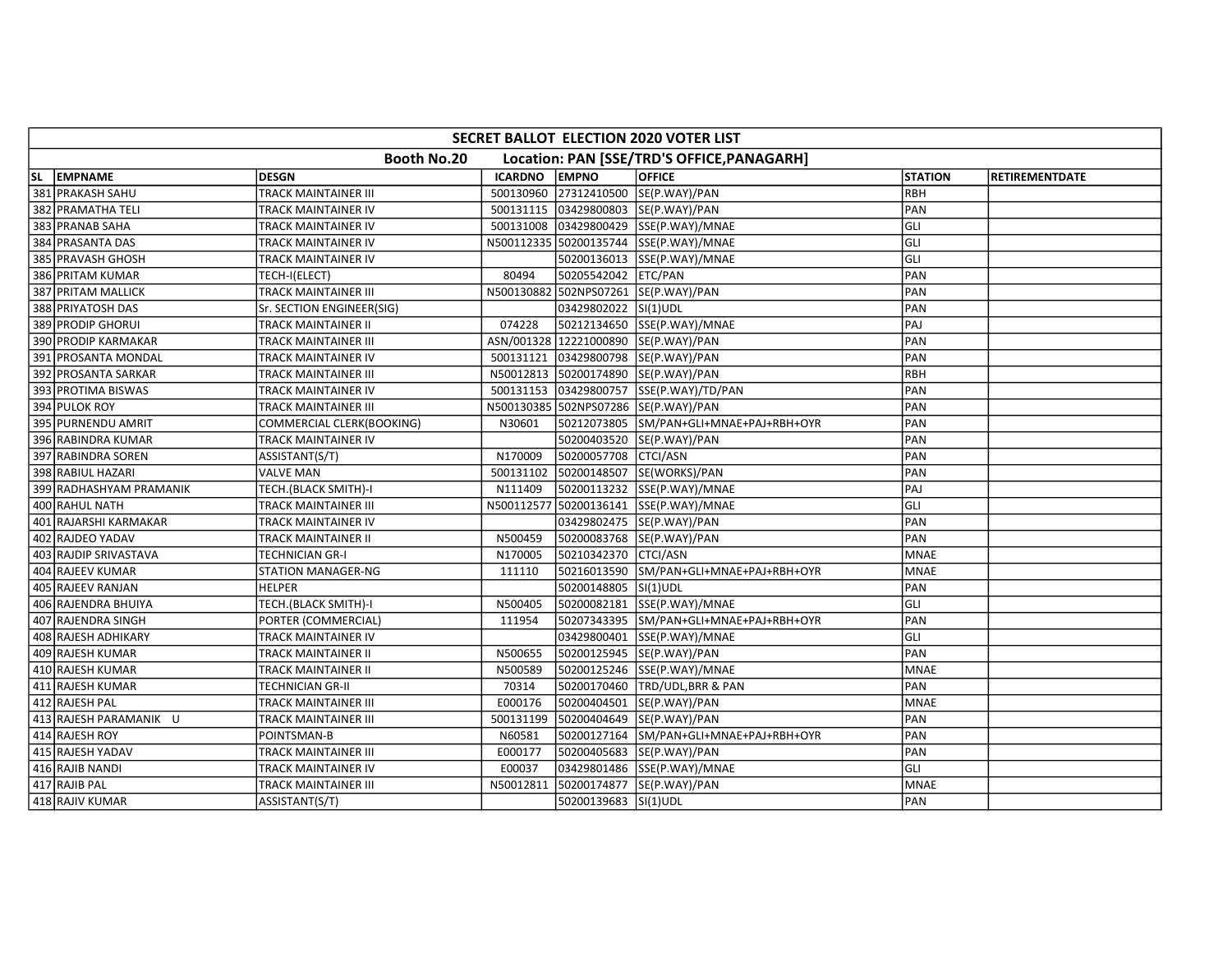| SECRET BALLOT ELECTION 2020 VOTER LIST                    |                                |                |                     |                                         |                |                       |  |  |  |  |
|-----------------------------------------------------------|--------------------------------|----------------|---------------------|-----------------------------------------|----------------|-----------------------|--|--|--|--|
| Booth No.20<br>Location: PAN [SSE/TRD'S OFFICE, PANAGARH] |                                |                |                     |                                         |                |                       |  |  |  |  |
| SL EMPNAME                                                | <b>DESGN</b>                   | <b>ICARDNO</b> | <b>EMPNO</b>        | <b>OFFICE</b>                           | <b>STATION</b> | <b>RETIREMENTDATE</b> |  |  |  |  |
| 419 RAJIV KUMAR                                           | TRACK MAINTAINER III           |                |                     | N500130396 502NPS07275 SE(P.WAY)/PAN    | <b>MNAE</b>    |                       |  |  |  |  |
| 420 RAJKRISHNA KUNDU                                      | TRACK MAINTAINER III           |                |                     | N500112526 50200135926 SSE(P.WAY)/MNAE  | GLI            |                       |  |  |  |  |
| 421 RAJKRISHNA MONDAL                                     | TRACK MAINTAINER IV            |                |                     | 03429802278 SSE(P.WAY)/MNAE             | PAJ            |                       |  |  |  |  |
| 422 RAJKUMAR GHOSH                                        | TRACK MAINTAINER III           |                |                     | N500112607 50200174944 SE(P.WAY)/PAN    | RBH            |                       |  |  |  |  |
| 423 RAJU METE                                             | TRACK MAINTAINER III           | N500577        |                     | 50200127279 SSE(P.WAY)/MNAE             | <b>MNAE</b>    |                       |  |  |  |  |
| 424 RAJU MONDAL                                           | TRACK MAINTAINER IV            | 500131455      |                     | 03429801445 SE(P.WAY)/PAN               | <b>RBH</b>     |                       |  |  |  |  |
| 425 RAJU PD BALMIKI                                       | SANITARY JAMADAR               | 100386         |                     | 50212050155 SM/PAN+GLI+MNAE+PAJ+RBH+OYR | PAJ            |                       |  |  |  |  |
| 426 RAKESH BISWAS                                         | TRACK MAINTAINER IV            | 500131224      |                     | 03429800787 SSE(P.WAY)/MNAE             | PAJ            |                       |  |  |  |  |
| 427 RAM RATAN                                             | TRACK MAINTAINER I             | 075059         |                     | 50212042821 SE(P.WAY)/PAN               | RBH            |                       |  |  |  |  |
| 428 RAMA KRISHNA PANIGRAHY                                | PORTER (COMMERCIAL)            | N201718        |                     | 50200127670 SM/PAN+GLI+MNAE+PAJ+RBH+OYR | PAN            |                       |  |  |  |  |
| 429 RAMASHISH RAM                                         | VALVE MAN                      | 500131101      |                     | 50200401412  SE(WORKS)/PAN              | PAN            |                       |  |  |  |  |
| 430 RAMBHAJAN SINGH                                       | SENIOR SECTION ENGINEER(P.WAY) | 075842         |                     | 50200019148 SE(P.WAY)/PAN               | PAN            |                       |  |  |  |  |
| 431 RAMCHANDRA MAHATO                                     | TRACK MAINTAINER II            | N500383        |                     | 50200083793 SE(P.WAY)/PAN               | PAN            |                       |  |  |  |  |
| 432 RAMDAS PAUL                                           | TRACK MAINTAINER IV            |                |                     | 18329802029 SE(P.WAY)/PAN               | <b>MNAE</b>    |                       |  |  |  |  |
| 433 RAMEN MONDAL                                          | TRACK MAINTAINER IV            | E00415         |                     | 12303530899 SSE(P.WAY)/MNAE             | GLI            |                       |  |  |  |  |
| 434 RAMESH CHANDRA NATH                                   | Sr.TECH(ELECT)                 | 060529         | 50212003268 ETC/PAN |                                         | PAN            |                       |  |  |  |  |
| 435 RAMJIYAWAN                                            | Sr.TECH(ELECT)                 | 050409         |                     | 50212088377 TRD/UDL,BRR & PAN           | PAN            |                       |  |  |  |  |
| 436 RAMKRISHNA BAGDI                                      | TECH.(ELEC)-I                  | 060532         | 50212122828 ETC/PAN |                                         | PAN            |                       |  |  |  |  |
| 437 RAMPRAVESH KUMAR PASWAN                               | <b>SHUNT MAN</b>               |                |                     | 03429801567 SM/PAN+GLI+MNAE+PAJ+RBH+OYR | GLI            |                       |  |  |  |  |
| 438 RAMSARUP SHAW                                         | <b>TRACK MAINTAINER I</b>      | N500443        |                     | 50200080913 SSE(P.WAY)/MNAE             | PAJ            |                       |  |  |  |  |
| 439 RANABIR BASAK                                         | TRACK MAINTAINER IV            | 500131452      |                     | 03429801449 SE(P.WAY)/PAN               | <b>MNAE</b>    |                       |  |  |  |  |
| 440 RANAJIT BAGDI                                         | PORTER (COMMERCIAL)            | N-200067       |                     | 50200109307 SM/PAN+GLI+MNAE+PAJ+RBH+OYR | PAJ            |                       |  |  |  |  |
| 441 RANAJIT GOSWAMI                                       | TRACK MAINTAINER II            | N500543        |                     | 50200112732  SE(P.WAY)/PAN              | PAN            |                       |  |  |  |  |
| 442 RANJAN KUMAR                                          | KHALASI(MULTI PURPOSE)         | E100025        |                     | 50819150842 TRD/UDL,BRR & PAN           | PAN            |                       |  |  |  |  |
| 443 RANJAN KUMAR BAGDI                                    | TECHNICIAN GR-I                | N70131         |                     | 50212141732 TRD/UDL,BRR & PAN           | PAN            |                       |  |  |  |  |
| 444 RANJEET KUMAR BAURI                                   | <b>STATION MASTER</b>          | ASN/000837     |                     | 27529801044 SM/PAN+GLI+MNAE+PAJ+RBH+OYR | PAN            |                       |  |  |  |  |
| 445 RANJEET KUMAR SHARMA                                  | TRACK MAINTAINER IV            | 500131124      |                     | 03429800617  SE(P.WAY)/PAN              | RBH            |                       |  |  |  |  |
| 446 RANJEET MANDAL                                        | <b>GATEKEEPER (TRANSPORT)</b>  | N201533        |                     | 50200132081 SM/PAN+GLI+MNAE+PAJ+RBH+OYR | <b>MNAE</b>    |                       |  |  |  |  |
| 447 RANJIT ACHARYA                                        | TRACK MAINTAINER III           |                |                     | ASN/001323 502NPS00579 SE(P.WAY)/PAN    | PAN            |                       |  |  |  |  |
| 448 RANJIT MONDAL                                         | <b>HELPER</b>                  | 70321          |                     | 03429800779 TRD/UDL, BRR & PAN          | PAN            |                       |  |  |  |  |
| 449 RANJIT PAL                                            | TRACK MAINTAINER III           |                |                     | N500112532 50200136049 SSE(P.WAY)/MNAE  | PAJ            |                       |  |  |  |  |
| 450 RANJIT SARKAR                                         | TRACK MAINTAINER IV            | 500131196      |                     | 03429801095  SE(P.WAY)/PAN              | <b>MNAE</b>    |                       |  |  |  |  |
| 451 RASU MAJHI                                            | TRACK MAINTAINER IV            |                |                     | N500112578 50200151658 SE(P.WAY)/PAN    | PAN            |                       |  |  |  |  |
| 452 RATAN MIRZA                                           | TRACK MAINTAINER IV            | N500621        |                     | 50200101679 SSE(P.WAY)/MNAE             | GLI            |                       |  |  |  |  |
| 453 RATAN SHIHI                                           | TRACK MAINTAINER IV            | 500130720      |                     | 502NPS10694 SSE(P.WAY)/MNAE             | GLI            |                       |  |  |  |  |
| 454 RATHINDRA NATH HALDER                                 | Ch. OFFICE SUPERINTENDENT      | N111142        |                     | 50212106513 SE(WORKS)/PAN               | PAN            |                       |  |  |  |  |
| 455 RATI KANTA MAJI                                       | CHIEF COMMERCIAL CLERK         | 112684         |                     | 50212131957 SM/PAN+GLI+MNAE+PAJ+RBH+OYR | <b>MNAE</b>    |                       |  |  |  |  |
| 456 RATUL MUKHERJEE                                       | TRACK MAINTAINER IV            |                |                     | 03429802416 SSE(P.WAY)/MNAE             | PAJ            |                       |  |  |  |  |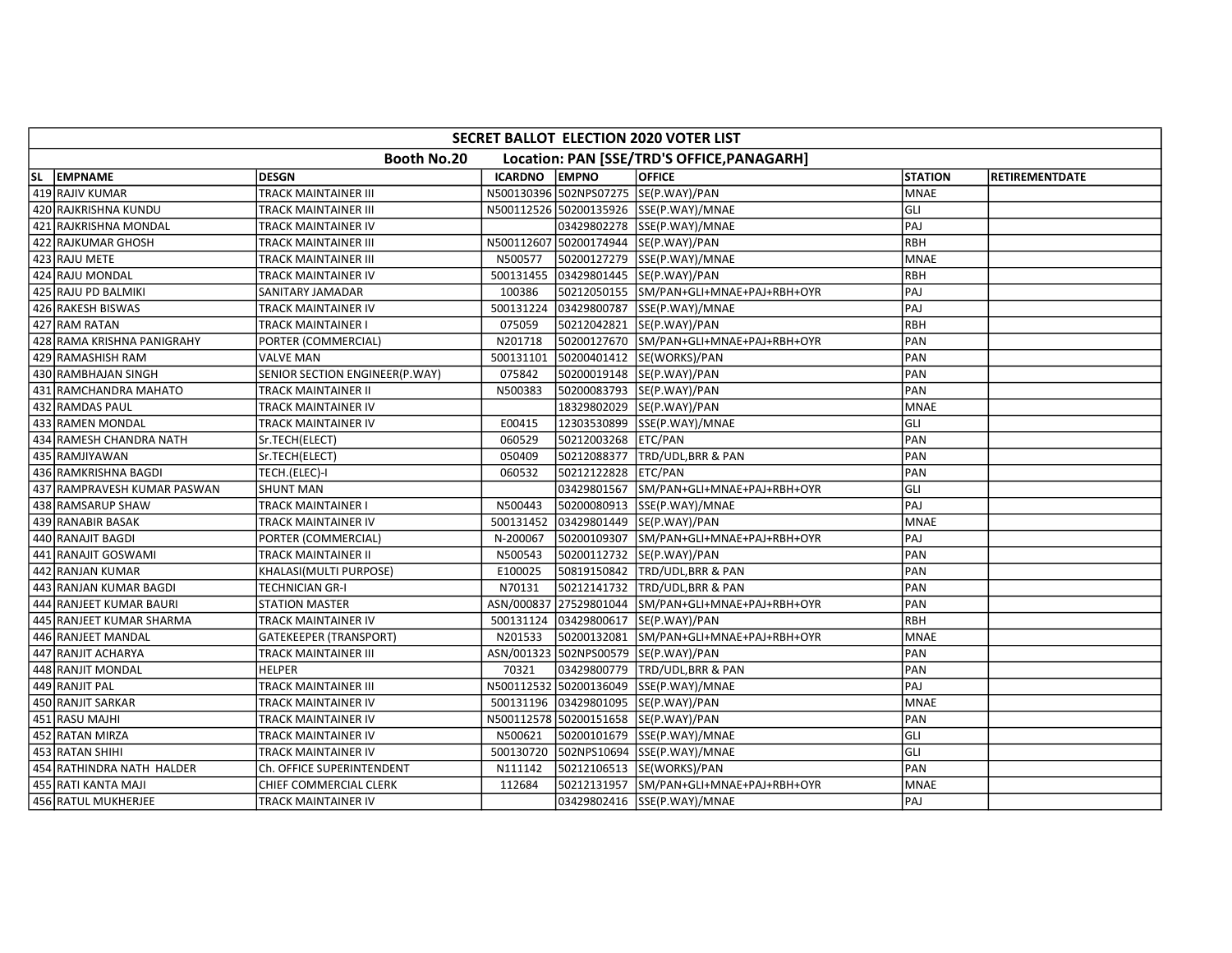| SECRET BALLOT ELECTION 2020 VOTER LIST                    |                               |                |                      |                                                    |                |                       |  |  |  |
|-----------------------------------------------------------|-------------------------------|----------------|----------------------|----------------------------------------------------|----------------|-----------------------|--|--|--|
| Booth No.20<br>Location: PAN [SSE/TRD'S OFFICE, PANAGARH] |                               |                |                      |                                                    |                |                       |  |  |  |
| SL EMPNAME                                                | DESGN                         | <b>ICARDNO</b> | <b>EMPNO</b>         | <b>OFFICE</b>                                      | <b>STATION</b> | <b>RETIREMENTDATE</b> |  |  |  |
| 457 RAVINDRA DUBEY                                        | <b>TRACK MAINTAINER III</b>   | N500656        |                      | 50200125982 SSE(P.WAY)/TD/PAN                      | PAN            |                       |  |  |  |
| 458 RINTU BISWAS                                          | TRACK MAINTAINER IV           | 500131219      |                      | 03429800790 SSE(P.WAY)/MNAE                        | GLI            |                       |  |  |  |
| 459 RIPON ROY                                             | TRACK MAINTAINER III          | 500130724      |                      | 50214106272 SSE(P.WAY)/MNAE                        | PAJ            |                       |  |  |  |
| 460 RIYA PAL                                              | TRACK MAINTAINER IV           |                |                      | 03429802420 SSE(P.WAY)/MNAE                        | <b>MNAE</b>    |                       |  |  |  |
| 461 ROHAN SHAW                                            | TRACK MAINTAINER II           | N500439        |                      | 50200080871 SSE(P.WAY)/MNAE                        | <b>MNAE</b>    |                       |  |  |  |
| 462 ROHIT KUMAR                                           | <b>SHUNT MAN</b>              |                |                      | ASN/000838 03429801670 SM/PAN+GLI+MNAE+PAJ+RBH+OYR | PAN            |                       |  |  |  |
| 463 ROHIT THANDER                                         | <b>GATEKEEPER (TRANSPORT)</b> | N200021        |                      | 50200069978 SM/PAN+GLI+MNAE+PAJ+RBH+OYR            | <b>MNAE</b>    |                       |  |  |  |
| 464 ROSHAN SHARMA                                         | TRACK MAINTAINER IV           |                |                      | N500130370 502NPS07270 SE(P.WAY)/PAN               | RBH            |                       |  |  |  |
| 465 RUMA MALI (GHOSH)                                     | KHALASI HELPER                |                | 03429800089 ETC/PAN  |                                                    | PAN            |                       |  |  |  |
| 466 SACHIDANAND SINGH                                     | <b>STATION MASTER</b>         | <b>MLDT</b>    |                      | 50206003874 SM/PAN+GLI+MNAE+PAJ+RBH+OYR            | GLI            |                       |  |  |  |
| 467 SACHIN SINGH                                          | TECH.(SIGNAL MAINTAINER)-I    | N170074        | 50212144794 SI(1)UDL |                                                    | PAN            |                       |  |  |  |
| 468 SADHAN ANKURA                                         | PORTER (COMMERCIAL)           | N201717        |                      | 50200110036 SM/PAN+GLI+MNAE+PAJ+RBH+OYR            | PAN            |                       |  |  |  |
| 469 SADHAN DEBNATH                                        | TRACK MAINTAINER IV           |                |                      | 03429802421 SSE(P.WAY)/MNAE                        | PAJ            |                       |  |  |  |
| 470 SADHAN PANDIT                                         | TRACK MAINTAINER IV           |                |                      | 03429802283 SSE(P.WAY)/MNAE                        | GLI            |                       |  |  |  |
| 471 SAGUN SHANKAR                                         | TRACK MAINTAINER III          | 500131446      |                      | 45316236306 SE(P.WAY)/PAN                          | <b>MNAE</b>    |                       |  |  |  |
| 472 SAHADEV ANKURE                                        | TECH.(BLACK SMITH)-I          | N500533        |                      | 50200042663 SE(P.WAY)/PAN                          | <b>RBH</b>     |                       |  |  |  |
| 473 SAHADEV PAL                                           | TRACK MAINTAINER IV           | E00413         |                      | 03429801983 SSE(P.WAY)/MNAE                        | PAJ            |                       |  |  |  |
| 474 SAHEB ROY                                             | TRACK MAINTAINER IV           | 500131197      |                      | 03429801092 SE(P.WAY)/PAN                          | <b>MNAE</b>    |                       |  |  |  |
| 475 SAHELI SARKAR                                         | TRACK MAINTAINER IV           | 500131331      |                      | 502NPS06853 SSE(P.WAY)/TD/PAN                      | PAN            |                       |  |  |  |
| 476 SAIKAT BANERJEE                                       | ASSISTANT(S/T)                |                | 50229800497 CTCI/ASN |                                                    | <b>MNAE</b>    |                       |  |  |  |
| 477 SAIKAT MUKHERJEE                                      | TRACK MAINTAINER IV           |                |                      | 03429802414 SSE(P.WAY)/MNAE                        | <b>MNAE</b>    |                       |  |  |  |
| 478 SAIKAT UPADHYAY                                       | TECH.(SIGNAL MAINTAINER)-I    | N003198        | 50205515531 SI(1)UDL |                                                    | PAN            |                       |  |  |  |
| 479 SAIKH SAFIUDDIN                                       | <b>HELPER</b>                 | 071843         |                      | 50212100122 SE(WORKS)/PAN                          | PAN            |                       |  |  |  |
| 480 SAJAL MONDAL                                          | <b>TRACK MAINTAINER IV</b>    | 50013117       |                      | 03429800796 SE(P.WAY)/PAN                          | PAN            |                       |  |  |  |
| 481 SAJAL SAMEER                                          | <b>STATION MASTER</b>         |                |                      | ASN/000836 03429801999 SM/PAN+GLI+MNAE+PAJ+RBH+OYR | PAN            |                       |  |  |  |
| 482 SAJIB BISWAS                                          | TRACK MAINTAINER II           |                |                      | N500112157 50200137790 SE(P.WAY)/PAN               | PAN            |                       |  |  |  |
| 483 SAMARESH GUPTA                                        | JUNIOR ENGINEER(P.WAY)        |                |                      | 50200138319 SSE(P.WAY)/MNAE                        | <b>MNAE</b>    |                       |  |  |  |
| 484 SAMIMA YASMIN                                         | TRACK MAINTAINER IV           | 500130827      |                      | 50229800731 SE(P.WAY)/PAN                          | PAN            |                       |  |  |  |
| 485 SAMIR BISWAS                                          | TRACK MAINTAINER IV           | 500131014      |                      | 03429800426 SSE(P.WAY)/MNAE                        | lgul           |                       |  |  |  |
| 486 SAMIR GHOSH                                           | TECHNICIAN GR-II              | 050263         |                      | 50212140296 TRD/UDL, BRR & PAN                     | PAN            |                       |  |  |  |
| 487 SAMIR KUMAR NATH                                      | TRACK MAINTAINER IV           | 500131151      |                      | 502NPS07526 SE(P.WAY)/PAN                          | <b>MNAE</b>    |                       |  |  |  |
| 488 SAMIR MONDAL                                          | TRACK MAINTAINER III          |                |                      | N500112525 50200135811 SSE(P.WAY)/MNAE             | PAJ            |                       |  |  |  |
| 489 SAMIR PAUL                                            | <b>HELPER</b>                 | 120507         | 50212103469 SI(1)UDL |                                                    | PAJ            |                       |  |  |  |
| 490 SAMIR SARKAR                                          | TRACK MAINTAINER IV           | 500131227      |                      | 03429800786 SSE(P.WAY)/MNAE                        | GLI            |                       |  |  |  |
| 491 SAMIRAN GHOSH                                         | TRACK MAINTAINER II           |                |                      | N500112347 50200135483 SSE(P.WAY)/MNAE             | lgul           |                       |  |  |  |
| 492 SANAI KISKU                                           | TRACK MAINTAINER III          | 500131233      |                      | 03429801098 SSE(P.WAY)/MNAE                        | <b>MNAE</b>    |                       |  |  |  |
| 493 SANAT KR BAGDI                                        | TRACK MAINTAINER II           |                |                      | N500112167 50200137844 SE(P.WAY)/PAN               | PAN            |                       |  |  |  |
| 494 SANDIP DUTTA                                          | TRACK MAINTAINER IV           |                |                      | 03429802418 SSE(P.WAY)/MNAE                        | <b>MNAE</b>    |                       |  |  |  |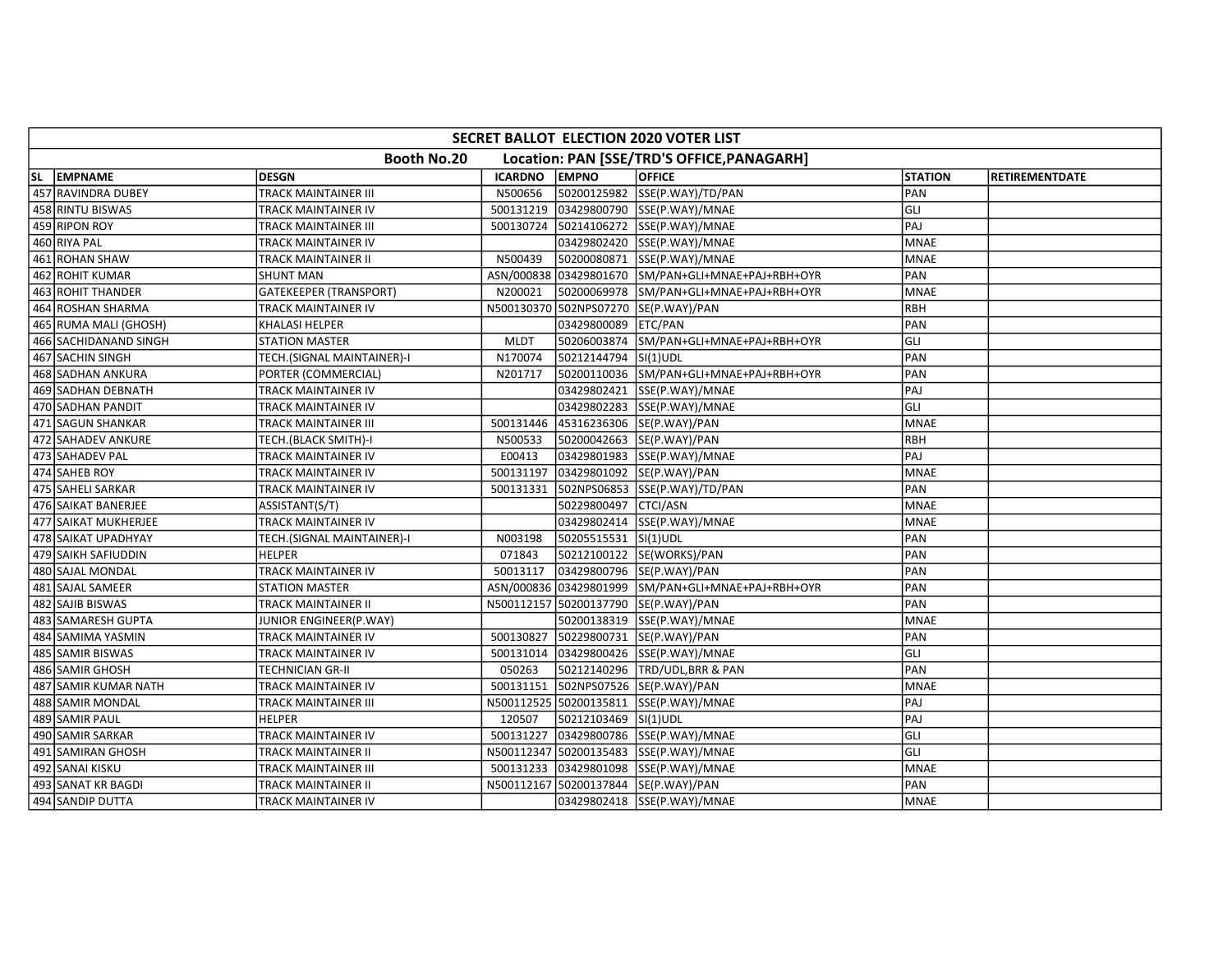| SECRET BALLOT ELECTION 2020 VOTER LIST                    |                               |                |                      |                                         |                |                       |  |  |  |
|-----------------------------------------------------------|-------------------------------|----------------|----------------------|-----------------------------------------|----------------|-----------------------|--|--|--|
| Booth No.20<br>Location: PAN [SSE/TRD'S OFFICE, PANAGARH] |                               |                |                      |                                         |                |                       |  |  |  |
| SL EMPNAME                                                | <b>DESGN</b>                  | <b>ICARDNO</b> | <b>EMPNO</b>         | <b>OFFICE</b>                           | <b>STATION</b> | <b>RETIREMENTDATE</b> |  |  |  |
| 495 SANDIP KABIRAJ                                        | <b>TRACK MAINTAINER IV</b>    |                |                      | 03429802477  SE(P.WAY)/PAN              | RBH            |                       |  |  |  |
| 496 SANDIP KUMAR DEEPAK                                   | TRACK MAINTAINER II           | N500579        |                      | 50200126070 SSE(P.WAY)/MNAE             | PAJ            |                       |  |  |  |
| 497 SANJAY KUMAR YADAV                                    | PORTER(TRANSPORTATION)        |                |                      | 50200404744 SM/PAN+GLI+MNAE+PAJ+RBH+OYR | PAN            |                       |  |  |  |
| 498 SANJEET KUMAR                                         | ASSISTANT(S/T)                |                | 50200157843 SI(1)UDL |                                         | <b>MNAE</b>    |                       |  |  |  |
| 499 SANJEET KUMAR                                         | TRACK MAINTAINER IV           | E00254         |                      | 50881303109 SE(P.WAY)/PAN               | RBH            |                       |  |  |  |
| 500 SANJIB KARMAKAR                                       | <b>VALVE MAN</b>              | N111772        |                      | 50200031586 SE(WORKS)/PAN               | PAN            |                       |  |  |  |
| 501 SANJIB KUMAR BISWAS                                   | TRACK MAINTAINER III          | N500130374     |                      | 502NPS06616 SE(P.WAY)/PAN               | RBH            |                       |  |  |  |
| 502 SANJIB KUMAR PAUL                                     | TRACK MAINTAINER IV           |                |                      | 03429802285 SSE(P.WAY)/MNAE             | MNAE           |                       |  |  |  |
| 503 SANJIT CHOWDHURY                                      | TRACK MAINTAINER III          |                |                      | N500112569 50200135872 SSE(P.WAY)/MNAE  | GLI            |                       |  |  |  |
| 504 SANJIT KAR                                            | TRACK MAINTAINER IV           |                |                      | 03429800393 SSE(P.WAY)/MNAE             | <b>MNAE</b>    |                       |  |  |  |
| 505 SANJIT KUMAR PAUL                                     | TRACK MAINTAINER I            | 075903         |                      | 50200021969 SSE(P.WAY)/MNAE             | GLI            |                       |  |  |  |
| 506 SANJIT NASKAR                                         | TRACK MAINTAINER I            | 74324          |                      | 50212127700 SSE(P.WAY)/MNAE             | PAJ            |                       |  |  |  |
| 507 SANJIT PATRA                                          | TRACK MAINTAINER IV           | 500130963      |                      | 502NPS10753 SE(P.WAY)/PAN               | <b>MNAE</b>    |                       |  |  |  |
| 508 SANJOY DEBNATH                                        | TRACK MAINTAINER IV           | 75229          |                      | 50212136074 SSE(P.WAY)/TD/PAN           | PAN            |                       |  |  |  |
| 509 SANJOY HALDER                                         | TRACK MAINTAINER IV           |                |                      | 03429802447 SE(P.WAY)/PAN               | <b>MNAE</b>    |                       |  |  |  |
| 510 SANJOY KUMAR RAM                                      | TRACK MAINTAINER I            | N500419        |                      | 50212135434 SSE(P.WAY)/MNAE             | GLI            |                       |  |  |  |
| 511 SANJOY LOHAR                                          | <b>HELPER</b>                 | 120522         | 50212112148 SI(1)UDL |                                         | PAN            |                       |  |  |  |
| 512 SANJOY LOHAR                                          | TRACK MAINTAINER III          |                |                      | N500112205 50200147497 SE(P.WAY)/PAN    | <b>RBH</b>     |                       |  |  |  |
| 513 SANJOY MONDAL                                         | TRACK MAINTAINER IV           | 500131449      |                      | 03429801321 SE(P.WAY)/PAN               | RBH            |                       |  |  |  |
| 514 SANJU KUMAR DAS                                       | TRACK MAINTAINER IV           |                |                      | 03429802441 SE(P.WAY)/PAN               | PAN            |                       |  |  |  |
| 515 SANTANU DAS                                           | TRACK MAINTAINER IV           | 500131085      |                      | 03429800571  SE(P.WAY)/PAN              | RBH            |                       |  |  |  |
| 516 SANTOSH BAIRAGYA                                      | TRACK MAINTAINER III          | N50012943      |                      | 50200181870 SSE(P.WAY)/MNAE             | PAJ            |                       |  |  |  |
| 517 SANTOSH GHOSH                                         | TRACK MAINTAINER III          |                |                      | 50200135781 SSE(P.WAY)/MNAE             | PAJ            |                       |  |  |  |
| 518 SANTOSH KUMAR                                         | CHIEF COMMERCIAL CLERK        | 110491         |                      | 50212139154 SM/PAN+GLI+MNAE+PAJ+RBH+OYR | <b>MNAE</b>    |                       |  |  |  |
| 519 SANTOSH KUMAR PRASAD                                  | ASSISTANT(S/T)                | N170233        | 50200032402 SI(1)UDL |                                         | PAN            |                       |  |  |  |
| 520 SANTU MUKHERJEE                                       | TECH.(SIGNAL MAINTAINER)-I    | N170418        | 50200019355 SI(1)UDL |                                         | PAN            |                       |  |  |  |
| 521 SANTUNU BHOWMICK                                      | TRACK MAINTAINER IV           | E00042         |                      | 502NPS06913 SSE(P.WAY)/MNAE             | GLI            |                       |  |  |  |
| 522 SAPAN NAIK                                            | TRACK MAINTAINER IV           |                |                      | 03429802171  SE(P.WAY)/PAN              | PAN            |                       |  |  |  |
| 523 SASTI PADA LOW                                        | TRACK MAINTAINER II           | N500429        |                      |                                         | GLI            |                       |  |  |  |
| 524 SATISH KUMAR                                          | GATEMAN (ENGG)                |                |                      | 50200148210 SM/PAN+GLI+MNAE+PAJ+RBH+OYR | PAN            |                       |  |  |  |
| 525 SATYA JIBAN BAG                                       | TECH.(T.W. DRIVER)-I(RUNNING) | 100087         |                      | 50212076223 TW/DRVR/UDL+PAN             | PAN            |                       |  |  |  |
| 526 SATYA NARAYAN BHATTACHARJEE                           | OFFICE SUPERINTENDENT         | 110743         |                      | 50206002237 SM/PAN+GLI+MNAE+PAJ+RBH+OYR | PAN            |                       |  |  |  |
| 527 SAUMEN MANDAL                                         | TRACK MAINTAINER IV           | 500130845      |                      | 502NPS10968 SE(P.WAY)/PAN               | <b>MNAE</b>    |                       |  |  |  |
| 528 SAURAV GHOSH                                          | TRACK MAINTAINER II           |                |                      | N500112166 50200137870 SE(P.WAY)/PAN    | PAN            |                       |  |  |  |
| 529 SEK NAZRUL                                            | TECH.(ELEC)-I                 | 050048         |                      | 50212113773 TRD/UDL,BRR & PAN           | PAN            |                       |  |  |  |
| 530 SEKH BADRUDDIN                                        | <b>GATEKEEPER (TRANSPORT)</b> | N201532        |                      | 50200130825 SM/PAN+GLI+MNAE+PAJ+RBH+OYR | PAN            |                       |  |  |  |
| 531 SHAH NAWAZ                                            | TRACK MAINTAINER II           | N111406        |                      | 50200128570 SSE(P.WAY)/MNAE             | PAJ            |                       |  |  |  |
| 532 SHAILESH KUMAR PRASAD                                 | <b>STATION MANAGER-NG</b>     | N201750        |                      | 50212555927 SM/PAN+GLI+MNAE+PAJ+RBH+OYR | PAJ            |                       |  |  |  |
|                                                           |                               |                |                      |                                         |                |                       |  |  |  |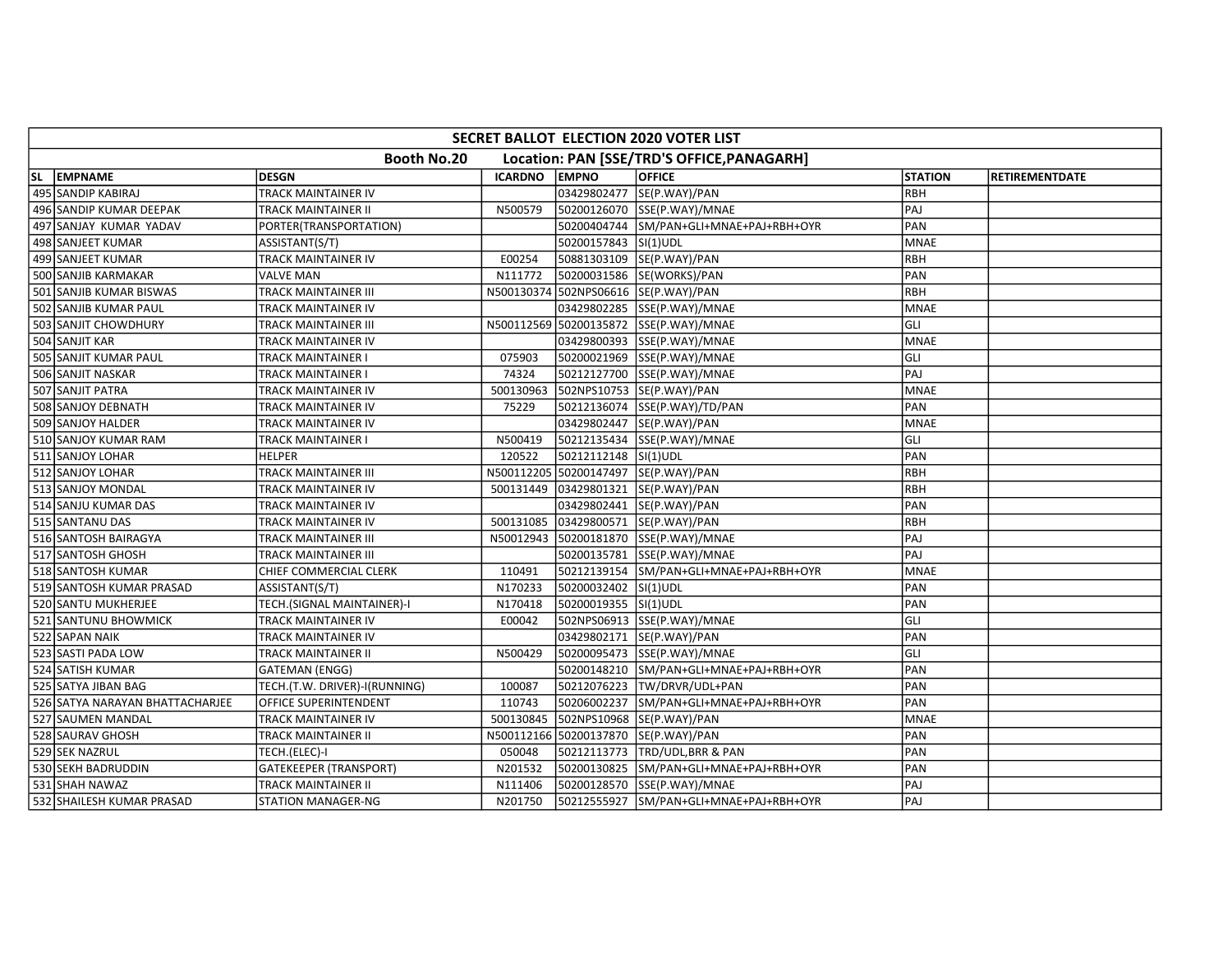| SECRET BALLOT ELECTION 2020 VOTER LIST                    |                                |                |                                |                                         |                |                       |  |  |  |
|-----------------------------------------------------------|--------------------------------|----------------|--------------------------------|-----------------------------------------|----------------|-----------------------|--|--|--|
| Booth No.20<br>Location: PAN [SSE/TRD'S OFFICE, PANAGARH] |                                |                |                                |                                         |                |                       |  |  |  |
| SL EMPNAME                                                | <b>DESGN</b>                   | <b>ICARDNO</b> | <b>EMPNO</b>                   | <b>OFFICE</b>                           | <b>STATION</b> | <b>RETIREMENTDATE</b> |  |  |  |
| 533 SHAKTI KUMAR                                          | <b>STATION MASTER</b>          |                |                                | 50809001967 SM/PAN+GLI+MNAE+PAJ+RBH+OYR | PAJ            |                       |  |  |  |
| 534 SHAMBHUNATH KHAN                                      | Sr.TECH.(TRD)                  | 050100         |                                | 50212114935 TRD/UDL, BRR & PAN          | PAN            |                       |  |  |  |
| 535 SHANKAR KUMAR BAGDI                                   | <b>HELPER</b>                  | 120523         | 50212084670 SI(1)UDL           |                                         | PAN            |                       |  |  |  |
| 536 SHANKAR KUMAR RAM                                     | <b>STATION MASTER</b>          | T00213         |                                | 243IF110170 SM/PAN+GLI+MNAE+PAJ+RBH+OYR | GLI            |                       |  |  |  |
| 537 SHANTI DEVI                                           | TECH.(ELEC)-I                  | 060402         | 50212114236 ETC/PAN            |                                         | PAN            |                       |  |  |  |
| 538 SHARAT BAGDI                                          | TRACK MAINTAINER I             | N111770        |                                | 50200099995 SE(P.WAY)/PAN               | <b>MNAE</b>    |                       |  |  |  |
| 539 SHEELADITYA PRASAD                                    | <b>STATION MASTER</b>          | T00206         |                                | 03429801886 SM/PAN+GLI+MNAE+PAJ+RBH+OYR | PAJ            |                       |  |  |  |
| 540 SHEW KUMAR PRASAD                                     | SAFAIWALA                      | 074795         |                                | 50212137820 SE(P.WAY)/PAN               | PAN            |                       |  |  |  |
| 541 SHIB NATH MONDAL                                      | TRACK MAINTAINER II            | N40398         |                                | 50200070555 SSE(P.WAY)/MNAE             | <b>MNAE</b>    |                       |  |  |  |
| 542 SHIBA PRASAD MAJI                                     | <b>HELPER</b>                  | 80495          | 50200401798 ETC/PAN            |                                         | PAN            |                       |  |  |  |
| 543 SHIFLAL SHAW                                          | TRACK MAINTAINER I             | N500437        |                                | 50200082247 SSE(P.WAY)/MNAE             | <b>MNAE</b>    |                       |  |  |  |
| 544 SHIV KANT                                             | SENIOR SECTION ENGINEER(P.WAY) |                |                                | N500111220 502A4769510 SE(P.WAY)/PAN    | PAN            |                       |  |  |  |
| 545 SHIV KUMARY                                           | SANITARY JAMADAR               | N140222        |                                | 50212100330 HI/STN+BRR+MDP+PAN          | PAN            |                       |  |  |  |
| 546 SHIV SHANKAR                                          | TRACK MAINTAINER II            | N500660        |                                | 50200125910  SE(P.WAY)/PAN              | PAN            |                       |  |  |  |
| 547 SHYAM NANDAN KUMAR                                    | Sr. SECTION ENGINEER(TRD-ELEC) | 050387         |                                | 50212124928 TRD/UDL, BRR & PAN          | PAN            |                       |  |  |  |
| 548 SHYAMAL TUDU                                          | <b>TECHNICIAN GR-II</b>        | ASN/001211     | 50200146894 ETC/PAN            |                                         | PAN            |                       |  |  |  |
| 549 SHYAMAPADA ANKURA                                     | TECH.CARPENTER-II              | N40083         |                                | 50200059699 SE(P.WAY)/PAN               | PAN            |                       |  |  |  |
| 550 SIBNATH PANDIT                                        | TRACK MAINTAINER III           | N500423        |                                | 50200085376 SSE(P.WAY)/MNAE             | GLI            |                       |  |  |  |
| 551 SIDDHARTHA MONDAL                                     | TRACK MAINTAINER IV            | 500130824      |                                | 502NPS10967 SE(P.WAY)/PAN               | <b>MNAE</b>    |                       |  |  |  |
| 552 SIDDHARTHA SANKAR CHATTARAJ                           | Sr.TECH.(TRD)                  | 050407         |                                | 50212111818   TRD/UDL, BRR & PAN        | PAN            |                       |  |  |  |
| 553 SITANATH BASAK                                        | TRACK MAINTAINER III           | 500131010      |                                | 50714106142 SSE(P.WAY)/MNAE             | GLI            |                       |  |  |  |
| 554 SK ROMJAN                                             | PORTER (COMMERCIAL)            | 112670         |                                | 50212129197 SM/PAN+GLI+MNAE+PAJ+RBH+OYR | GLI            |                       |  |  |  |
| 555 SK ABUL KALAM                                         | TRACK MAINTAINER IV            |                |                                | 502NPS07551 SSE(P.WAY)/MNAE             | GLI            |                       |  |  |  |
| 556 SK AFROJ RAHAMAN                                      | JUNIOR ENGINEER(SIG)           | 120525         | 50212135860 SI(1)UDL           |                                         | PAN            |                       |  |  |  |
| 557 SK ANISUR RAHAMAN                                     | TRACK MAINTAINER I             | N500464        |                                | 50200107785 SE(P.WAY)/PAN               | PAN            |                       |  |  |  |
| 558 SK EIJAJ AHAMED                                       | TRACK MAINTAINER IV            | 500130718      |                                | 50229800354 SSE(P.WAY)/MNAE             | GLI            |                       |  |  |  |
| 559 SK GOLAM SARWAR                                       | TRACK MAINTAINER IV            |                |                                | N500112523 50200135860 SSE(P.WAY)/MNAE  | PAJ            |                       |  |  |  |
| 560 SK HABIBER ROHAMAN                                    | <b>GATEKEEPER (TRANSPORT)</b>  | 113241         |                                | 50200011435 SM/PAN+GLI+MNAE+PAJ+RBH+OYR | GLI            |                       |  |  |  |
| 561 SK HAMID                                              | PORTER (COMMERCIAL)            | 112669         |                                | 50212085492 SM/PAN+GLI+MNAE+PAJ+RBH+OYR | GLI            |                       |  |  |  |
| 562 SK LATIF                                              | TRACK MAINTAINER I             | 074288         |                                | 50212080792 SSE(P.WAY)/MNAE             | GLI            |                       |  |  |  |
| 563 SK LATIFUR RAHAMAN                                    | <b>TRACK MAINTAINER IV</b>     |                |                                | 03429802417 SSE(P.WAY)/MNAE             | GLI            |                       |  |  |  |
| 564 SK MAKHU                                              | TRACK MAINTAINER I             | N111769        |                                | 50212135380 SE(P.WAY)/PAN               | <b>MNAE</b>    |                       |  |  |  |
| 565 SK MD ABU JAFAR                                       | PHARMACIST                     |                | ASN/001316 39513AE0048 MEDICAL |                                         | PAN            |                       |  |  |  |
| 566 SK MEHABUB ALAM                                       | <b>TRACK MAINTAINER II</b>     | N40316         |                                | 50200041257 SSE(P.WAY)/MNAE             | PAJ            |                       |  |  |  |
| 567 SK RABIUL HAQUE                                       | TRACK MAINTAINER II            | N500578        |                                | 50200124590 SSE(P.WAY)/MNAE             | GLI            |                       |  |  |  |
| 568 SK RIPON                                              | TRACK MAINTAINER IV            |                |                                | 03429802286 SSE(P.WAY)/MNAE             | GLI            |                       |  |  |  |
| 569 SK RUPESH                                             | PORTER (COMMERCIAL)            | N201716        |                                | 50200115381 SM/PAN+GLI+MNAE+PAJ+RBH+OYR | PAJ            |                       |  |  |  |
| 570 SK SALIM                                              | TECH.(ELEC)-I                  | 060569         | 50212131386 ETC/PAN            |                                         | PAN            |                       |  |  |  |
|                                                           |                                |                |                                |                                         |                |                       |  |  |  |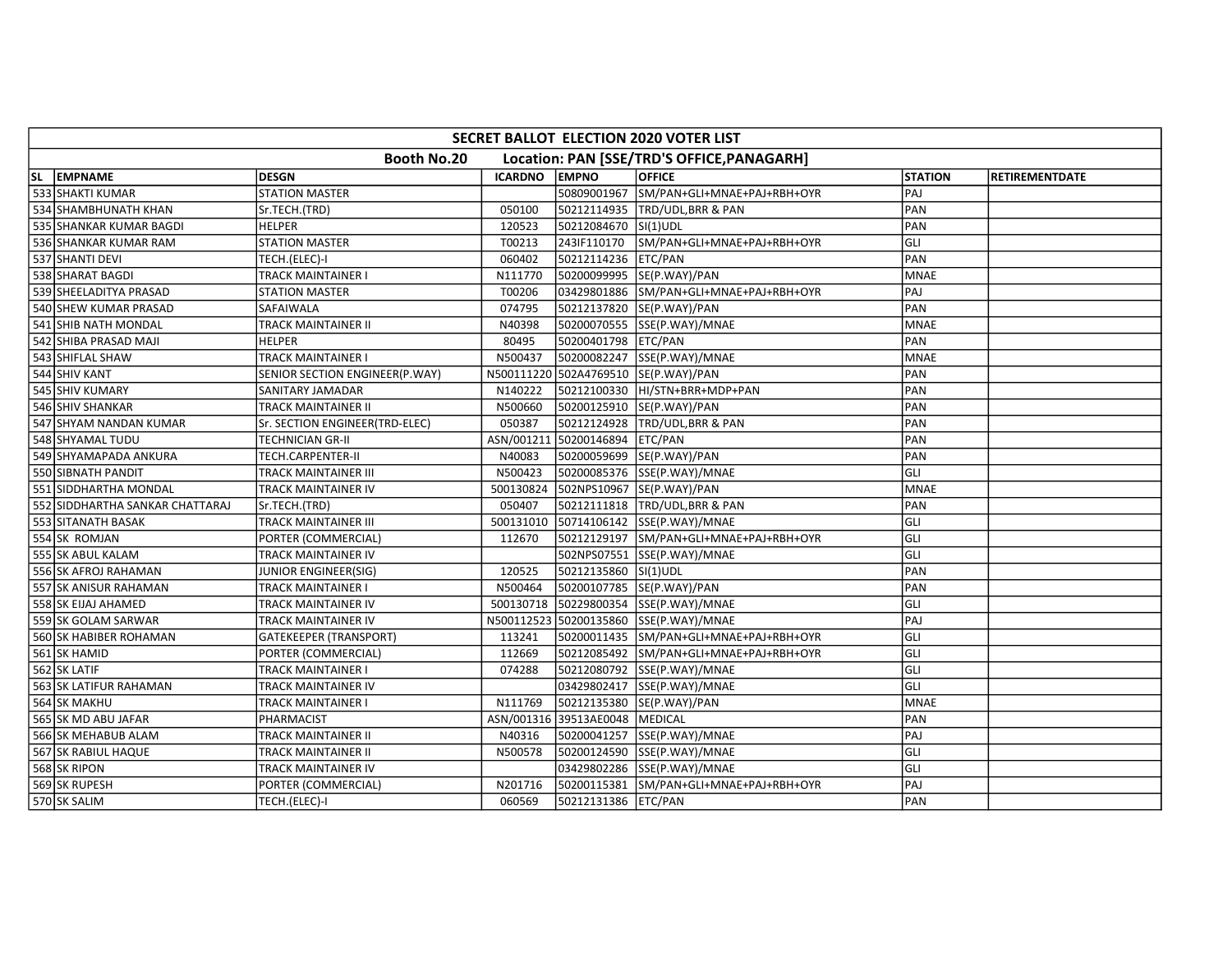| SECRET BALLOT ELECTION 2020 VOTER LIST                    |                                       |                |                     |                                         |                |                       |  |  |  |
|-----------------------------------------------------------|---------------------------------------|----------------|---------------------|-----------------------------------------|----------------|-----------------------|--|--|--|
| Booth No.20<br>Location: PAN [SSE/TRD'S OFFICE, PANAGARH] |                                       |                |                     |                                         |                |                       |  |  |  |
| SL EMPNAME                                                | <b>DESGN</b>                          | <b>ICARDNO</b> | <b>EMPNO</b>        | <b>OFFICE</b>                           | <b>STATION</b> | <b>RETIREMENTDATE</b> |  |  |  |
| 571 SK SARIF                                              | <b>TRACK MAINTAINER II</b>            | N40066         |                     | 50212145798 SSE(P.WAY)/MNAE             | GLI            |                       |  |  |  |
| 572 SK SAUKAT                                             | CHOWKIDAR                             | N201714        |                     | 50200115757 SE(WORKS)/PAN               | PAN            |                       |  |  |  |
| 573 SK TAJNUR                                             | TECH-I(ELECT)                         | 060568         | 50212117730 ETC/PAN |                                         | PAN            |                       |  |  |  |
| 574 SK UJJWAL                                             | TRACK MAINTAINER IV                   | N111391        |                     | 50200132731 SSE(P.WAY)/MNAE             | GLI            |                       |  |  |  |
| 575 SK YADALI                                             | TRACK MAINTAINER I                    | 75218          |                     | 50212035828 SE(P.WAY)/PAN               | <b>MNAE</b>    |                       |  |  |  |
| 576 SK.MOJHARUL HAQUE                                     | TRACK MAINTAINER III                  | N500553        |                     | 50200111776 SE(P.WAY)/PAN               | PAN            |                       |  |  |  |
| 577 SMT PRATIMA PANDIT(BISWAS)                            | <b>HELPER</b>                         | 500131457      |                     | 03429801154  SE(WORKS)/PAN              | PAN            |                       |  |  |  |
| 578 SNEHLATA JOJO                                         | <b>STATION MANAGER-NG</b>             | N201526        |                     | 50200119465 SM/PAN+GLI+MNAE+PAJ+RBH+OYR | <b>MNAE</b>    |                       |  |  |  |
| 579 SOMESH CHATTERJEE                                     | TRACK MAINTAINER III                  |                |                     | N500112142 50200138034 SE(P.WAY)/PAN    | <b>RBH</b>     |                       |  |  |  |
| 580 SOMNATH MUKHERJEE                                     | <b>TRACK MAINTAINER II</b>            |                |                     | ASN/001011 50200119180 SE(P.WAY)/PAN    | RBH            |                       |  |  |  |
| 581 SONA METE                                             | TRACK MAINTAINER IV                   |                |                     | N500112542 50200151506 SSE(P.WAY)/MNAE  | <b>MNAE</b>    |                       |  |  |  |
| 582 SONIA HARI                                            | SANITARY JAMADAR                      | 100699         |                     |                                         | PAN            |                       |  |  |  |
| 583 SOUGATA NAYAK                                         | PORTER (COMMERCIAL)                   |                |                     | 50200170082 SM/PAN+GLI+MNAE+PAJ+RBH+OYR | PAN            |                       |  |  |  |
| 584 SOUMEN HORE                                           | <b>TRACK MAINTAINER III</b>           |                |                     | N500112574 50200136220 SSE(P.WAY)/MNAE  | GLI            |                       |  |  |  |
| 585 SOUMENDRA NATH ROY                                    | SENIOR SECTION ENGINEER(P.WAY)        | N40322         |                     | 50212103846 SSE(P.WAY)/MNAE             | <b>MNAE</b>    |                       |  |  |  |
| 586 SOUMENDU BAG                                          | <b>HELPER</b>                         |                |                     | 500131104 502NPS00136 SE(WORKS)/PAN     | PAN            |                       |  |  |  |
| 587 SOUMIT DAS                                            | TRACK MAINTAINER II                   |                |                     | N500112179 50200137868 SE(P.WAY)/PAN    | PAN            |                       |  |  |  |
| 588 SOUMITRA BIKAS SINHA                                  | TRACK MAINTAINER IV                   |                |                     | N500112342 50200136104 SSE(P.WAY)/MNAE  | GLI            |                       |  |  |  |
| 589 SOUMITRA GHOSH                                        | TRACK MAINTAINER II                   |                |                     | N500112176 50200137819 SE(P.WAY)/PAN    | <b>MNAE</b>    |                       |  |  |  |
| 590 SOURAV NATH                                           | <b>STATION MASTER</b>                 | 111186         |                     | 03429800216 SM/PAN+GLI+MNAE+PAJ+RBH+OYR | PAJ            |                       |  |  |  |
| 591 SOURAV PAL                                            | TRACK MAINTAINER IV                   |                |                     | 03429802472  SE(P.WAY)/PAN              | PAN            |                       |  |  |  |
| 592 SOURAV ROUTH                                          | TRACK MAINTAINER IV                   |                |                     | 03429802607  SSE(P.WAY)/MNAE            | <b>MNAE</b>    |                       |  |  |  |
| 593 SOUVHIK DEBNATH                                       | TRACK MAINTAINER IV                   |                |                     | 03429802413 SSE(P.WAY)/MNAE             | <b>MNAE</b>    |                       |  |  |  |
| 594 SRABANTI MAJUMDAR                                     | TRACK MAINTAINER IV                   | 10RT           |                     | 126NP603114 SSE(P.WAY)/MNAE             | <b>MNAE</b>    |                       |  |  |  |
| 595 SRI DIBYENDU SARKAR                                   | KHALASI(MULTI PURPOSE)                |                |                     | 03429802053  SE(WORKS)/PAN              | PAN            |                       |  |  |  |
| 596 SUBHAJIT RAJBHAR                                      | TRACK MAINTAINER IV                   | 500131017      |                     | 03429800430 SSE(P.WAY)/MNAE             | GLI            |                       |  |  |  |
| 597 SUBHAJIT SAHA                                         | TRACK MAINTAINER IV                   | 500130722      |                     | 502NPS06890 SSE(P.WAY)/MNAE             | <b>MNAE</b>    |                       |  |  |  |
| 598 SUBHASH DE                                            | TRACK MAINTAINER III                  |                |                     | N500112533 50200136219 SSE(P.WAY)/MNAE  | PAJ            |                       |  |  |  |
| 599 SUBHASH KUMAR SHAW                                    | Sr. SECTION ENGINEER(ELEC)            | 80492          | 50203520596 ETC/PAN |                                         | PAN            |                       |  |  |  |
| 600 SUBHASIS GUIN                                         | OFFICE SUPERINTENDENT                 | 050438         |                     | 50212092230 TRD/UDL, BRR & PAN          | PAN            |                       |  |  |  |
| 601 SUBHRADIP GIRI                                        | TRACK MAINTAINER IV                   |                |                     | N500112537 50200135770 SSE(P.WAY)/MNAE  | GLI            |                       |  |  |  |
| 602 SUBIR CHANDRA GHOSH                                   | STATION MANAGER-NG                    | N200898        |                     | 50212138836 SM/PAN+GLI+MNAE+PAJ+RBH+OYR | PAN            |                       |  |  |  |
| 603 SUBIR KUMAR GHOSH                                     | SENIOR SECTION ENGINEER(WORKS)        | 070292         |                     | 50212079091 SE(WORKS)/PAN               | PAN            |                       |  |  |  |
| 604 SUBIR KUMAR PATRA                                     | <b>SENIOR SECTION ENGINEER(WORKS)</b> | 075630         |                     | 50212105788 SE(WORKS)/PAN               | PAN            |                       |  |  |  |
| 605 SUBIR KUMAR PRAMANICK                                 | <b>TRACK MAINTAINER IV</b>            | 500131445      |                     | 03429801317  SE(P.WAY)/PAN              | <b>RBH</b>     |                       |  |  |  |
| 606 SUBIR SARKAR                                          | TRACK MAINTAINER IV                   |                |                     | 50200135513 SSE(P.WAY)/MNAE             | GLI            |                       |  |  |  |
| 607 SUBODH KUMAR DAS                                      | TECH.(MASON)-I                        | 500131111      |                     | 50200048586 SE(WORKS)/PAN               | PAN            |                       |  |  |  |
| 608 SUBRATA BARUI                                         | TRACK MAINTAINER III                  |                |                     | N500112539 50200136207 SSE(P.WAY)/MNAE  | GLI            |                       |  |  |  |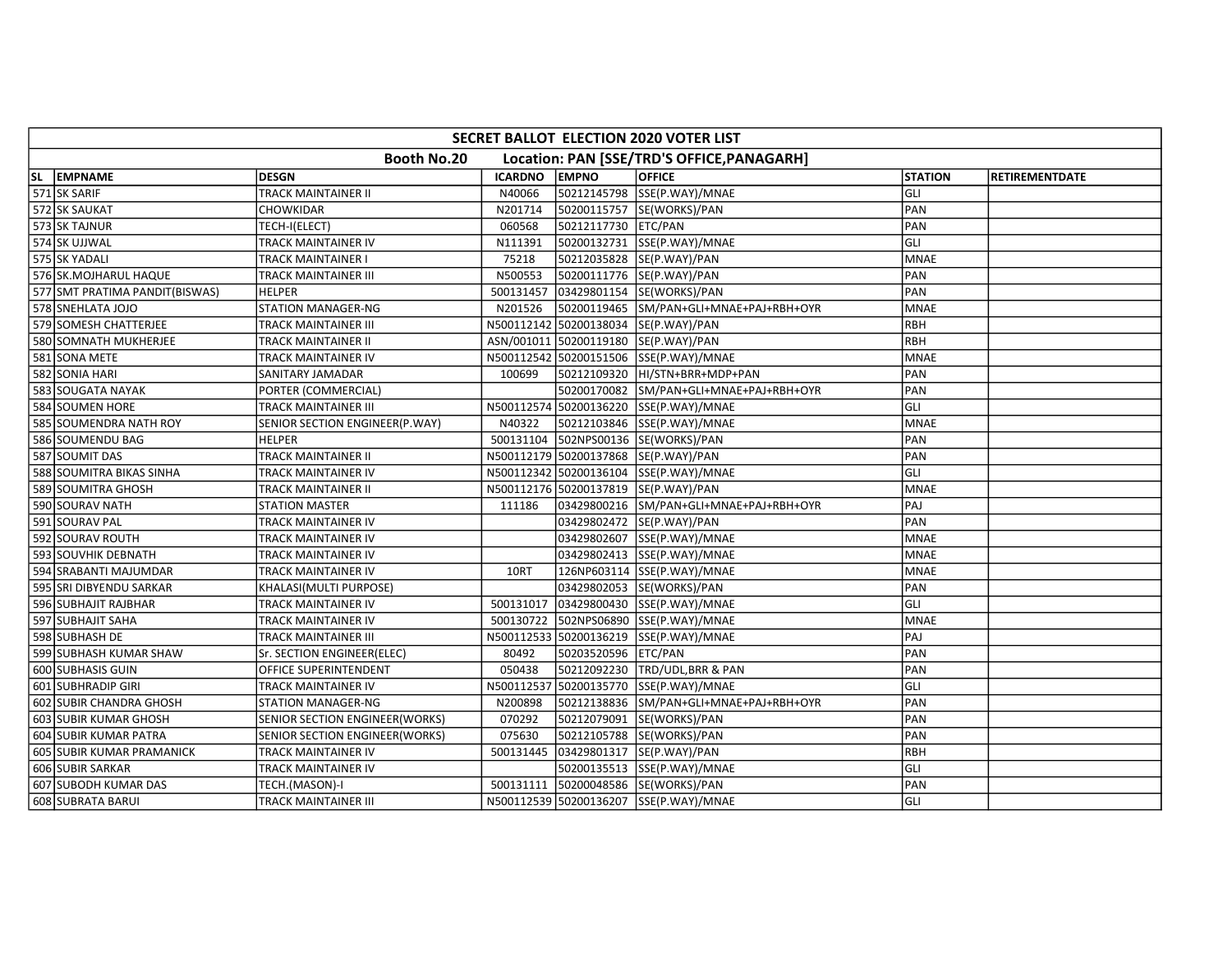| Booth No.20<br>Location: PAN [SSE/TRD'S OFFICE, PANAGARH]<br>SL EMPNAME<br><b>DESGN</b><br><b>ICARDNO</b><br><b>EMPNO</b><br><b>OFFICE</b><br><b>STATION</b><br><b>RETIREMENTDATE</b><br>609 SUBRATA BASAK<br><b>TRACK MAINTAINER IV</b><br>03429802476 SE(P.WAY)/PAN<br><b>MNAE</b><br>610 SUBRATA DEBNATH<br>N500112558 50200135446 SSE(P.WAY)/MNAE<br><b>MNAE</b><br>TRACK MAINTAINER IV<br>611 SUBRATA ROY<br>PAN<br>50212116440   TRD/UDL, BRR & PAN<br>TECH.(ELEC)-I<br>050418<br>612 SUBRATA SADHUKHAN<br>03429802166 SE(P.WAY)/PAN<br><b>MNAE</b><br>TRACK MAINTAINER IV<br>PAN<br>613 SUDARSHAN GHOSH<br>03429802473 SE(P.WAY)/PAN<br>TRACK MAINTAINER IV<br>614 SUDHANGSHU SEKHAR BISWAS<br>50200129987 SE(P.WAY)/PAN<br>PAN<br>TRACK MAINTAINER II<br>N111215<br>615 SUDHANGSU BASU<br>50200175055 SSE(P.WAY)/MNAE<br><b>MNAE</b><br>TRACK MAINTAINER IV<br>E00417<br>PAN<br>616 SUDIP KUMAR CHAND<br>03429802446 SE(P.WAY)/PAN<br>TRACK MAINTAINER IV<br>RBH<br>617 SUDIP KUMAR PAUL<br>TRACK MAINTAINER IV<br>500131087<br>03429800564 SE(P.WAY)/PAN<br>N500130384 502NPS05828 SE(P.WAY)/PAN<br>618 SUDIP SARKAR<br>TRACK MAINTAINER III<br><b>MNAE</b><br>619 SUDIPTA MUKHERJEE<br>RBH<br>03429802163 SE(P.WAY)/PAN<br>TRACK MAINTAINER IV<br>620 SUDIPTA ROY<br>. 50200137730 SE(P.WAY)/PAN<br>PAN<br>N500112151<br>TRACK MAINTAINER III<br>GLI<br>621 SUJEET KUMAR<br>50200124448 SM/PAN+GLI+MNAE+PAJ+RBH+OYR<br>GATEKEEPER (TRANSPORT)<br>N201699<br>GLI<br>N500112343 50200135720 SSE(P.WAY)/MNAE<br>622 SUJIT CHOWDHURY<br>TRACK MAINTAINER III<br>RBH<br>623 SUJOY MANDAL<br>03429802474 SE(P.WAY)/PAN<br>TRACK MAINTAINER IV<br>624 SUKANTA KISKU<br>GLI<br>03429802609 SSE(P.WAY)/MNAE<br>TRACK MAINTAINER IV<br>625 SUKANTA ROY<br><b>MNAE</b><br>TRACK MAINTAINER IV<br>E00039<br>03429801488  SSE(P.WAY)/MNAE<br>PAJ<br>626 SUKHDEO HARI<br>112823<br>50212099740 SM/PAN+GLI+MNAE+PAJ+RBH+OYR<br><b>GATEKEEPER (TRANSPORT)</b><br>RBH<br>627 SUKNATH KAR<br>N111696<br>50200120066 SE(P.WAY)/PAN<br>TRACK MAINTAINER II<br>PAN<br>628 SUKUMAR BHANDARY<br>050419<br>50212119040 TRD/UDL, BRR & PAN<br>TECH.(ELEC)-I<br>629 SUKUMAR GARAI<br>RBH<br>TRACK MAINTAINER IV<br>03429802162 SE(P.WAY)/PAN<br>PAN<br>630 SUKUMAR HANSDA<br>50200128491 TRD/UDL, BRR & PAN<br>TRAINEE<br>70186<br>631 SUKUMAR MANJHI<br>PAN<br>Sr.TECH(FILTER OPERATOR)<br>070845<br>50212043590 SE(WORKS)/PAN<br>PAJ<br>632 SUKUMAR METE<br>Sr.TECH.(SIGNAL MAINTAINER)<br>120469<br>50212124370 SI(1)UDL<br>633 SUKUMAR RUIDAS<br>060137<br>50212086290 ETC/PAN<br>PAN<br><b>SR. TECHNICIAN</b><br>634 SUKUMAR SAU<br>PAJ<br>TRACK MAINTAINER IV<br>N011127<br>50200130801 SSE(P.WAY)/MNAE<br>635 SULEKHA JOARDER<br>03429800080 SE(P.WAY)/PAN<br>PAN<br>PEON<br>500130752<br>636 SUMAN BERA<br>RBH<br>TRACK MAINTAINER IV<br>03429800567 SE(P.WAY)/PAN<br>500131081<br>637 SUMAN CHATTERJEE<br>03429802164 SE(P.WAY)/PAN<br><b>MNAE</b><br>TRACK MAINTAINER IV<br>PAJ<br>638 SUMAN SADHUKHAN<br>500130716<br>502NPS10752 SSE(P.WAY)/MNAE<br>TRACK MAINTAINER IV<br>639 SUMANT KUMAR SINGH<br>PAN<br>TRACK MAINTAINER II<br>N500653<br>50200120080 SE(P.WAY)/PAN<br>640 SUMER<br>PAN<br>50212036523 HI/STN+BRR+MDP+PAN<br>SANITARY JAMADAR<br>100696<br>641 SUMIT KUMAR DAS<br>03429803051 SSE(P.WAY)/MNAE<br><b>MNAE</b><br><b>TRAINEES</b><br>PAN<br>642 SUNIL BARAN PARAMANIK<br><b>TRACK MAINTAINER II</b><br>N500663<br>50200119374 SE(P.WAY)/PAN | SECRET BALLOT ELECTION 2020 VOTER LIST |  |  |  |  |  |  |  |  |
|-----------------------------------------------------------------------------------------------------------------------------------------------------------------------------------------------------------------------------------------------------------------------------------------------------------------------------------------------------------------------------------------------------------------------------------------------------------------------------------------------------------------------------------------------------------------------------------------------------------------------------------------------------------------------------------------------------------------------------------------------------------------------------------------------------------------------------------------------------------------------------------------------------------------------------------------------------------------------------------------------------------------------------------------------------------------------------------------------------------------------------------------------------------------------------------------------------------------------------------------------------------------------------------------------------------------------------------------------------------------------------------------------------------------------------------------------------------------------------------------------------------------------------------------------------------------------------------------------------------------------------------------------------------------------------------------------------------------------------------------------------------------------------------------------------------------------------------------------------------------------------------------------------------------------------------------------------------------------------------------------------------------------------------------------------------------------------------------------------------------------------------------------------------------------------------------------------------------------------------------------------------------------------------------------------------------------------------------------------------------------------------------------------------------------------------------------------------------------------------------------------------------------------------------------------------------------------------------------------------------------------------------------------------------------------------------------------------------------------------------------------------------------------------------------------------------------------------------------------------------------------------------------------------------------------------------------------------------------------------------------------------------------------------------------------------------------------------------------------------------------------------------------------------------------------------------------------------------------------------------------------------------------------------------------------------------------------------------------------------------------------------------------------------------------------------------------------------|----------------------------------------|--|--|--|--|--|--|--|--|
|                                                                                                                                                                                                                                                                                                                                                                                                                                                                                                                                                                                                                                                                                                                                                                                                                                                                                                                                                                                                                                                                                                                                                                                                                                                                                                                                                                                                                                                                                                                                                                                                                                                                                                                                                                                                                                                                                                                                                                                                                                                                                                                                                                                                                                                                                                                                                                                                                                                                                                                                                                                                                                                                                                                                                                                                                                                                                                                                                                                                                                                                                                                                                                                                                                                                                                                                                                                                                                                           |                                        |  |  |  |  |  |  |  |  |
|                                                                                                                                                                                                                                                                                                                                                                                                                                                                                                                                                                                                                                                                                                                                                                                                                                                                                                                                                                                                                                                                                                                                                                                                                                                                                                                                                                                                                                                                                                                                                                                                                                                                                                                                                                                                                                                                                                                                                                                                                                                                                                                                                                                                                                                                                                                                                                                                                                                                                                                                                                                                                                                                                                                                                                                                                                                                                                                                                                                                                                                                                                                                                                                                                                                                                                                                                                                                                                                           |                                        |  |  |  |  |  |  |  |  |
|                                                                                                                                                                                                                                                                                                                                                                                                                                                                                                                                                                                                                                                                                                                                                                                                                                                                                                                                                                                                                                                                                                                                                                                                                                                                                                                                                                                                                                                                                                                                                                                                                                                                                                                                                                                                                                                                                                                                                                                                                                                                                                                                                                                                                                                                                                                                                                                                                                                                                                                                                                                                                                                                                                                                                                                                                                                                                                                                                                                                                                                                                                                                                                                                                                                                                                                                                                                                                                                           |                                        |  |  |  |  |  |  |  |  |
|                                                                                                                                                                                                                                                                                                                                                                                                                                                                                                                                                                                                                                                                                                                                                                                                                                                                                                                                                                                                                                                                                                                                                                                                                                                                                                                                                                                                                                                                                                                                                                                                                                                                                                                                                                                                                                                                                                                                                                                                                                                                                                                                                                                                                                                                                                                                                                                                                                                                                                                                                                                                                                                                                                                                                                                                                                                                                                                                                                                                                                                                                                                                                                                                                                                                                                                                                                                                                                                           |                                        |  |  |  |  |  |  |  |  |
|                                                                                                                                                                                                                                                                                                                                                                                                                                                                                                                                                                                                                                                                                                                                                                                                                                                                                                                                                                                                                                                                                                                                                                                                                                                                                                                                                                                                                                                                                                                                                                                                                                                                                                                                                                                                                                                                                                                                                                                                                                                                                                                                                                                                                                                                                                                                                                                                                                                                                                                                                                                                                                                                                                                                                                                                                                                                                                                                                                                                                                                                                                                                                                                                                                                                                                                                                                                                                                                           |                                        |  |  |  |  |  |  |  |  |
|                                                                                                                                                                                                                                                                                                                                                                                                                                                                                                                                                                                                                                                                                                                                                                                                                                                                                                                                                                                                                                                                                                                                                                                                                                                                                                                                                                                                                                                                                                                                                                                                                                                                                                                                                                                                                                                                                                                                                                                                                                                                                                                                                                                                                                                                                                                                                                                                                                                                                                                                                                                                                                                                                                                                                                                                                                                                                                                                                                                                                                                                                                                                                                                                                                                                                                                                                                                                                                                           |                                        |  |  |  |  |  |  |  |  |
|                                                                                                                                                                                                                                                                                                                                                                                                                                                                                                                                                                                                                                                                                                                                                                                                                                                                                                                                                                                                                                                                                                                                                                                                                                                                                                                                                                                                                                                                                                                                                                                                                                                                                                                                                                                                                                                                                                                                                                                                                                                                                                                                                                                                                                                                                                                                                                                                                                                                                                                                                                                                                                                                                                                                                                                                                                                                                                                                                                                                                                                                                                                                                                                                                                                                                                                                                                                                                                                           |                                        |  |  |  |  |  |  |  |  |
|                                                                                                                                                                                                                                                                                                                                                                                                                                                                                                                                                                                                                                                                                                                                                                                                                                                                                                                                                                                                                                                                                                                                                                                                                                                                                                                                                                                                                                                                                                                                                                                                                                                                                                                                                                                                                                                                                                                                                                                                                                                                                                                                                                                                                                                                                                                                                                                                                                                                                                                                                                                                                                                                                                                                                                                                                                                                                                                                                                                                                                                                                                                                                                                                                                                                                                                                                                                                                                                           |                                        |  |  |  |  |  |  |  |  |
|                                                                                                                                                                                                                                                                                                                                                                                                                                                                                                                                                                                                                                                                                                                                                                                                                                                                                                                                                                                                                                                                                                                                                                                                                                                                                                                                                                                                                                                                                                                                                                                                                                                                                                                                                                                                                                                                                                                                                                                                                                                                                                                                                                                                                                                                                                                                                                                                                                                                                                                                                                                                                                                                                                                                                                                                                                                                                                                                                                                                                                                                                                                                                                                                                                                                                                                                                                                                                                                           |                                        |  |  |  |  |  |  |  |  |
|                                                                                                                                                                                                                                                                                                                                                                                                                                                                                                                                                                                                                                                                                                                                                                                                                                                                                                                                                                                                                                                                                                                                                                                                                                                                                                                                                                                                                                                                                                                                                                                                                                                                                                                                                                                                                                                                                                                                                                                                                                                                                                                                                                                                                                                                                                                                                                                                                                                                                                                                                                                                                                                                                                                                                                                                                                                                                                                                                                                                                                                                                                                                                                                                                                                                                                                                                                                                                                                           |                                        |  |  |  |  |  |  |  |  |
|                                                                                                                                                                                                                                                                                                                                                                                                                                                                                                                                                                                                                                                                                                                                                                                                                                                                                                                                                                                                                                                                                                                                                                                                                                                                                                                                                                                                                                                                                                                                                                                                                                                                                                                                                                                                                                                                                                                                                                                                                                                                                                                                                                                                                                                                                                                                                                                                                                                                                                                                                                                                                                                                                                                                                                                                                                                                                                                                                                                                                                                                                                                                                                                                                                                                                                                                                                                                                                                           |                                        |  |  |  |  |  |  |  |  |
|                                                                                                                                                                                                                                                                                                                                                                                                                                                                                                                                                                                                                                                                                                                                                                                                                                                                                                                                                                                                                                                                                                                                                                                                                                                                                                                                                                                                                                                                                                                                                                                                                                                                                                                                                                                                                                                                                                                                                                                                                                                                                                                                                                                                                                                                                                                                                                                                                                                                                                                                                                                                                                                                                                                                                                                                                                                                                                                                                                                                                                                                                                                                                                                                                                                                                                                                                                                                                                                           |                                        |  |  |  |  |  |  |  |  |
|                                                                                                                                                                                                                                                                                                                                                                                                                                                                                                                                                                                                                                                                                                                                                                                                                                                                                                                                                                                                                                                                                                                                                                                                                                                                                                                                                                                                                                                                                                                                                                                                                                                                                                                                                                                                                                                                                                                                                                                                                                                                                                                                                                                                                                                                                                                                                                                                                                                                                                                                                                                                                                                                                                                                                                                                                                                                                                                                                                                                                                                                                                                                                                                                                                                                                                                                                                                                                                                           |                                        |  |  |  |  |  |  |  |  |
|                                                                                                                                                                                                                                                                                                                                                                                                                                                                                                                                                                                                                                                                                                                                                                                                                                                                                                                                                                                                                                                                                                                                                                                                                                                                                                                                                                                                                                                                                                                                                                                                                                                                                                                                                                                                                                                                                                                                                                                                                                                                                                                                                                                                                                                                                                                                                                                                                                                                                                                                                                                                                                                                                                                                                                                                                                                                                                                                                                                                                                                                                                                                                                                                                                                                                                                                                                                                                                                           |                                        |  |  |  |  |  |  |  |  |
|                                                                                                                                                                                                                                                                                                                                                                                                                                                                                                                                                                                                                                                                                                                                                                                                                                                                                                                                                                                                                                                                                                                                                                                                                                                                                                                                                                                                                                                                                                                                                                                                                                                                                                                                                                                                                                                                                                                                                                                                                                                                                                                                                                                                                                                                                                                                                                                                                                                                                                                                                                                                                                                                                                                                                                                                                                                                                                                                                                                                                                                                                                                                                                                                                                                                                                                                                                                                                                                           |                                        |  |  |  |  |  |  |  |  |
|                                                                                                                                                                                                                                                                                                                                                                                                                                                                                                                                                                                                                                                                                                                                                                                                                                                                                                                                                                                                                                                                                                                                                                                                                                                                                                                                                                                                                                                                                                                                                                                                                                                                                                                                                                                                                                                                                                                                                                                                                                                                                                                                                                                                                                                                                                                                                                                                                                                                                                                                                                                                                                                                                                                                                                                                                                                                                                                                                                                                                                                                                                                                                                                                                                                                                                                                                                                                                                                           |                                        |  |  |  |  |  |  |  |  |
|                                                                                                                                                                                                                                                                                                                                                                                                                                                                                                                                                                                                                                                                                                                                                                                                                                                                                                                                                                                                                                                                                                                                                                                                                                                                                                                                                                                                                                                                                                                                                                                                                                                                                                                                                                                                                                                                                                                                                                                                                                                                                                                                                                                                                                                                                                                                                                                                                                                                                                                                                                                                                                                                                                                                                                                                                                                                                                                                                                                                                                                                                                                                                                                                                                                                                                                                                                                                                                                           |                                        |  |  |  |  |  |  |  |  |
|                                                                                                                                                                                                                                                                                                                                                                                                                                                                                                                                                                                                                                                                                                                                                                                                                                                                                                                                                                                                                                                                                                                                                                                                                                                                                                                                                                                                                                                                                                                                                                                                                                                                                                                                                                                                                                                                                                                                                                                                                                                                                                                                                                                                                                                                                                                                                                                                                                                                                                                                                                                                                                                                                                                                                                                                                                                                                                                                                                                                                                                                                                                                                                                                                                                                                                                                                                                                                                                           |                                        |  |  |  |  |  |  |  |  |
|                                                                                                                                                                                                                                                                                                                                                                                                                                                                                                                                                                                                                                                                                                                                                                                                                                                                                                                                                                                                                                                                                                                                                                                                                                                                                                                                                                                                                                                                                                                                                                                                                                                                                                                                                                                                                                                                                                                                                                                                                                                                                                                                                                                                                                                                                                                                                                                                                                                                                                                                                                                                                                                                                                                                                                                                                                                                                                                                                                                                                                                                                                                                                                                                                                                                                                                                                                                                                                                           |                                        |  |  |  |  |  |  |  |  |
|                                                                                                                                                                                                                                                                                                                                                                                                                                                                                                                                                                                                                                                                                                                                                                                                                                                                                                                                                                                                                                                                                                                                                                                                                                                                                                                                                                                                                                                                                                                                                                                                                                                                                                                                                                                                                                                                                                                                                                                                                                                                                                                                                                                                                                                                                                                                                                                                                                                                                                                                                                                                                                                                                                                                                                                                                                                                                                                                                                                                                                                                                                                                                                                                                                                                                                                                                                                                                                                           |                                        |  |  |  |  |  |  |  |  |
|                                                                                                                                                                                                                                                                                                                                                                                                                                                                                                                                                                                                                                                                                                                                                                                                                                                                                                                                                                                                                                                                                                                                                                                                                                                                                                                                                                                                                                                                                                                                                                                                                                                                                                                                                                                                                                                                                                                                                                                                                                                                                                                                                                                                                                                                                                                                                                                                                                                                                                                                                                                                                                                                                                                                                                                                                                                                                                                                                                                                                                                                                                                                                                                                                                                                                                                                                                                                                                                           |                                        |  |  |  |  |  |  |  |  |
|                                                                                                                                                                                                                                                                                                                                                                                                                                                                                                                                                                                                                                                                                                                                                                                                                                                                                                                                                                                                                                                                                                                                                                                                                                                                                                                                                                                                                                                                                                                                                                                                                                                                                                                                                                                                                                                                                                                                                                                                                                                                                                                                                                                                                                                                                                                                                                                                                                                                                                                                                                                                                                                                                                                                                                                                                                                                                                                                                                                                                                                                                                                                                                                                                                                                                                                                                                                                                                                           |                                        |  |  |  |  |  |  |  |  |
|                                                                                                                                                                                                                                                                                                                                                                                                                                                                                                                                                                                                                                                                                                                                                                                                                                                                                                                                                                                                                                                                                                                                                                                                                                                                                                                                                                                                                                                                                                                                                                                                                                                                                                                                                                                                                                                                                                                                                                                                                                                                                                                                                                                                                                                                                                                                                                                                                                                                                                                                                                                                                                                                                                                                                                                                                                                                                                                                                                                                                                                                                                                                                                                                                                                                                                                                                                                                                                                           |                                        |  |  |  |  |  |  |  |  |
|                                                                                                                                                                                                                                                                                                                                                                                                                                                                                                                                                                                                                                                                                                                                                                                                                                                                                                                                                                                                                                                                                                                                                                                                                                                                                                                                                                                                                                                                                                                                                                                                                                                                                                                                                                                                                                                                                                                                                                                                                                                                                                                                                                                                                                                                                                                                                                                                                                                                                                                                                                                                                                                                                                                                                                                                                                                                                                                                                                                                                                                                                                                                                                                                                                                                                                                                                                                                                                                           |                                        |  |  |  |  |  |  |  |  |
|                                                                                                                                                                                                                                                                                                                                                                                                                                                                                                                                                                                                                                                                                                                                                                                                                                                                                                                                                                                                                                                                                                                                                                                                                                                                                                                                                                                                                                                                                                                                                                                                                                                                                                                                                                                                                                                                                                                                                                                                                                                                                                                                                                                                                                                                                                                                                                                                                                                                                                                                                                                                                                                                                                                                                                                                                                                                                                                                                                                                                                                                                                                                                                                                                                                                                                                                                                                                                                                           |                                        |  |  |  |  |  |  |  |  |
|                                                                                                                                                                                                                                                                                                                                                                                                                                                                                                                                                                                                                                                                                                                                                                                                                                                                                                                                                                                                                                                                                                                                                                                                                                                                                                                                                                                                                                                                                                                                                                                                                                                                                                                                                                                                                                                                                                                                                                                                                                                                                                                                                                                                                                                                                                                                                                                                                                                                                                                                                                                                                                                                                                                                                                                                                                                                                                                                                                                                                                                                                                                                                                                                                                                                                                                                                                                                                                                           |                                        |  |  |  |  |  |  |  |  |
|                                                                                                                                                                                                                                                                                                                                                                                                                                                                                                                                                                                                                                                                                                                                                                                                                                                                                                                                                                                                                                                                                                                                                                                                                                                                                                                                                                                                                                                                                                                                                                                                                                                                                                                                                                                                                                                                                                                                                                                                                                                                                                                                                                                                                                                                                                                                                                                                                                                                                                                                                                                                                                                                                                                                                                                                                                                                                                                                                                                                                                                                                                                                                                                                                                                                                                                                                                                                                                                           |                                        |  |  |  |  |  |  |  |  |
|                                                                                                                                                                                                                                                                                                                                                                                                                                                                                                                                                                                                                                                                                                                                                                                                                                                                                                                                                                                                                                                                                                                                                                                                                                                                                                                                                                                                                                                                                                                                                                                                                                                                                                                                                                                                                                                                                                                                                                                                                                                                                                                                                                                                                                                                                                                                                                                                                                                                                                                                                                                                                                                                                                                                                                                                                                                                                                                                                                                                                                                                                                                                                                                                                                                                                                                                                                                                                                                           |                                        |  |  |  |  |  |  |  |  |
|                                                                                                                                                                                                                                                                                                                                                                                                                                                                                                                                                                                                                                                                                                                                                                                                                                                                                                                                                                                                                                                                                                                                                                                                                                                                                                                                                                                                                                                                                                                                                                                                                                                                                                                                                                                                                                                                                                                                                                                                                                                                                                                                                                                                                                                                                                                                                                                                                                                                                                                                                                                                                                                                                                                                                                                                                                                                                                                                                                                                                                                                                                                                                                                                                                                                                                                                                                                                                                                           |                                        |  |  |  |  |  |  |  |  |
|                                                                                                                                                                                                                                                                                                                                                                                                                                                                                                                                                                                                                                                                                                                                                                                                                                                                                                                                                                                                                                                                                                                                                                                                                                                                                                                                                                                                                                                                                                                                                                                                                                                                                                                                                                                                                                                                                                                                                                                                                                                                                                                                                                                                                                                                                                                                                                                                                                                                                                                                                                                                                                                                                                                                                                                                                                                                                                                                                                                                                                                                                                                                                                                                                                                                                                                                                                                                                                                           |                                        |  |  |  |  |  |  |  |  |
|                                                                                                                                                                                                                                                                                                                                                                                                                                                                                                                                                                                                                                                                                                                                                                                                                                                                                                                                                                                                                                                                                                                                                                                                                                                                                                                                                                                                                                                                                                                                                                                                                                                                                                                                                                                                                                                                                                                                                                                                                                                                                                                                                                                                                                                                                                                                                                                                                                                                                                                                                                                                                                                                                                                                                                                                                                                                                                                                                                                                                                                                                                                                                                                                                                                                                                                                                                                                                                                           |                                        |  |  |  |  |  |  |  |  |
|                                                                                                                                                                                                                                                                                                                                                                                                                                                                                                                                                                                                                                                                                                                                                                                                                                                                                                                                                                                                                                                                                                                                                                                                                                                                                                                                                                                                                                                                                                                                                                                                                                                                                                                                                                                                                                                                                                                                                                                                                                                                                                                                                                                                                                                                                                                                                                                                                                                                                                                                                                                                                                                                                                                                                                                                                                                                                                                                                                                                                                                                                                                                                                                                                                                                                                                                                                                                                                                           |                                        |  |  |  |  |  |  |  |  |
|                                                                                                                                                                                                                                                                                                                                                                                                                                                                                                                                                                                                                                                                                                                                                                                                                                                                                                                                                                                                                                                                                                                                                                                                                                                                                                                                                                                                                                                                                                                                                                                                                                                                                                                                                                                                                                                                                                                                                                                                                                                                                                                                                                                                                                                                                                                                                                                                                                                                                                                                                                                                                                                                                                                                                                                                                                                                                                                                                                                                                                                                                                                                                                                                                                                                                                                                                                                                                                                           |                                        |  |  |  |  |  |  |  |  |
|                                                                                                                                                                                                                                                                                                                                                                                                                                                                                                                                                                                                                                                                                                                                                                                                                                                                                                                                                                                                                                                                                                                                                                                                                                                                                                                                                                                                                                                                                                                                                                                                                                                                                                                                                                                                                                                                                                                                                                                                                                                                                                                                                                                                                                                                                                                                                                                                                                                                                                                                                                                                                                                                                                                                                                                                                                                                                                                                                                                                                                                                                                                                                                                                                                                                                                                                                                                                                                                           |                                        |  |  |  |  |  |  |  |  |
|                                                                                                                                                                                                                                                                                                                                                                                                                                                                                                                                                                                                                                                                                                                                                                                                                                                                                                                                                                                                                                                                                                                                                                                                                                                                                                                                                                                                                                                                                                                                                                                                                                                                                                                                                                                                                                                                                                                                                                                                                                                                                                                                                                                                                                                                                                                                                                                                                                                                                                                                                                                                                                                                                                                                                                                                                                                                                                                                                                                                                                                                                                                                                                                                                                                                                                                                                                                                                                                           |                                        |  |  |  |  |  |  |  |  |
|                                                                                                                                                                                                                                                                                                                                                                                                                                                                                                                                                                                                                                                                                                                                                                                                                                                                                                                                                                                                                                                                                                                                                                                                                                                                                                                                                                                                                                                                                                                                                                                                                                                                                                                                                                                                                                                                                                                                                                                                                                                                                                                                                                                                                                                                                                                                                                                                                                                                                                                                                                                                                                                                                                                                                                                                                                                                                                                                                                                                                                                                                                                                                                                                                                                                                                                                                                                                                                                           |                                        |  |  |  |  |  |  |  |  |
| 643 SUNIL KISKU<br>N500112155 50200137900 SE(P.WAY)/PAN<br>PAN<br>TRACK MAINTAINER II                                                                                                                                                                                                                                                                                                                                                                                                                                                                                                                                                                                                                                                                                                                                                                                                                                                                                                                                                                                                                                                                                                                                                                                                                                                                                                                                                                                                                                                                                                                                                                                                                                                                                                                                                                                                                                                                                                                                                                                                                                                                                                                                                                                                                                                                                                                                                                                                                                                                                                                                                                                                                                                                                                                                                                                                                                                                                                                                                                                                                                                                                                                                                                                                                                                                                                                                                                     |                                        |  |  |  |  |  |  |  |  |
| 644 SUNIL KUMAR KISKU<br>N500112150 50200137698 SE(P.WAY)/PAN<br><b>MNAE</b><br>TRACK MAINTAINER II                                                                                                                                                                                                                                                                                                                                                                                                                                                                                                                                                                                                                                                                                                                                                                                                                                                                                                                                                                                                                                                                                                                                                                                                                                                                                                                                                                                                                                                                                                                                                                                                                                                                                                                                                                                                                                                                                                                                                                                                                                                                                                                                                                                                                                                                                                                                                                                                                                                                                                                                                                                                                                                                                                                                                                                                                                                                                                                                                                                                                                                                                                                                                                                                                                                                                                                                                       |                                        |  |  |  |  |  |  |  |  |
| 645 SUNIL RAJBANSHI<br>GLI<br>N500112570 50200135732 SSE(P.WAY)/MNAE<br>TRACK MAINTAINER IV                                                                                                                                                                                                                                                                                                                                                                                                                                                                                                                                                                                                                                                                                                                                                                                                                                                                                                                                                                                                                                                                                                                                                                                                                                                                                                                                                                                                                                                                                                                                                                                                                                                                                                                                                                                                                                                                                                                                                                                                                                                                                                                                                                                                                                                                                                                                                                                                                                                                                                                                                                                                                                                                                                                                                                                                                                                                                                                                                                                                                                                                                                                                                                                                                                                                                                                                                               |                                        |  |  |  |  |  |  |  |  |
| 646 SUPRAVAT NASKAR<br>N500130368 502NPS07318 SE(P.WAY)/PAN<br>RBH<br>TRACK MAINTAINER IV                                                                                                                                                                                                                                                                                                                                                                                                                                                                                                                                                                                                                                                                                                                                                                                                                                                                                                                                                                                                                                                                                                                                                                                                                                                                                                                                                                                                                                                                                                                                                                                                                                                                                                                                                                                                                                                                                                                                                                                                                                                                                                                                                                                                                                                                                                                                                                                                                                                                                                                                                                                                                                                                                                                                                                                                                                                                                                                                                                                                                                                                                                                                                                                                                                                                                                                                                                 |                                        |  |  |  |  |  |  |  |  |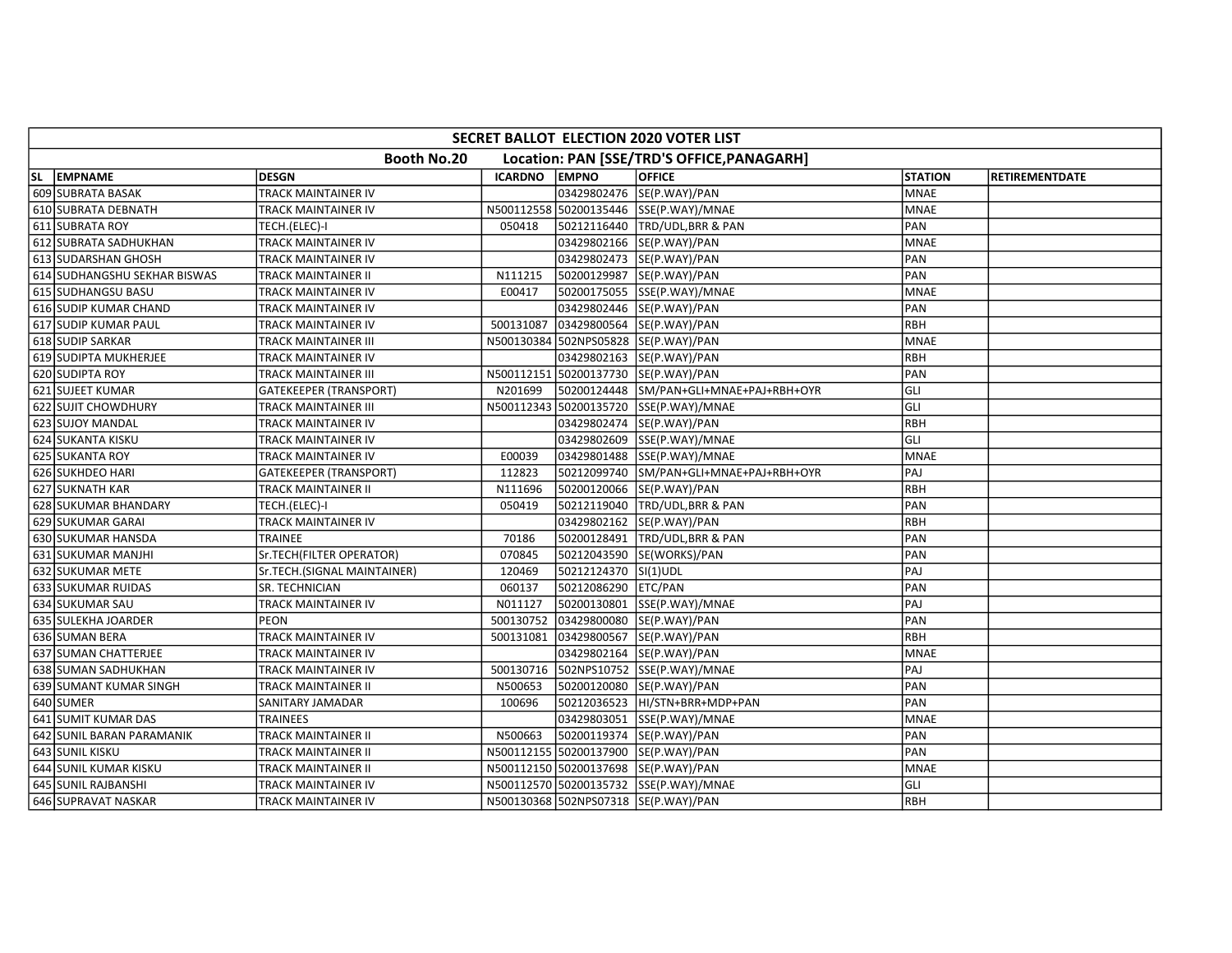| SECRET BALLOT ELECTION 2020 VOTER LIST                    |                                 |                |                      |                                            |                |                       |  |  |  |
|-----------------------------------------------------------|---------------------------------|----------------|----------------------|--------------------------------------------|----------------|-----------------------|--|--|--|
| Booth No.20<br>Location: PAN [SSE/TRD'S OFFICE, PANAGARH] |                                 |                |                      |                                            |                |                       |  |  |  |
| SL EMPNAME                                                | <b>DESGN</b>                    | <b>ICARDNO</b> | <b>EMPNO</b>         | <b>OFFICE</b>                              | <b>STATION</b> | <b>RETIREMENTDATE</b> |  |  |  |
| 647 SUPRIYA SHAW                                          | TRACK MAINTAINER IV             |                |                      | 18229803584 SSE(P.WAY)/MNAE                | GLI            |                       |  |  |  |
| 648 SUPRIYA DAS                                           | Sr.COMMERCIAL CLERK(BOOKING)    | N30541         |                      | 50200115538 SM/PAN+GLI+MNAE+PAJ+RBH+OYR    | PAN            |                       |  |  |  |
| 649 SURAJ CHOUDHARY                                       | TRACK MAINTAINER II             |                |                      | N500112171 50200137856 SE(P.WAY)/PAN       | RBH            |                       |  |  |  |
| 650 SURAJ DAS                                             | TRACK MAINTAINER I              | N500431        |                      | 50200082200 SSE(P.WAY)/MNAE                | GLI            |                       |  |  |  |
| 651 SURAJ DUTTA                                           | TRACK MAINTAINER IV             |                |                      | 03429802412 SSE(P.WAY)/MNAE                | GLI            |                       |  |  |  |
| 652 SURAJ KUMAR                                           | TRACK MAINTAINER IV             |                |                      | ASN/001322 50200410551 SE(P.WAY)/PAN       | <b>MNAE</b>    |                       |  |  |  |
| 653 SURAJ KUMAR RAO                                       | TRACK MAINTAINER I              | N111695        |                      | 50200102386 SE(P.WAY)/PAN                  | <b>RBH</b>     |                       |  |  |  |
| 654 SURAJ MAZUMDAR                                        | TRACK MAINTAINER III            | 500130746      |                      | 50200137960 SE(P.WAY)/PAN                  | PAN            |                       |  |  |  |
| 655 SURENDRA NATH BISWAS                                  | TRACK MAINTAINER IV             | 500131009      |                      | 50714106433 SSE(P.WAY)/MNAE                | GLI            |                       |  |  |  |
| 656 SURESH CHAND MEENA                                    | TRACK MAINTAINER I              | N500593        |                      | 50200121642 SSE(P.WAY)/MNAE                | GLI            |                       |  |  |  |
| 657 SUROJIT SINGH                                         | GATEKEEPER (TRANSPORT)          | N201536        |                      | 50200133103 SM/PAN+GLI+MNAE+PAJ+RBH+OYR    | PAJ            |                       |  |  |  |
| 658 SUSANTA DAS                                           | TRACK MAINTAINER III            |                |                      | N500130364 502NPS05827 SE(P.WAY)/PAN       | PAN            |                       |  |  |  |
| 659 SUSANTA PAUL                                          | <b>HELPER</b>                   | N70132         | 50200048550          | <b>TRD/UDL, BRR &amp; PAN</b>              | PAN            |                       |  |  |  |
| 660 SUSHIL POREL                                          | <b>DRESSER</b>                  | 100209         | 50212101527          | MEDICAL                                    | PAN            |                       |  |  |  |
| 661 SUSHIL SARDAR                                         | ASSISTANT(S/T)                  |                | 03429801005 SI(1)UDL |                                            | PAN            |                       |  |  |  |
| 662 SUSMITA GHOSH                                         | TRACK MAINTAINER IV             |                |                      | 03429802443  SE(P.WAY)/PAN                 | PAN            |                       |  |  |  |
| 663 SUTAPA MANDAL                                         | TRACK MAINTAINER IV             | 500131090      |                      | 03429800618 SE(P.WAY)/PAN                  | PAN            |                       |  |  |  |
| 664 SUVASISH BISWAS                                       | TRACK MAINTAINER IV             | 500131120      |                      | 03429800802 SE(P.WAY)/PAN                  | PAN            |                       |  |  |  |
| 665 SUVROSANTO MONDAL                                     | CHIEF COML. SUPERVISOR(BOOKING) | N201534        |                      | 50204800126 SM/PAN+GLI+MNAE+PAJ+RBH+OYR    | PAN            |                       |  |  |  |
| 666 SWAPAN BAGDI                                          | TRACK MAINTAINER I              | N111768        |                      | 50200107074  SE(P.WAY)/PAN                 | <b>MNAE</b>    |                       |  |  |  |
| 667 SWAPAN GHOSH                                          | TRACK MAINTAINER II             | N111216        |                      | 50200120078 SE(P.WAY)/PAN                  | <b>MNAE</b>    |                       |  |  |  |
| 668 SWAPAN METE                                           | <b>HELPER</b>                   | 120681         |                      |                                            | PAN            |                       |  |  |  |
| 669 SWAPNA MRIDHA BISWAS                                  | TRACK MAINTAINER IV             | 500131089      |                      | 03429800568 SE(P.WAY)/PAN                  | PAN            |                       |  |  |  |
| 670 TANMAY HALDER                                         | TRACK MAINTAINER IV             | 500131232      |                      | 03429800879 SSE(P.WAY)/MNAE                | <b>MNAE</b>    |                       |  |  |  |
| 671 TANMOY GHOSH                                          | TRACK MAINTAINER II             | N500407        |                      | 50200089199 SSE(P.WAY)/MNAE                | GLI            |                       |  |  |  |
| 672 TANMOY HATI                                           | TRACK MAINTAINER IV             |                |                      | 50200135392 SSE(P.WAY)/MNAE                | GLI            |                       |  |  |  |
| 673 TANUSHREE SARDAR                                      | TRACK MAINTAINER IV             | E00355         |                      | 03429802001 SE(P.WAY)/PAN                  | PAN            |                       |  |  |  |
| 674 TAPAN KR DEY                                          | TRACK MAINTAINER IV             | 072199         |                      | 50212056388 SE(P.WAY)/PAN                  | PAN            |                       |  |  |  |
| 675 TAPAN KUMAR CHATTERJEE                                | <b>STATION MANAGER-NG</b>       | 111917         |                      | 50212093725 SM/PAN+GLI+MNAE+PAJ+RBH+OYR    | GLI            |                       |  |  |  |
| 676 TAPAN KUMAR DAS                                       | TECHNICIAN GR-II                | 70129          | 50200087841          | <b>TRD/UDL, BRR &amp; PAN</b>              | PAN            |                       |  |  |  |
| 677 TAPAN KUMAR MANDAL                                    | TRACK MAINTAINER II             | N500544        |                      | 50200112756 SE(P.WAY)/PAN                  | PAN            |                       |  |  |  |
| 678 TAPAN KUMAR MONDAL                                    | TRACK MAINTAINER III            |                |                      | N500112345   50200136244   SSE(P.WAY)/MNAE | GLI            |                       |  |  |  |
| 679 TAPAN MONDAL                                          | TRACK MAINTAINER III            |                |                      | N500112541 50200135823 SSE(P.WAY)/MNAE     | PAJ            |                       |  |  |  |
| 680 TAPAN RUIDAS                                          | TRACK MAINTAINER II             | N111397        |                      | 50200133334 SE(P.WAY)/PAN                  | RBH            |                       |  |  |  |
| 681 TAPAN SARKAR                                          | TRACK MAINTAINER II             |                |                      | N500112530 50200136074 SSE(P.WAY)/MNAE     | PAJ            |                       |  |  |  |
| 682 TAPAN TUDU                                            | TRACK MAINTAINER IV             | 500131198      |                      | 03429801093 SE(P.WAY)/PAN                  | <b>MNAE</b>    |                       |  |  |  |
| 683 TAPAS BASAK                                           | TRACK MAINTAINER III            |                |                      | N500112548 50200135458 SSE(P.WAY)/MNAE     | PAJ            |                       |  |  |  |
| 684 TAPAS BISAYEE                                         | POINTSMAN-B                     |                |                      | 18329802832 SM/PAN+GLI+MNAE+PAJ+RBH+OYR    | PAN            |                       |  |  |  |
|                                                           |                                 |                |                      |                                            |                |                       |  |  |  |